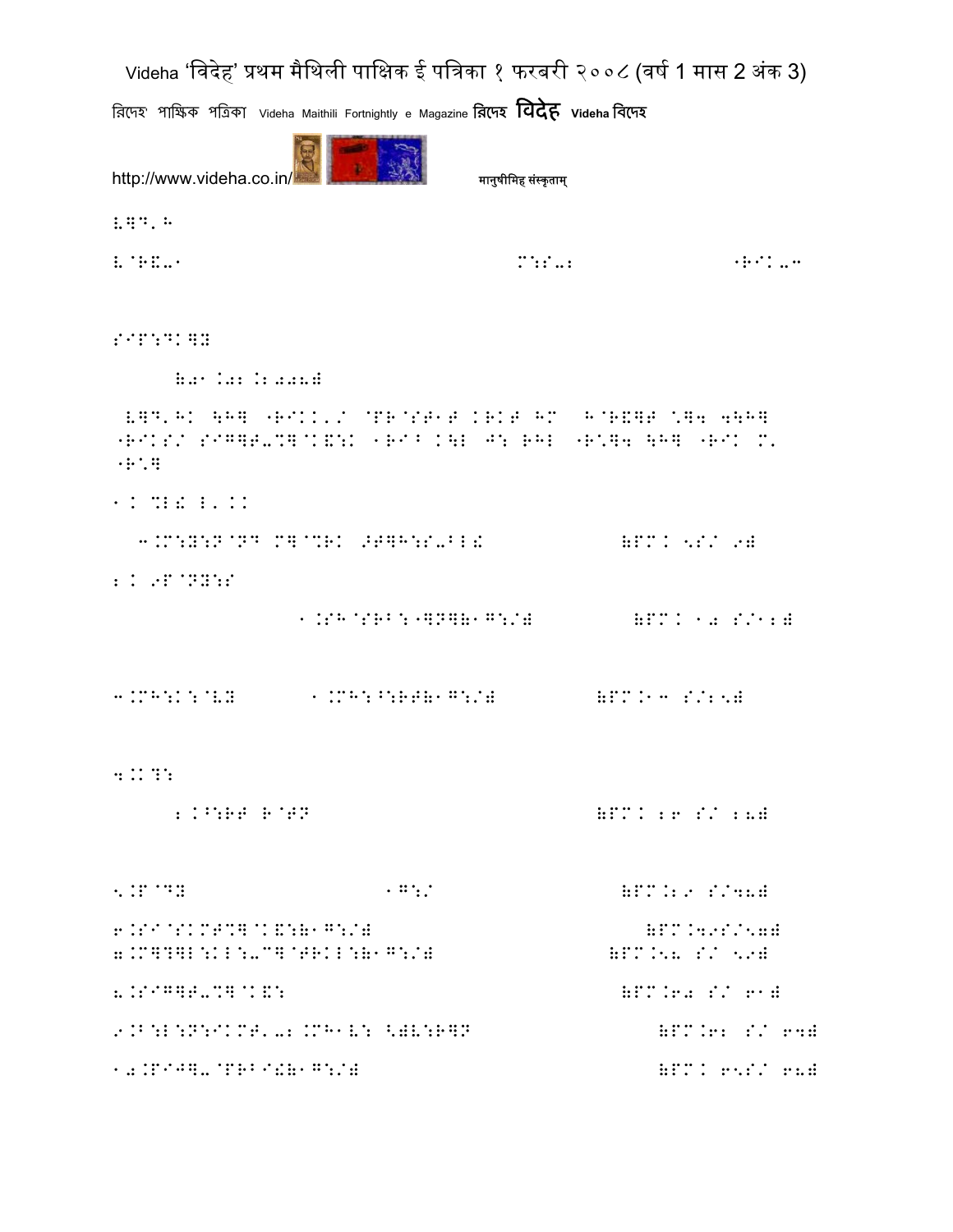| videha 'विदेह' प्रथम मैथिली पाक्षिक ई पत्रिका १ फरबरी २००८ (वर्ष 1 मास 2 अंक 3)                                                                                            |  |  |  |
|----------------------------------------------------------------------------------------------------------------------------------------------------------------------------|--|--|--|
| রিদেহ' পাক্ষিক পত্রিকা Videha Maithili Fortnightly e Magazine <b>রিদেহ যি<math>\overline{c}</math> R</b> ideha বিদেহ                                                       |  |  |  |
| http://www.videha.co.in/<br>मानुषीमिह संस्कृताम्                                                                                                                           |  |  |  |
| 800 to 2010 8                                                                                                                                                              |  |  |  |
| $\sim$ 2008-2008 (SITE) of the MOST PROPERTY (The SITE) of the SITE of the SITE (SITE) and SITE $\sim$ 300 SITE (SITE) of the SITE (SITE) $\sim$<br>9:39:8<br>hr: Infflued |  |  |  |
| <b>++HTT: 19311 :: FRUL ::: "128</b>                                                                                                                                       |  |  |  |
| <b>FAIRY HRANG MEESING NIGHT AGA ARRIVENAGY.</b>                                                                                                                           |  |  |  |

VIDEHA MITHILA TIRBHUKTI TIRHUT(1G:/)(PM.76S/83)

 @J3:N J]K S10:V L]IK PR @PR:@PT ^'L M1D: H1NKR IM'L \\$R'S NHA) SKLAA (POSTA) SKLANDS ON DE SVERTIGE DE SKLANDER OM DIE SKLANDS OOK DIE SKLANDE OOK DIE SOVIETIE VAN DIE H1NKR S10:VK "RN1S:R, M:Y:N@ND M]@%RJ] PR %L! L'. SM:@PT ^'L:K 9@TTR %1RB K\L J:YT4 P:WK \H] S^S/ SIBI!]T 1**'**  $R$  Ranching and  $R$  and  $R$  in the solution  $R$  in  $\mathbb{R}^n$  is the solution of  $R$ GGAJENDRA@VIDEHA.CO.IN K'/ "R)KCM'@#)K RBPM' .DOC,.DOCX,.TXT K]IV: .PDF 6X@RM')M' PW:Y SKKT \*?]4

V]K]P]\$]Y: PR MK?]L] PR L'. T/ \*L M1D: MK?]L]M' L'. NH]  $\Lambda$ e  $\Lambda$ i abu vitare bili komiser beratasi internet dan beratasi negara beratasi pertama beratasi pertama beratas DHIMY HAHT, 1988 EAH 27.01.08.1ECH A MENHE NH<sup>2</sup> A. 18.12.12.2008  $K: \mathbb{R} \to \mathbb{R}$  , then the state  $K$  in  $K$  is the state  $K$  -model  $K$  . Then  $K$  is the state  $K$  mass  $K$  $\{H \in \mathbb{R}^N : H \in \mathbb{R}^N \mid \mathbb{R}^N : H \in \mathbb{R}^N \mid \mathbb{R}^N : H \in \mathbb{R}^N : H \in \mathbb{R}^N : H \in \mathbb{R}^N : H \in \mathbb{R}^N : H \in \mathbb{R}^N : H \in \mathbb{R}^N : H \in \mathbb{R}^N : H \in \mathbb{R}^N : H \in \mathbb{R}^N : H \in \mathbb{R}^N : H \in \mathbb{R}^N : H \in \mathbb{R}^N : H \in \mathbb{R}^N : H \in \mathbb$ NARRA REP./ K:PH KRAP ROP. BEARY, Z'PEMA MEROPA  $\sim$  1. April 1. Latin provide the second property of  $\sim$  1. Let  $\sim$ "RH: SO SHYLG KRB, S' SO SHYLG KRAGHE (STANDA PARTICLE) PRODUCT KLAR: LAND (SAHA) PR HO LI, COLAND, GHANA (PPR AD) CARL ORD PR (PH) TRH' L].N' V]K]M' S'HL MK?]L] L].] SKKT \*]4 \M. G'R:@R\$K M:@!YMS/ @%R] "RI%1MN P:@#\$'YK, J]NKR MK?]L]K Y1N]KL\$M'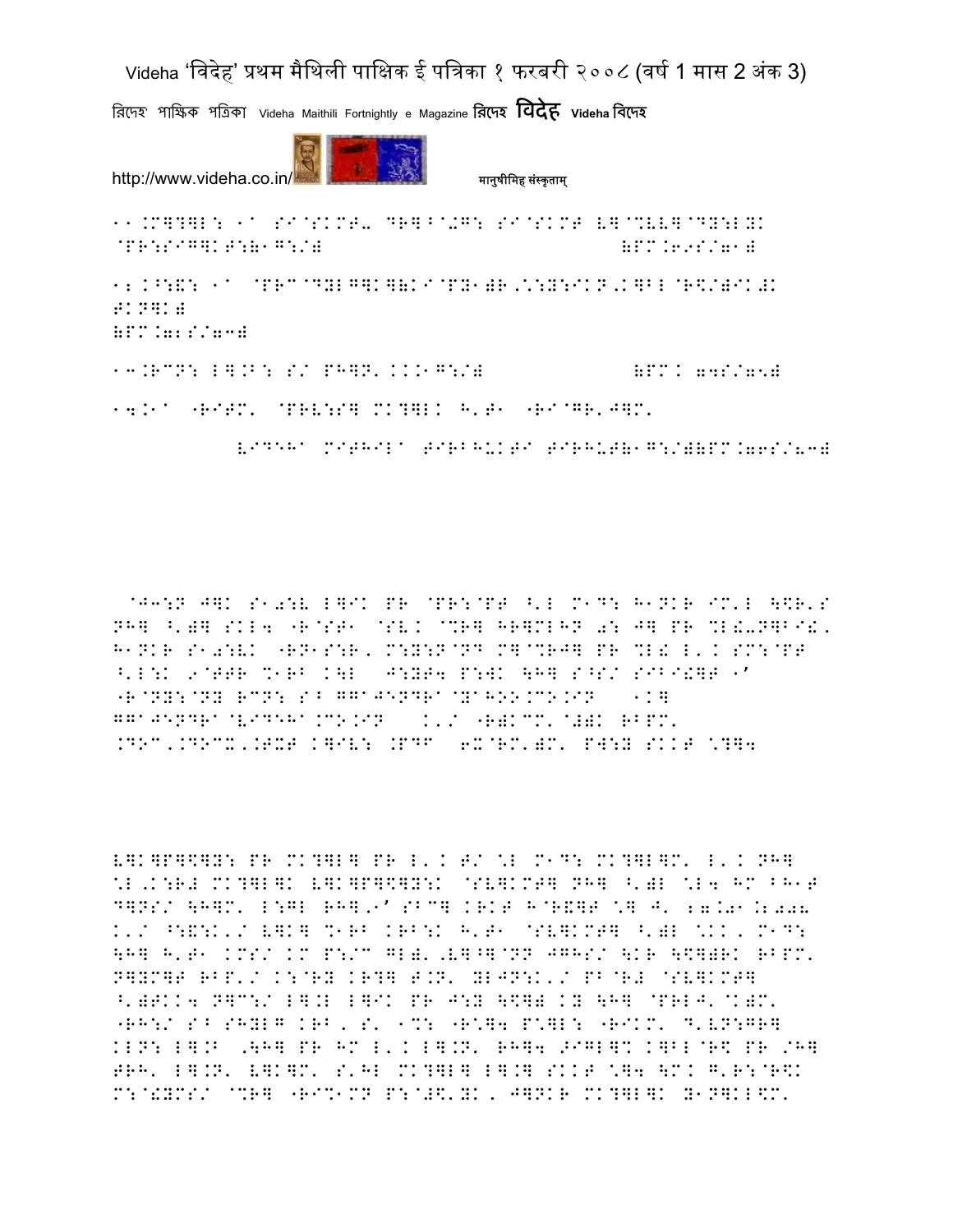িরেদহ' পািkক পিtকা Videha Maithili Fortnightly e Magazine িরেদহ िवदेह **Videha** িবেদহ

http://www.videha.co.in/ मानुषीमिह संस्कृताम्



@S?:NK 1V'DN LIB]T "R\*], "RN1RL! ^')L \*L, /**'** SBCN: M/GL@NH] J:H] S/ @SP@&) RBPS/ BIGL: L]P] 1**'** MK?]L] L]P]K M@!Y "RITR @J3:T ^Y SKY4I SBCN: HM \M. G'R:@R\$K M:@!YMS/ H1NK: PW:  $D$ , FAS (200 ), C:R# P: P: P: P: NH  $P$  , P: P: F: NHR: NHR: NHI (200 ),  $\{P, P\}$ PROPA OSKRIJEMI PLANOVAM IMAJO SOVJEK PROVINCI OTAKANOG LJU NJAV  $\blacksquare$ 

HEBEN JUMPEN DER KOMPANNISE POERNEN KJENBLYSEE BROEKBEBEN BEDIARD PNS J WIKIPEDIA WIKIPEDIA

HTTP://INCUBATOR.WIKIMEDIA.ORG/WIKI/WP/MAI

HTTP://TRANSLATEWIKI.NET/WIKI/MEDIAWIKI:MAINPAGE/MAI

HTTP://TRANSLATEWIKI.NET/WIKI/SPECIAL:TRANSLATE?TASK=UNTRA NSLATED&GROUP=CORE-MOSTUSED&LIMIT=2000&LANGUAGE=MAI

"RPN'K @PRT]@KR]Y: 1**'** RCN:K @PRT]@K&: "R\*]4

NI DIA DIA MARKATA KATA SEKERA YANG MELANGGAN KE SERIA DIA MARKATA SEKERA YANG MELANGGAN KE SERIA DIA MARKATA

01.02.2008

 $\odot$  : THE RET IN IN 1890 IN 1890 IN 1990 IN 2000 IN THE SECOND PRODUCT IN THE RED TO A 2000 IN THE TERM IN THE T SIP:DRICHERA (ERR) R) BEN MERI BOSPENRI LAP, MRORE (PNI) SRAO BAD @PRK:%]T RCN: S^K KXP]R:>) L'.K LLKN]K LGM' RHT@NH], M:@TR  $K$   $\mathbf{R}$  are proposed to the proposed to the parameter  $\mathbf{R}$  is the proposed to the  $\mathbf{R}$ "REPORT MCLARIK 1, "REPORT STOLE PORT STOLEN SITE OF BOARD STOLEN SING 9@TTRD:Y]@TV L'.KG#K M@!Y \*@NH]) GGAJENDRA@YAHOO.CO.IN 1K] GGAJENDRA@VIDEHA.CO.IN K'/ M'L "R)KCM'@#)K RBPM' .DOC,.DOCX, .TXT K]IV: .PDF 6X@RM')M' PW:Y SKKT \*?]4RCN:K SIG RCN:K:R "R@PPN SI@K&]@PT PR]CY(B:YL\$:):) 1**'** "R@PPN MSKK KAL GLI GLIL PALEAN, S. KRK KIL AGGE ETAK SIG SIG <L&#: RHY-J' I RCN: MCL]K "R\*] 1**'** PH]L @PRK:%NK H'T1 V]D'H(P:@K&]K)-I-P@TR]K:K'/ D'L J: RHL "R\*]4 M'L @PR:@PT HESP RIC PORT STREET BY THE REPORT GENE THRUSH AN ECONOMICATION "RIKK" "RIKK SPORT "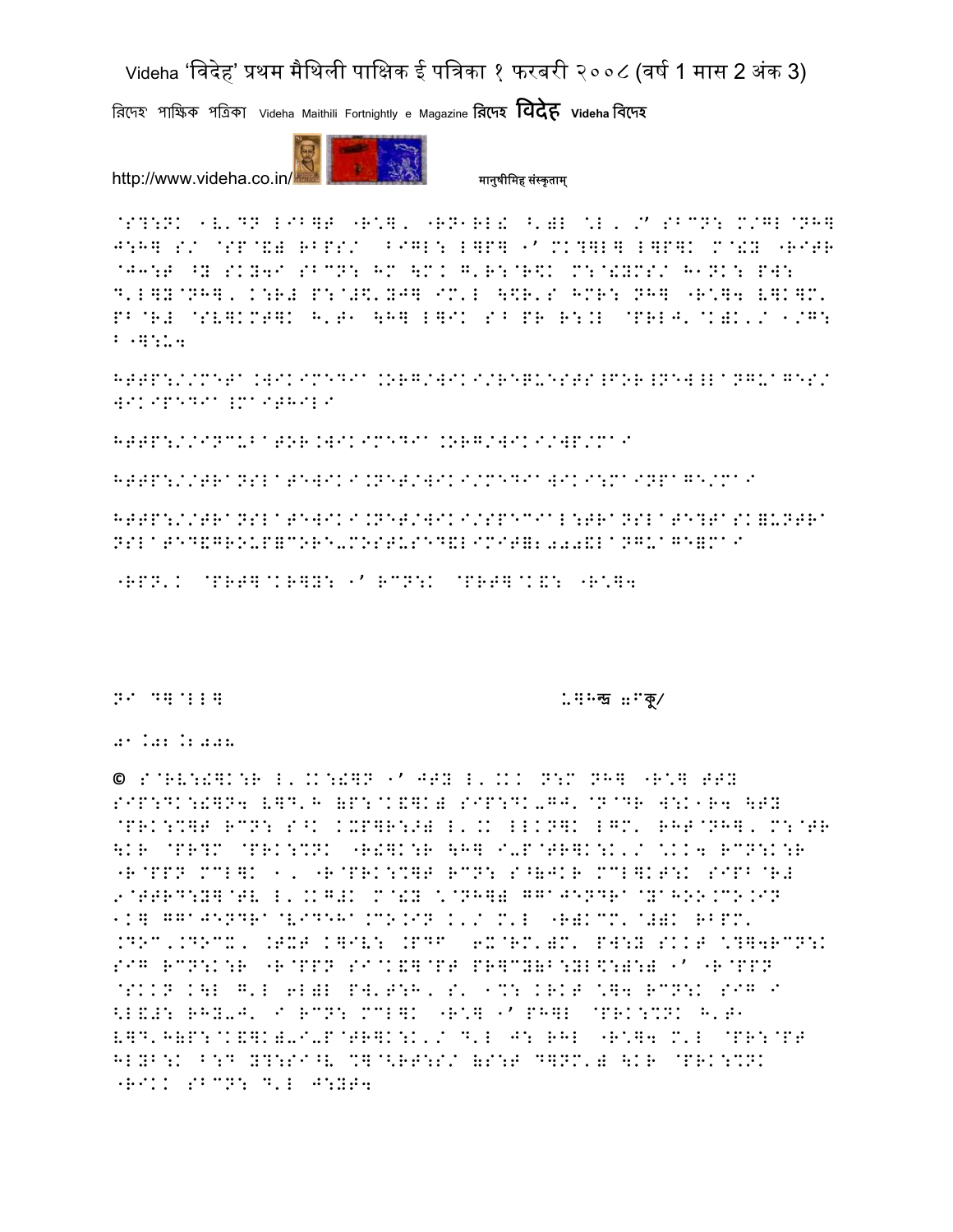**THE CHINESTER CHITCH: A TEC 29621 ANISI FOLDRIN PICC. Fa** APPORT (200 YOUR SECRET COMMISSION AND LOCAL SECTION) THE ROSINEER PERM TTPH WAS THE BRING WIRD FOR TH PREPRIMENT MOTHER COMMISSION CONTROL CONTROL ERBEL CABARARY AR CERAN ERGENER (ENNAR AN COURRE) SERREN KILTRIGHT PHONE WEIREN MICHEL E.RE TENE RETPRES PETAL BEBEL FAR TET PT TETH FOR TITATING RITH & ARTER CITE

 $+1$  THE FILE

http://www.videha.co.ir



রিদেহ' পাক্ষিক পত্রিকা Videha Maithili Fortnightly e Magazine **রিদেহ যি** $\overline{\textbf{d}}$ **ন্টে Videha বিদেহ** 

मानुषीमिह संस्कृताम्

Videha 'विदेह' प्रथम मैथिली पाक्षिक ई पत्रिका १ फरबरी २००८ (वर्ष 1 मास 2 अंक 3)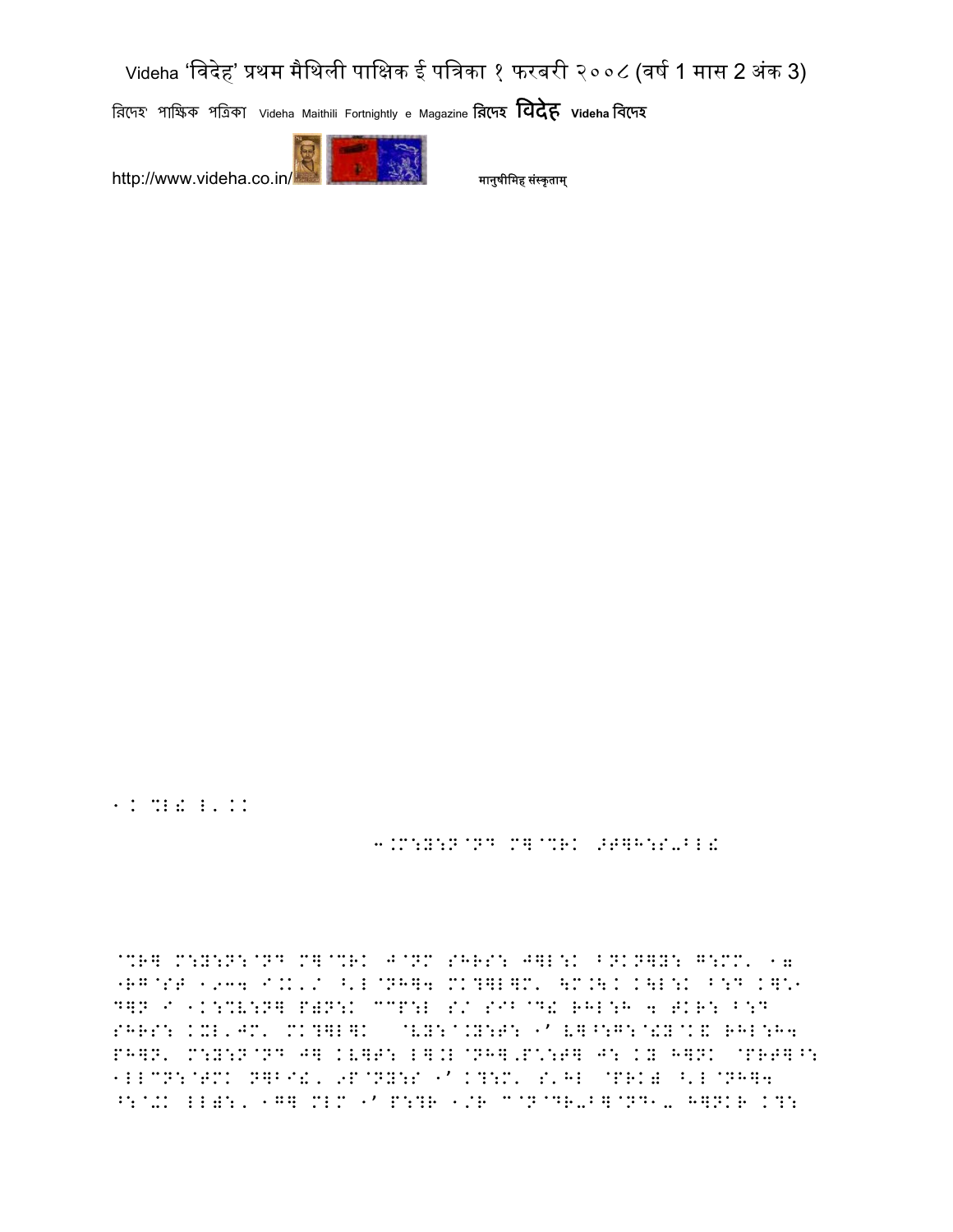িরেদহ' পািkক পিtকা Videha Maithili Fortnightly e Magazine িরেদহ िवदेह **Videha** িবেদহ



SI@GRH S^ \*@NH]4 B]H:ड़] P:T P:?R , MI@TR-P1@TR ,.LT: 1**'**

C]\$K 1**'** SB@RY:@ST H]NKR 9P@NY:S S^ "R\*]॥ D]%:ITR H]NKR T: ERAN SIMORER "PENRA" AT ROOPERRY MORTING TO DO THE "PICTURE" (1) LLG, @PR?MI %KL P1@TR] C,MI@TRP1@TR, P1RLH]T 1**'** @S@TR]-!N H]NKR H]@ND]K KMT] "R\*]4 MI@TRP1@TR H]@ND] 1**'** MK?]L] D1NB ^:&:M' @PRK:%]T ^'L 1**'** \KR MK?]L] SI@SKR#K H'T1 H]NK: SSERIGE "RISTE P1R@SK:RRS/ S@MM:RRF IRE P.E GPERA @%RR M:Y:N@ND M]@%R @PRBL! S@MM:NS/ S'HL P1R@SKMT \*?]4 PH]N' M:Y:N@ND J] KLML PD:VL]K RCN: KRKT \*L:H , P:\*:/ J:**'** KY MPRHIMALING (SEP) STORY STORY STORY

 @PR@ST1T @PRBI!M' M:Y:N:@ND J]K 1.@PR?MI %KL P1@TR] C 2.MI@TRP1@TR 3.P1RLH]T 1**'** 4. @S@TR]-!N \H] C:R] ET]H:S]K 9P@NY:S S^K 1!:R PR L'.K @DV:R: LG^G DB D%KM' PB@R# K\L G'L B: JARAHYE (GYL SAM) ETRITORY (1914) AL ANNAH (1994) APROXIMATE DI B P1@STKM' MI@TRP1@TR MK?]L]M' "R\*] 1**'** %'& T]NB 9P@NY:S H]@ND]M' ,T?:P] Y:@TR: PB@R#T:K DM@&@)V: 1**'** @%RMI.L:K T:RT@MY 1**'** SM]@K&:K PB@R#T:K H'T1 C:RB K]T:BK @PRYLG "RND" RND" \* RND" \* RND" \* RND" \* RND" \* RND" \* RND" \* RND \* RND \* RND \* RND \* RND \* RND \* RND \* RND \* RND \* R

K:L@KRMA DO DO DO DO DO DO DO DO DO DO PROTO DO DO DO DO PARTE DO PROTO DO PROTO DO PROTO DO DO DO DO PROTO DO  $\#$ HIT,  $\rightarrow$   $\forall$ ulu  $\rightarrow$  ITF. In  $\Box$  Thilis,  $\Box$  is  $\Box$  is  $\Box$  then  $\Box$   $\Box$   $\Box$  . Hence  $\Box$ MATRPPH TRPI. 15000 I.PB. S/ 1200 I.Pa. S/ 1200 I.PB. S/ 1200 I.Pa. I.PB. SK SP. I.PB. 1200 I.P. 1!:R "R\*]4 I S^ 1!:R ^:RT Y1@D!K PH]L1K: "R\*]4 P1RLH]TM' 1200 I.PB.S/ 1000 I.PB. !R]K >T]H:S "R\*]- \KR: @BR:@HM# STERMEN ING SHRET IER SKKE NAAMT SKRAAKT FRIE HEN SB@TR-@SMMT]K:L]N M]?]L:4 M1D: RCN: ^'L MK?]L] MI@TRP1@TRK PHEN, A PERPERTANCE METRY WILL PROPERTY AND DEPOSIT PAR RC]T ^'L 1**'** T:H]M' M:Y:N@ND J] C:RB K]T:BK RCN:K RBPR'.: D.E NDAR, MAND: I HANDER SIDE SIDE SOM I HID SOM STARTES HE CRRE T. (ABEN HE CRRE TRIGER) ME (ABEN 1998 ISBN 3820-8.89) P1@STK P1RLHB\_IBV (R)RBM] (AVA: 2. TERINTH (R)E (MOMERNE J' \H] @%RMI.L:K "RIT]M P1@STK "R\*], P\*]L: S:L 2007 I. M' @PRK:%]T ^'L4@PR?MI %KL P1@TR] C K'R @PR@ST:VN:K N:M KVC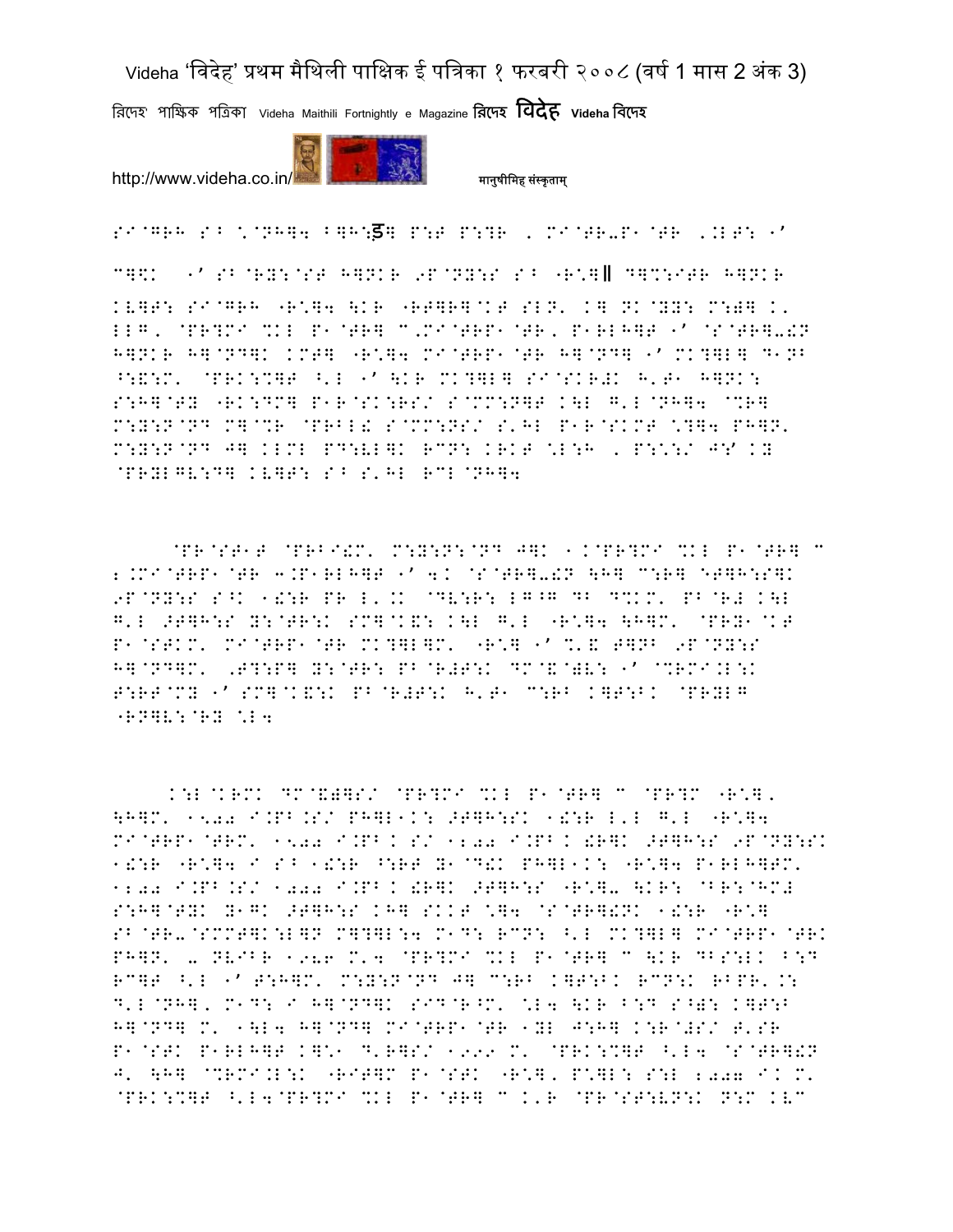িরেদহ' পািkক পিtকা Videha Maithili Fortnightly e Magazine িরেদহ िवदेह **Videha** িবেদহ



\*L4 MI@TRP1@TRK @PR@ST:VN:K N:M [C:LLK \*L 1**'** I P1@STKK "RITH" RITM' RITH' CHELLED YOU, IN THIS SERVICE RITH OUR @PR@ST:VN:K'/ "RITM' R:.] KY RH@SY 1**'** RLM:ICK'/ BN:/L R:.L G'L 4 P1RLH]TK @PR@ST:VN:K N:M V]N]YLG \*L 1**'** \KR:S/ PH]N' DB@RV:@K&T MI@TR R:.L G'L J' ^:RTK 1**'** V]@%VK @PR?M D', CORPORAT ARTE "REDARDED TROLL AD BOLK ON DE DEDICTION OF TREDUCTION OF TRANSPORTATION @PRYLG K\L J:>T "R\*]4 @S@TR]!NK @PR@ST:VN:K N:M L'.K PM TEACH POST AND THE GROUP POST AND A BUSINESS OF THE THING POINT  $\mathbb{P}$ KRP: K:R# S@RV:R#C#: SMICH: SMICH: SMICH: SMICH: SMICH: SMICH: SMICH: SMICH: SMIC SM]@K&: HM @%R1T], PR@MPR:, T@RK, @%R@D!: 1**'** ^:&:-V]@J3:NK  $1.111$ :R PR KONS  $\sim$  2001 , P: MINI VER LA MALS  $\sim$  P  $\sim$  P  $\sim$  P  $\sim$  P  $\sim$ N]@RM]T ^:RT]Y >T]H:S-L'.N S/ BC] KY >T]H:SK SM]@K&: ^'L "R\*], 1**'** M@!Y \%]Y: 1**'** YBRLPK KN]YL @PR^:V SM]@K&: PR NH]I

 $P\overline{S}$ :  $\cdots$ 

1. @PR?MI %KL P1@TR] C- KVC RBP] @PR@ST:VN:K B:D I P1@STK 1. "R@GN: 2. "R@GN-%KL: 3. %KL:- KR:L] 4. KR:L]- MH'& 5. MH'&- P:RVTHE F: MALE G: PP:PP: 6. CIRP 6. MAP TEEN 'N DE PP GS:/B:/G:/G#.B:/S:/THUR.T./S:/UNITY-3:/THSAP/-A:/TYTE--4: K]@%N MI\$L 15. MI\$L : MI\$L] 16. PTN: P1RIDR 1**'** 17. 9PSIH:R : PL:YN .I\$M' V .I\$M' V .I\$M' V .I\$M' V .I\$M' V .I\$M' V .I\$M' V .I\$M' V .I\$M' V .I\$M' V .I\$M' V .I\$M' V .I\$M' <br>.I\$M' Y .I\$M' Y .I\$M' Y .I\$M' Y .I\$M' Y .I\$M' Y .I\$M' Y .I\$M' Y .I\$M' Y .I\$M' Y .I\$M' Y .I\$M' Y .I\$M' Y .I\$M'

1. "R@GN:- 2000 HJ:R I. PB. S/ 1R@M^ HL>T "R\*] I 9P@NY:S4 .LHM' RHY BL: MN1@&YK V]VR# %1RB HL>T "R\*]- B: \K): DLK S@RV:!]K BL]@&W MN1@&Y "R\*]4 PB@RVJ B: S'HL BL]@&W \*L4 \T'K R:S B@CC: S^K B:4 \K): \*L) 1**'** \K): PK< P:?RK 1V]@&K:R KAD, NEAR BY BEAT FAN DE WORKERVOOR DE BEAT AGE DE WEARTE GI!VL: P%1K N:M S'HL \*L4 H:?K MH@T@TV B"]L 1**'** B"]L VM@K&S/ DBRI4 SMRTI.I M:RAB I: YL NHI DPP GALAR GPUB. S. PP PP PP GARY @J3:T \*L4 @PR:C]N D'V VM@K&, DLSR N:G D'V 1**'** T'SR ND] D'V \*L:H4 "R@M B:S/ B: SIT:N 9@TP@NN KRKT 1YL \*L:H4 NV K1W:R 1**'** NV K:T:K 1V]@&K:R ^'L4 "R, 1, "RG "R@GG K'R D'.] KY V@NY P%1K'/ ^:GKT D'.] \KR J:NK:R] ^'L4 M:N1&] H1NKR SI@.Y: BO MAD LELE GIRE TEED OND ER CONT PSE TE MORE OLE OND EL M]@TR \*L:H "R@GG4 "R@GN: DL:@GR: BN] G'L]H 1**'** H1NKR N'TMOT DE L'ATMENTIE DE L'ANNES DE L'ATMENTIE DE L'ATMENTIE DE L'ATMENTIE DE L'ATMENTIE DE L'ATMENTIE DE L'ATM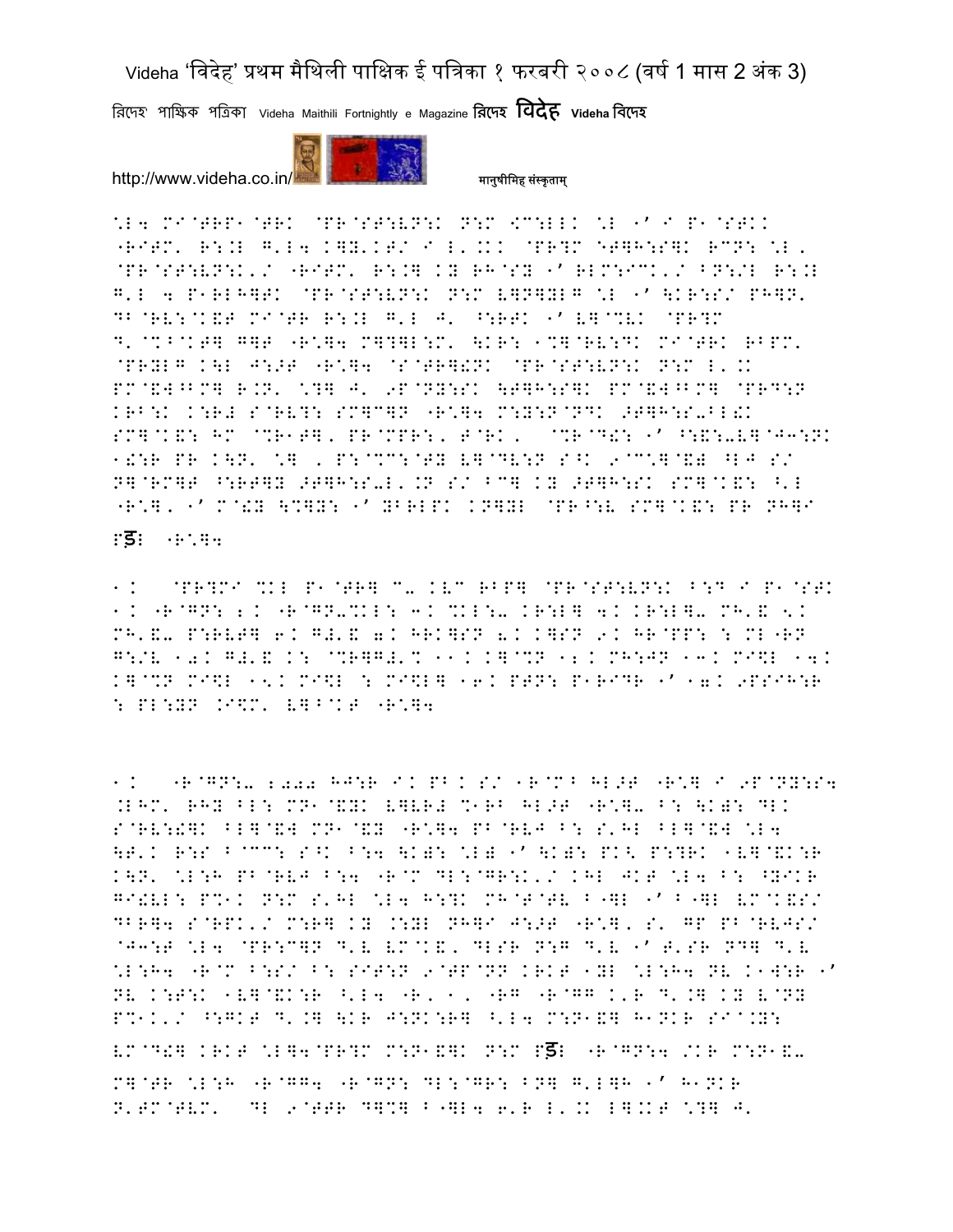িরেদহ' পািkক পিtকা Videha Maithili Fortnightly e Magazine িরেদহ िवदेह **Videha** িবেদহ



PM THE VOIRT POST OF THE LOGAL CONFUSER PROPERTY OF A SACTOR PROPERTY SM]C]N "R\*]4 K@RMK:@#\$M' \K @S?:N PR V@R#N "R\*]- **"** @BR:@HM#' @DV]T]Y' PR:@R!' @%R] @SV'TV:R:H K@LP' VKV@SVT M@NVITR' "R@&W:V]I%T]TM' KL]Y1G' @PR?M CR#'**"** 1**'** \H] 1!:R PR B#N: CH: Y (PHP) (2002) P20200 E PROPRIES (197, 197, 2 "R\*]4 R'\$]YL\@K)]V V]!] @DV:R: S'HL I\H 9@TTR "RBKT "R\*]4 BREPM SMERT WINTER ON THE SATISFIES OR AN ACTEUR MINE RHL4 PRINK KATHLIN FLAD KORK PHAN, PMONENT 2000 VAR MNLK@NH4 I D1NB DM@&)]KL# VK@J3:N]K DM@&)]KL#S/ H:@SY:@SPD  $\cdot$   $\cdot$   $\cdot$   $\cdot$   $\cdot$   $\cdot$   $\cdot$ 

("RN1V@RTT')

2. 9P@NY:S

1.SH@SRB:"]N](1G:/)

MJDBRK )LL 1**'** S:/0M' W'L:G:ड़] PR H1NK: LLKN] @DV:R: "RPN  $R = \frac{1}{2}$  ,  $R = \frac{1}{2}$  ,  $R = \frac{1}{2}$  ,  $R = \frac{1}{2}$  ,  $R = \frac{1}{2}$  . The  $R = \frac{1}{2}$  such that  $R = \frac{1}{2}$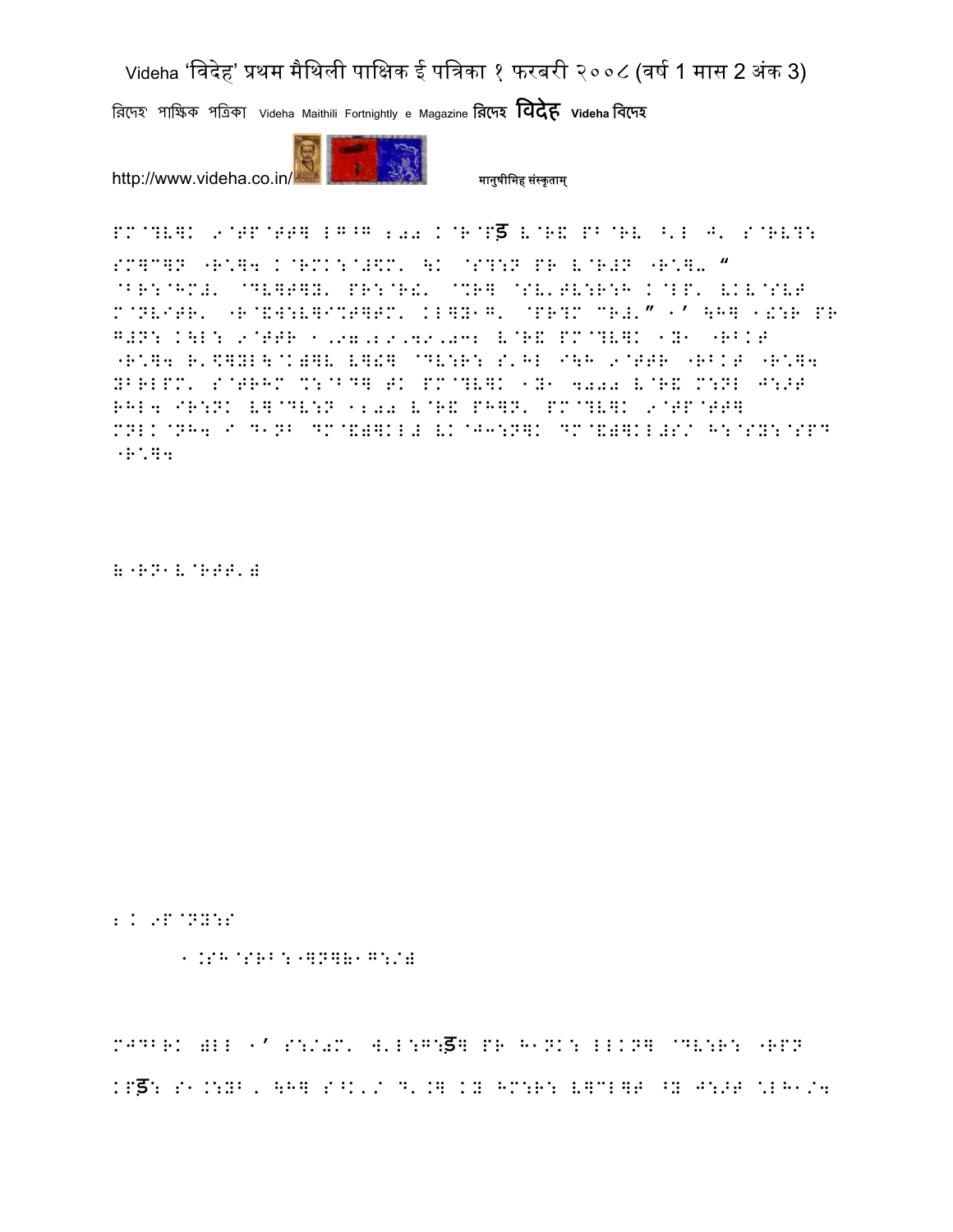িরেদহ' পািkক পিtকা Videha Maithili Fortnightly e Magazine িরেদহ िवदेह **Videha** িবেদহ



I D'.L:K B:DL J' H1NK: LLKN]K M1/H PR H/S] \*@NH], B]N: <RK RLL 9@THR4 &LALA FOTTR PRO PED TIPLE TO ROOM DETECT PAT  $\sim$  T. F RHS FRAME  $\sim$  S  $\sim$  S  $\sim$  S  $\sim$  S  $\sim$  S  $\sim$  S  $\sim$  S  $\sim$  S  $\sim$  S  $\sim$  S  $\sim$  S  $\sim$  S  $\sim$  S  $\sim$  S  $\sim$  S  $\sim$  S  $\sim$  S  $\sim$  S  $\sim$  S  $\sim$  S  $\sim$  S  $\sim$  S  $\sim$  S  $\sim$  S  $\sim$  S  $\sim$  S  $\sim$  S  $\sim$  S  $\sim$  LLK SOK DIN SELABILI DI PORTO PROSTABLI PR I VIRONO BI POD I LA DLSR @KYL HISR & LESSERI (DRIVA) HISR DRAAM IN KRAAI, HIM KRAAA ): 1N B@CC:S/ ^]@NN C] 1**'** SLCN] L:GL RHKT "R\*]4 HM:R: I SLCCH RHE A. A.C. KORAN (1981) STRE TR PHE ARE AN EACH THAT AC  $S^{\rm T}$ So K: B: ClickT (So Kingt "Report", "Report "Report "Report "Report "Report "Report "Report "Report "R JAN JARA (TR DE A SALET, PETT. A: MI A NORR ATER SA TANT \$:>M'ISNM' J]BKT \*', T/ I J' ^BKIPK 1**'** 1N 1N V]P@TT] "RBKT "RENN S', CEDE "MERN KYZD, KSDD, C'Y NH. C'RI FIYEZ D'ARRK C'H RHE. "R\*] J' K@LPN:T]T "R\*]4 P:/C P:>M' L:L\*ड़] BL:K'/ D'.: KY B:BBJ] B:BD) B:BBJB] (H. L. DE (PA) (B1)DB, (BPD) PRB6(B1) B:HP PS2M. P:/C P:>K I L:L\*ड़] B'C] KY K\ RHL \*?]4P:>K MH@T@TV 1**'** /KR 1V@%YKT: JT'K B"]:U TT'K B"]T4

"RPN, "RPN V:T:VR#K 1**'** J]VNK B:DK J]VNK,\H] S^K SIG J]N:> , R:T]M' Bड़Bड़'N:> I S^ GL) K:@RYK SIG P"]:> 1**'** P]T:K NCKR]K PR, TADR'S PORT ROLLA HMR: PORT GARRY "RBC PORT "RELIGION PROVINCE". L ^LR \K GL) W]K'D:RK SB)K'% PR HMR B:BBJ] JLRS/ L:T M:RN' \*L:H4 SB)K'% J:Y DBR .SL 1**'** /H]M' R:.L R1PK@YY: SC/S'

 $\Lambda$ 9 $\overline{S}$ 935 A.14 HMR AN AL PITE E999378 PGP  $\Lambda$ :A S $\Lambda$ : P. H, T Son PGP . 9W: SB)K'%M' R:.] V:PS W]K'D:RK'/ DY V:PS K\ D'L.]@NH 1**'** IHL CHLOBOR P. P. PORTHER PHE PAIR DREAM PHERICO IN TI D'T:H4 M:/ HMR: ^]TRK: KLWL] LY G'L]H4 HM:R: B@CC: \*LH1/ MATR: HMR: B10B: GM, AFT F.E. NE (A) IN PRESS PMRY PIRESENT FOR BE OF BRAD I ARD LITHED I TRORED IN ABOUT A CARDROBER CRISIS TO BLIVE WE BE DIEDE ^:@+WK K:@RY HLMY D'B: LY D'L JYB:K @PRY:S \*L4 B:BBJ] BH1T K:L BEST**S**S:PROPHING KONL K:L THUR: PPOINTRHING MAR 1K] 1N KLNL K:R#S/ B@R@TTNK'/ 6'IKB:K @SVRS/ D'H S]HR] J:>T \*L46'R K]\*1 @K&#K C1@PP]K B:D S^ B@CC:K'/ BJ:/L J:>T \*L 1**'** D1L:R ML:R HL>T \*L4 HM V@RGM' @PR?M "RBKT \*LH1/ 1**'** PRAGAN DALEKAI MAD ALBA MAMA 2000 K.B. CIGAA (IG)KIR NIGA AGE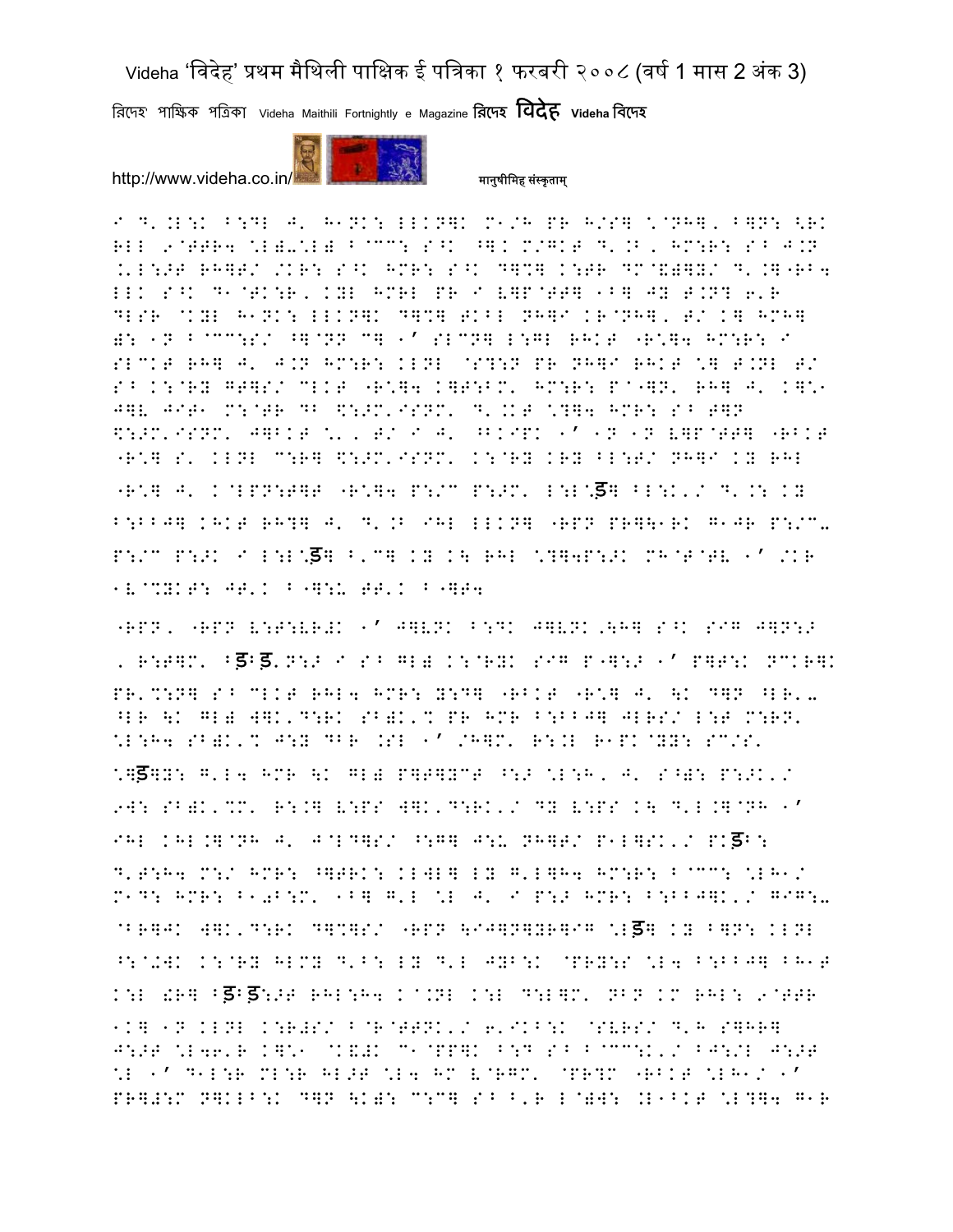িরেদহ' পািkক পিtকা Videha Maithili Fortnightly e Magazine িরেদহ िवदेह **Videha** িবেদহ



1**'** @PR:Y, 1)S/ BNL \H] L@)W:K @SV:D H B]SR] NH] SKL \*]4 /H] C:C]K \K): "R@R@D!-P:GL D]YR \*L@NH] J' S]T:R BJBKT RHCH \*LA B: B. B'R GIG: MONDER: STORE STORE POST AND RHE \*LH1/ T/ /**'** /H] @S)]MR PRS/ "RPN ^:YK'/ 6'IKB: L'L 9@DYT ^Y G'L \*L4 /H] C:C]K'/ \K): B')] RH@NH] RJN]4 PT: NH] KLN BANYER BILLI, BITHA BEEN ARISEN EIEN BIJMI /\*:/N 2002 AN EIEIA HM SO KIER HIJE HIJ: D'A: L'ES EL I: HRIA HHRH: PUBR: DESPRI "RH]W:M J:YM' !. HL>T RHY M1D: /TY KKRL SIG' PH1/C] J:>T RHA H2NK: S^ MIN MAMA (H) BAAN MHA AMR SAN BOSCO RHIN M1D: KIN DIN FIND B:D MID: KI D. MHH MMMH. HMR M:NS]K @DVID 1B LG 1B] G'L4 H1NKR MM@TY1K B:DL /**'** C:C] "RPN B'): S^K'/ "RG]L: D]N @SKBLK H'T1 TKY:R K\ PW'L@NH] J' KXLLN]K \KGL) DLSR DBIG C:C]K'/ PS]N: NH] Pड़L@NH], 1**'** \KR C@RC: BH1T D]N !R] KXLLN]M' HL>T RHL4 C:C]K ^:> M1966RP1R 27 YEAR YEAR & 新R (E. MORILPART) (NORTHREN BRYA), \H] KXL'JS/ HMR B:BBJ] S'HL >IJ]N]YR]IG P:S K\N' RH?]4 /**'** H:JAREY BO. (PAPS), M.BRACO DE EPROCESTER (POB) E RICO RECORDERED BRITA 1**'** "RPN BHNL>K'/ B@\$\$ 6@00T] K\N' RH?]4P)N: J:**'** KY N]K >L:J KR'B:M' "R@S6L RHB:K K:R# P:>K'/ BT'N' RH?]@NH4 HMR: MLNM' I V]C:R 1YL RHY J' P@)N:M' PK< \$X@K)R RHKT "R\*] J' MM THAT IS SHOW THAT THE REAL REPORT OF THE SAME SHOWS THAT IS A REAL BLOCK OF THE SAME SIGNAL SAME SIGNAL SAM G:MK P]T]YCT ^:Y J.N PRM:#1 Y1@D!K C@RC: K\ RHL \*L:H 1**'** IHL J' /H] SMY PM@?V] PR \T'K PRM:#1 %@S@TR V]@DYM:N RHY J:H]S/ PM@?V]K'/ KT:KB'R N@&) K\L J: SKKT "R\*], T.N HMR IHL R@K&: KVC )B)] G'L \*L4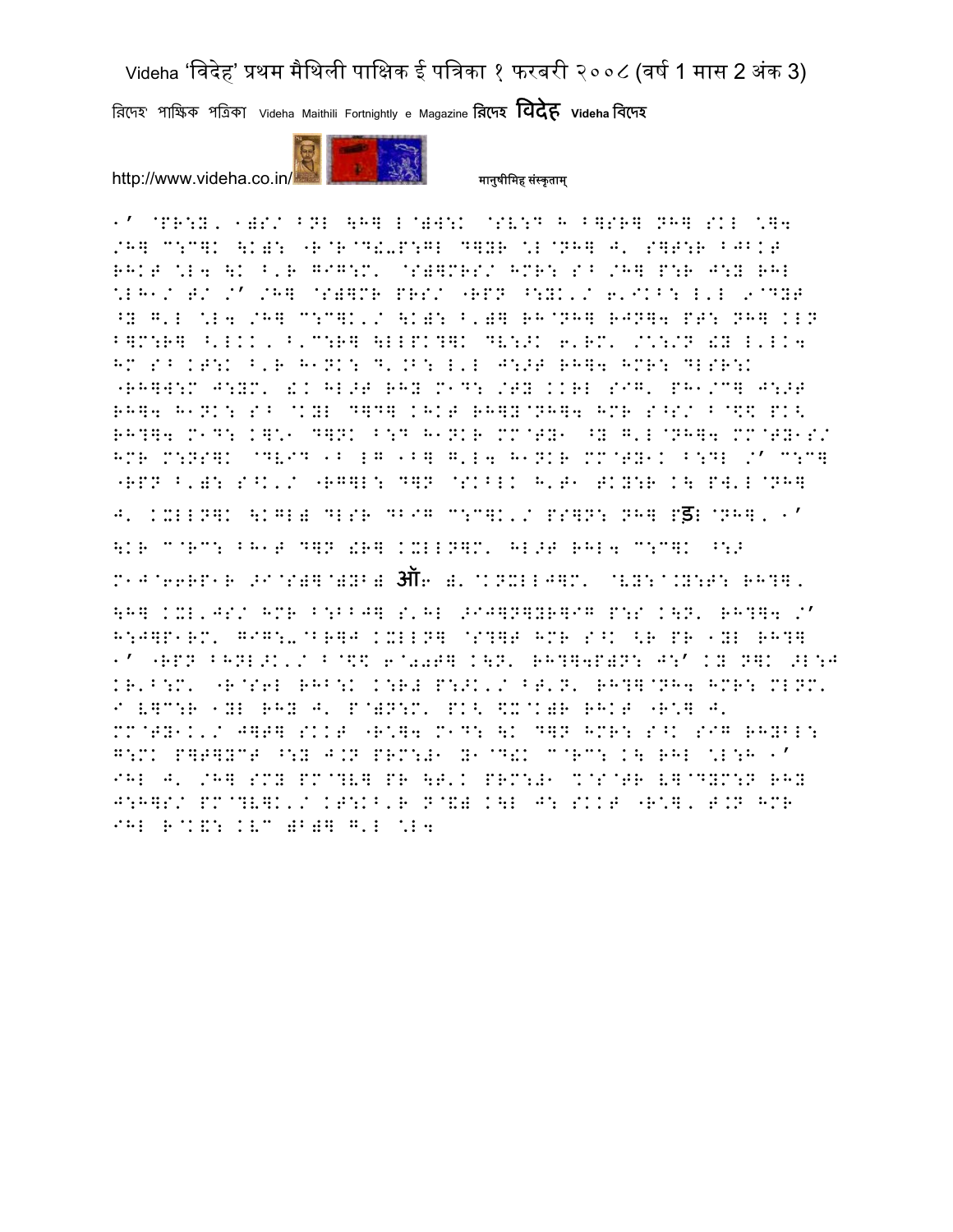িরেদহ' পািkক পিtকা Videha Maithili Fortnightly e Magazine িরেদহ िवदेह **Videha** িবেদহ

http://www.videha.co.in/ मानसीमिंह संस्कृताम्



3.MH:K:@VY 1.MH:^:RT(1G:/)

SMY B]TL @PRD@R%N-%@S@TRK \*L 1YL4

^]@&M PB\*L @DRL#S/ K]-K] S].:/L, Y1@D!-KC%L,@VYBH RCN: 1**'** %@S@TRKC%L4

@PRD@R%NK @VYV@S?: ^'L JNK B]CH],

\K:\K] S^ ^'L:H PR]@K&]T SIGH]4 ^'L ^]M-D1@RYL!NK GD:- Y1@D: And a company of the state of the state of the state of the state of the state of the state of the state<br>And the state of the state of the state of the state of the state of the state of the state of the state of th \*L @DVIDKB]C "R@RJ1K B'R 1YL4 \K:N'K B:#-V]@DY:S/ RIG@S?L] G12000 C1IL (BC) ROD (RICH) ROD (RICH)

PR%1R:M % % MAR:M % AREA KORA KOR KORA KORA KORA SHI MARKA MARKA SHI SKK J, REMER FRIE ARDEAR SKL SK.

P:B| PH B DHIRRY NIVER BILL AND BAR CHECK HONES IS S. @PR?MT,4

KOMP:C: RY KAMP:C: RY KHL S: REAL SIGNER & PROPE "R!]K:R] KH:/4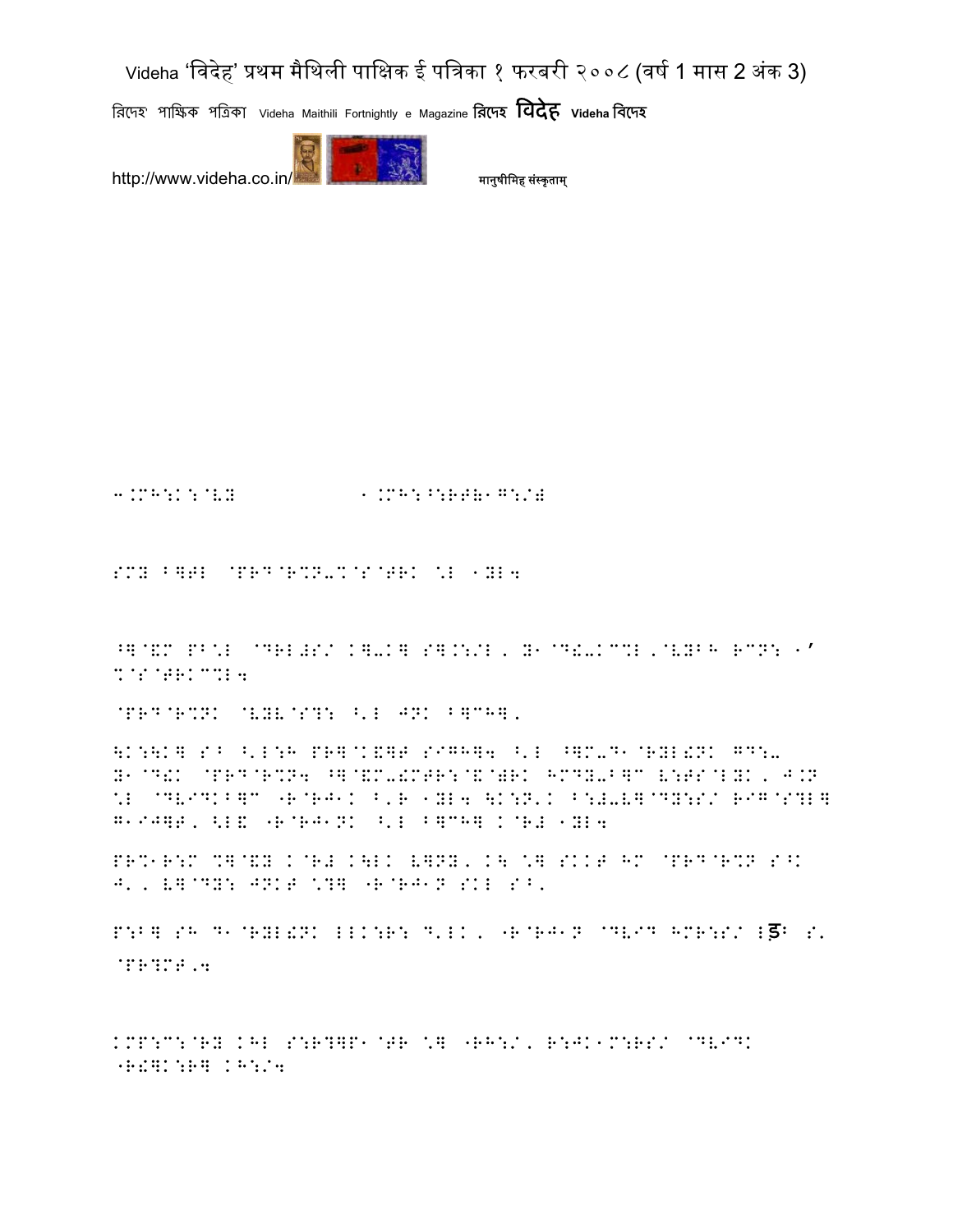িরেদহ' পািkক পিtকা Videha Maithili Fortnightly e Magazine িরেদহ िवदेह **Videha** িবেদহ

http://www.videha.co.in/ मानसी कार्योग मानसीमिह संस्कृताम्



@DVIDT: NH] "RH:/S/ 6'R B:T @DVIDK, @DVID-Y1@D!K GP 1YL /N:-KLN:4

I STAR DE DE SERIO DI STATO E RECORDO E SERIO E PORTE DE STARTE POLICI  $R$  -B-PAL MUSIC NO. THE KING-DECISION FRAME IS A KREW FOR THE TERM  $R$  and  $R$  are the set of the set of the  $R$ B:H1, APP M.T. BTP K NAD. K PRIB NA

KH] I "ROWNER I STANDARD I "

"REVIS L'EL KORA AL LIBORA CIRE

9W] "R@RJ1N T.N I B:T B:JL, H' K@R# "RH:/ J' @KYL \*],  $S$ 1910 I, HT @DRL# %2000 I, HM & ROL 10B NH, B10B NH] I, B RART: RT:K SON ROOM: NO SON REAL SON REAL STATE

B.R. SAR SHIN SAR AGAR SGR.

@PRT]@DVID]S/ @DVID KRB J.N C:HB4

KRTL @!VN]S/ S^:G:R ^'L 6'R G1IJ]T, ^]@&M 9W] K\L SI@!Y:K  $1499 \div 1949$ 

"RECHAND DI STARE OVER STERN OFFISIONER DE LOCAL DIE VERBEIDDE "RIGKE" WHIP PHILL

----------------------------------------------------------

-------

%]@&)T:K H'T1 P:@#\$V ^'L:H @PR%I%]T4 ^'L \H]S/ D1@RYL!NK MLN %IK]T4 %K1N] D1,%:SN \*L /KR ^@KT, K@R#S/ ^'/) 9@TTR /**'**  $^{\circ}$  T, 1  $^{\circ}$  (  $^{\prime}$  VML) (SiR),  $^{\prime}$  and states the States (SiR)  $^{\prime}$  and States (SiR)  $^{\prime}$  and States (SiR)  $^{\prime}$ 

PAPS SERVIC PROVINCES (PEACHER, PORCHPORNIC RESE R:H:/ HH:C:// , HTB: B: PHB (B:B AR) L:C'RBB:

 $H_1$  and the energy  $Y$  is the state of the sum of the term  $X$  and  $X$  is the sum of the sum of  $X$ S'HIT: KI SE DI RISTO ALI FI KUNI SE TI KUNI SE NI KUNI DI RHITA KUNI ILI @JY'@&W HMR:S/ "R\*], PRIT1 "R\*] "RN1J P1@TR S\H4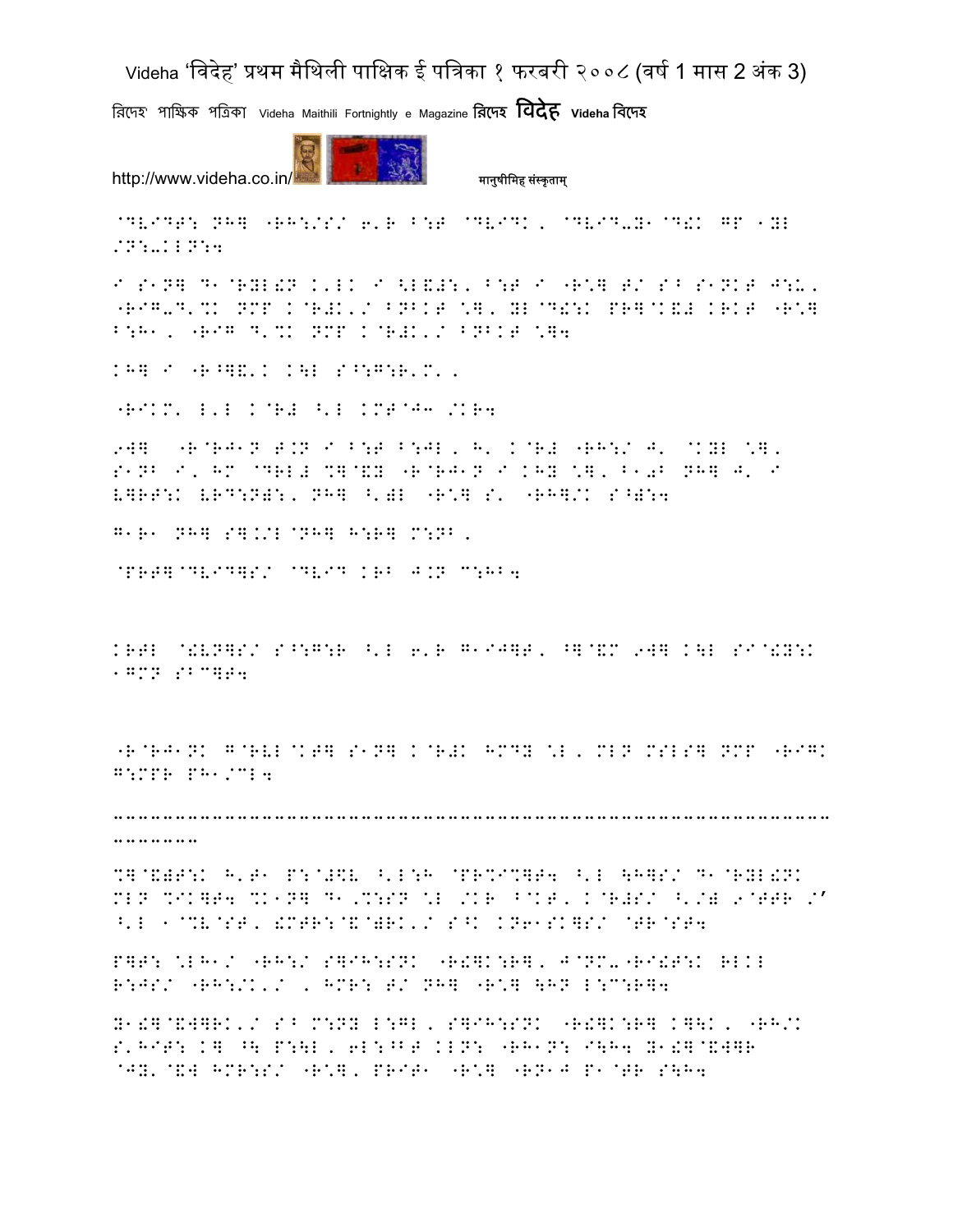িরেদহ' পািkক পিtকা Videha Maithili Fortnightly e Magazine িরেদহ िवदेह **Videha** িবেদহ



K\L 1@GRH J\B:K M'L:, V:R#:VTK P:@#\$VS/K KRB4 T:**'** S1!:RB @VYV@S?: S^, K@LY:#K:R] K:@RY S^S/, B]SR] J:YT P1@TR K11981, J. S. SKIL HOST

ROBER 'R MER OMER SOMER FREI 197, VOR. DIE KREINER SPREI IV VINGE D'. M'L: N. 1941

BURGH RESERVED AND A CONSTRUCTION OF A CONSTRUCTION OF A CONSTRUCTION OF A CONSTRUCTION OF A CONSTRUCTION OF A

 $\,$  B.H. The Signal State of Research Control of the State Control of the Party of the Party of the Party of the Par P: B1 "Sil STATE AT PHILIS, LINGT SHE BSPILE, NEW LAARSE BRIEFSHA  $K$  PT:  $K$  and  $K$  is the state of  $K$  in the single  $K$  single  $K$  is the single  $K$  single  $K$  and  $K$  is the single  $K$ N]@RM:# S1R/GK K\N' \*L4 L:.K MHLK ^]TR \*L, N]@RM:# S' MINEST CHIA

P:@#\$VK'/ N]@RD'% ^'L \*L, .LH S1R/GH]M' SBT> J:9, 1GB: PROBLEMATIC STREET BEAR (PRESS) KM@&# CT1@RD%]K \*L /**'** D]N, P1RLCN ^'L S' "RT]%Y CICL, 1G] LG:YT 1> /**'** S/ \*L, Y1!]@&W]R \*L I S^ BB0] RHL4 KA SC'T "ROOM "RPN MINISTER" ROOM "ROOM "ROOM "ROOM "ROOM "ROOM "ROOM " IN STALL  $\{T_1\}$  d'ans the contract of  $\{T_1\}$  . The contract of  $\{T_1\}$  of  $\{T_2\}$  is the contract of  $\{T_1\}$ K:LK SL20://5 TH A., SPHR PGHR CHPR SPR.CA P:BETR S.H. SYBE SHAR, PSHR THT 1E CENER AS , 199 EAST (HD T.N, B]C R:T]M' MCK: K'/ D'.]4 L:@K&:GMH \*L BN S' /TY, "ROGNER "REAL" D'ALITA  $R$  S10 S1000 S1000 S1000 S1000 S1000 S1000 S1000 S1000 S1000 S1000 S1000 S1000 S1000 S1000 S1000 S1000 S1000 S NHE FULTU CORD, ORDER CORTELLY APPRULATION OF NALLE CONTROLL AND CONTROLL OF THE CONTROLL OF THE CO.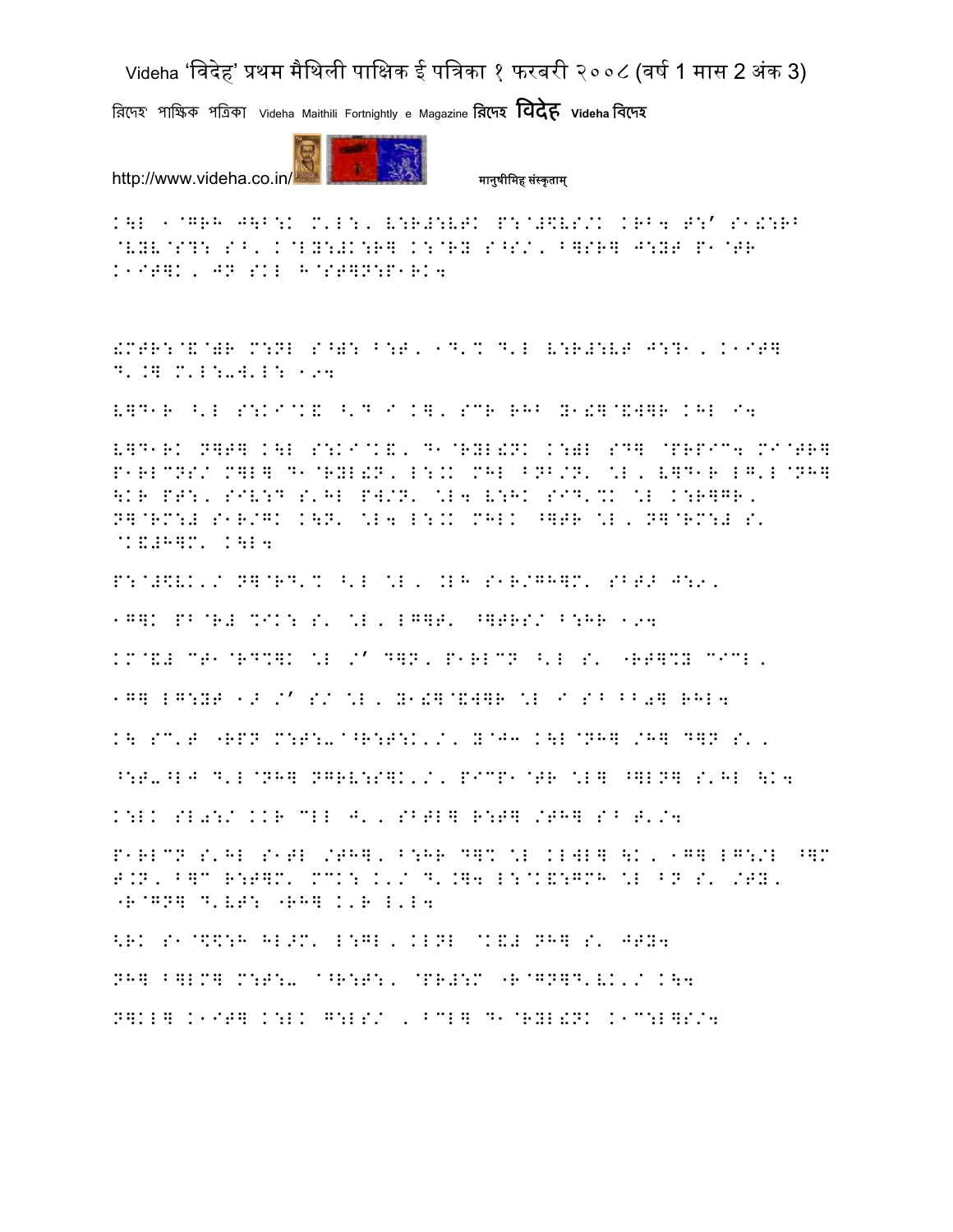িরেদহ' পািkক পিtকা Videha Maithili Fortnightly e Magazine িরেদহ िवदेह **Videha** িবেদহ

http://www.videha.co.in/ मानुषीमिह संस्कृताम्

P: B177 | GN "REGNITI MANIL" (1911) | C. SIG PRITI | HE REGNITI | LANG ^'L4 JRL] B'C:R] P1@TR SH]T S' SBTL, KKRL B10N: \*L NH] G'L  $\mathcal{L}$  :  $\mathcal{L}$ 

NGRV:S] B10L@NH] J' JRL], K1IT] P:/CL P1@TR S^H]K SIG'4 NGR %LKS/ ^'L %LK:K1L, .BR] H@ST]N:P1R JC/ G'L'/4 D1@RYL!N \*L "RT] @PRS@NN: 1**'**, !MTR:@&@)R @PRS@NN \*L MLN'-  $TPT, H$ PRITH SASY REPORT OF SANDY BOOKS AND STANDARD SECTIONS AND ALL GOOD BOOKS AND SATISFALL OF SANDY BOOKS AND ALL G

S' /**'** KHL ^]@&MK'/ S^):, B:T RH@SYK J:**'**KY /TY, ^]@&MK C]IT: DBR K\L@NH] ,

I SO GP HIS FOREST

"RK:BLN PH1/CKT G'L:H GY, P:@#\$V-JN K@&) 9W: KY4

N:VK N:VK SIG @KART # PRT # PRT # PRT # PRT # PRT # PRT # PRT # PRT # PRT # PRT # PRT # PRT # PRT # PRT # PRT

KHL@NHB\_NHTP:R\_NHE\_PWYL@NJANA PH\_PPPPN K.NY CHPSCH

BOB: PHP AINE PINN, BILTIN AND AND LEADER !M@TR:@&@)RK,D1@RYL!N 1**'** %K1N]K, 1**'** D1,%:SN K@R# S^H]K4 SIG M1D: L:GH @PREHOM: AMSERDING #L I DINAMARY

---------------------------------------------------------- --- NHA) HISAA JAGOE DIGA PIN KU, PIN A JAGO NE UNHA ADDUU YUNA MIN DAGA **DES PRIME, BARTES (1 PHP 18-12 (12:N K** DET \$'G B" FORT \$'G B", OF DISPUISE IN THE CALARY BE LOOK OF PITE  $\mathcal{B}_1$   $\mathcal{B}_2$   $\mathcal{B}_3$   $\mathcal{B}_4$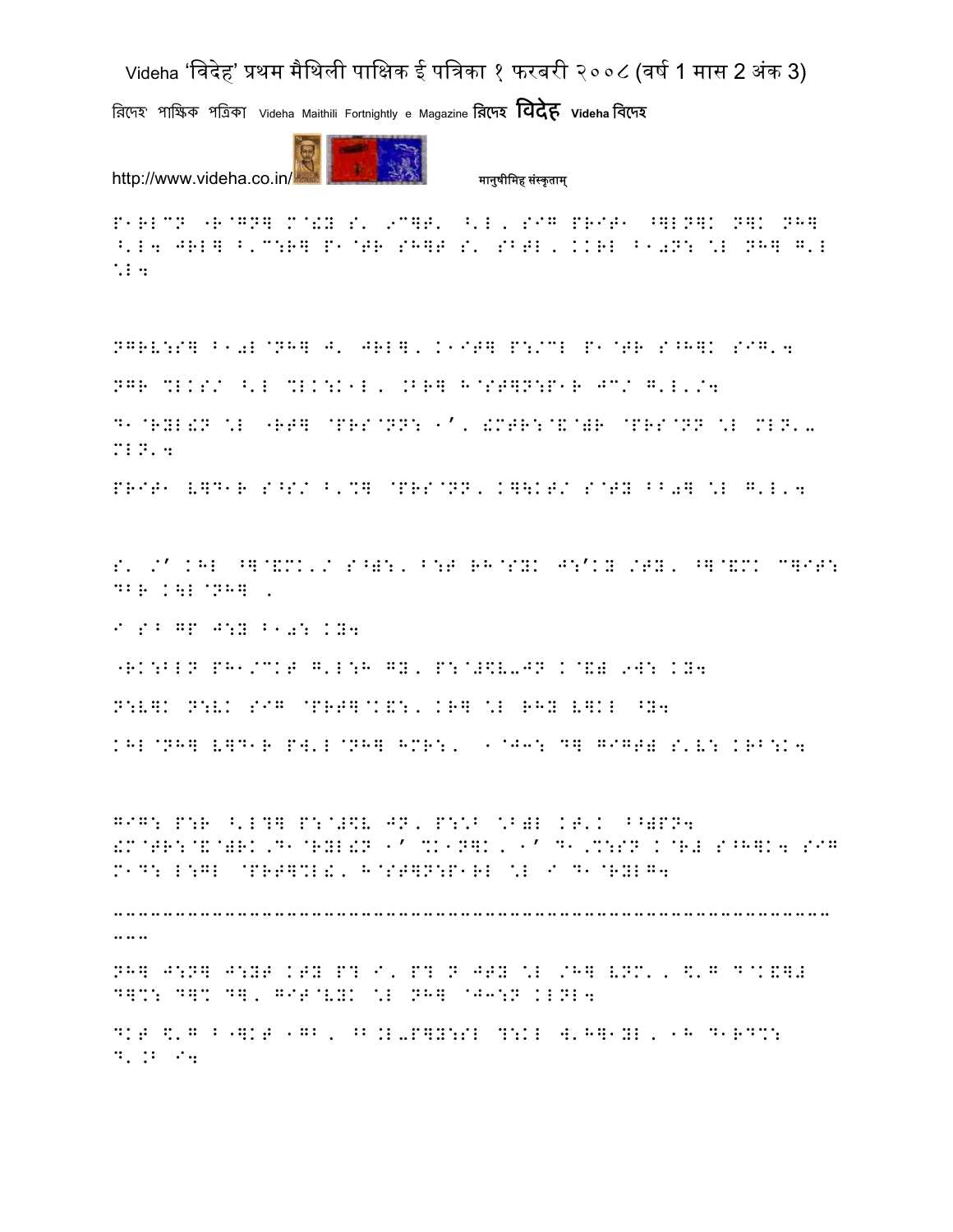িরেদহ' পািkক পিtকা Videha Maithili Fortnightly e Magazine িরেদহ िवदेह **Videha** িবেদহ

http://www.videha.co.in/ मानसी कार्योग मानसीमिह संस्कृताम्

K11. K I D O . DO . DO . DO . DO . DO . L GOLD , VOID , VOID , VOID , VOID , VOID , VOID , VOID , VOID , VOID , BKS: KY,C=L D'.L SJG ^**'**4

POCHB (SU) THE NE ZHI, MU ANI PHIZTE AFNICL PNPM PHILIPM PHONE RAIN PROVINCING SHIP

^]MK'/ NH] G'L D'.L,KR?] K] HBS] MLN HL"RY, PL.R]K G:\*K UPR 'LE RS'ISEE SYN ANGURT 'ALIPA ANGURT'S FANGI SYN 'LELANIN RHL "RPN ^LJN4 MN1@K.-GI! SBI<] KY,CLL NR-M:IS T:K]M' /**'**, HABBAR, AB' DTELDDA MOD LA DIA NETH OPE ARDER HADDE LA DE LA P1@TRE\_P2PP\_P1.RF SPIG SPECIES REPRIES TO SPIG SPIG HOME ROTERING TER %R]R D'.],W:= N'@TR' RHL] T:KY4

!R] !:R# RBP S1@NDR]K,KHL ^]M J:U 9W:U, "RPN M:T: B@NEXTLICKTOR STRACK STRACK TO THE CONSTRUCT

MLH]T \*] HM "RH:/ PR, C:H HMR: "R\*] V]V:HK,

MINING HAS PENDED FIND ON BEEN BENEING MARKED

^]M KHL HM K]Y' 9W:YB, BI!1 K'/ S1TL "RPN, BLV:N "R\*] HESEM RES. OF S. H. BURBL F.N4

HESE TO PHILM AND PHONE TO A SERIE SIMPLE REPORT OF BUILDING  $k$  be a response to the control of the control of the control  $\mathcal{L}_\mathrm{c}$  and  $\mathcal{L}_\mathrm{c}$ 

/**'** DCड़L H]\$]@MB: PR M:RK H'T1,^]M PKड़L B]@CCH]M', M@LLY1@D! PSRL /FS S, ASTA (SEPT) W.Y.SP (F GB/JKT4)

V@NY@PR:#] ^:GY L:GL 1**'** 9WL] K1IT]-P:I\$V /TY, PH1/CKT G'L  $D^{\alpha}$ s / Sil and  $\alpha$  and  $\alpha$  and  $\alpha$  and  $\alpha$  and  $\alpha$  are  $\alpha$   $\alpha$  and  $\alpha$   $\alpha$   $\beta$  and  $\alpha$ HASSET WAS SERVED AND ALL AND ALL AND ALL AND ALL AND ALL AND ALL AND ALL AND ALL AND ALL AND ALL AND ALL AND

^]MK V]RT:S/ H]\$]@MB: ^'L] \*L] /**'** 1NID]T, V:KC:T1@RYS/ KAR KARA KANG KALI TERSEBUTAN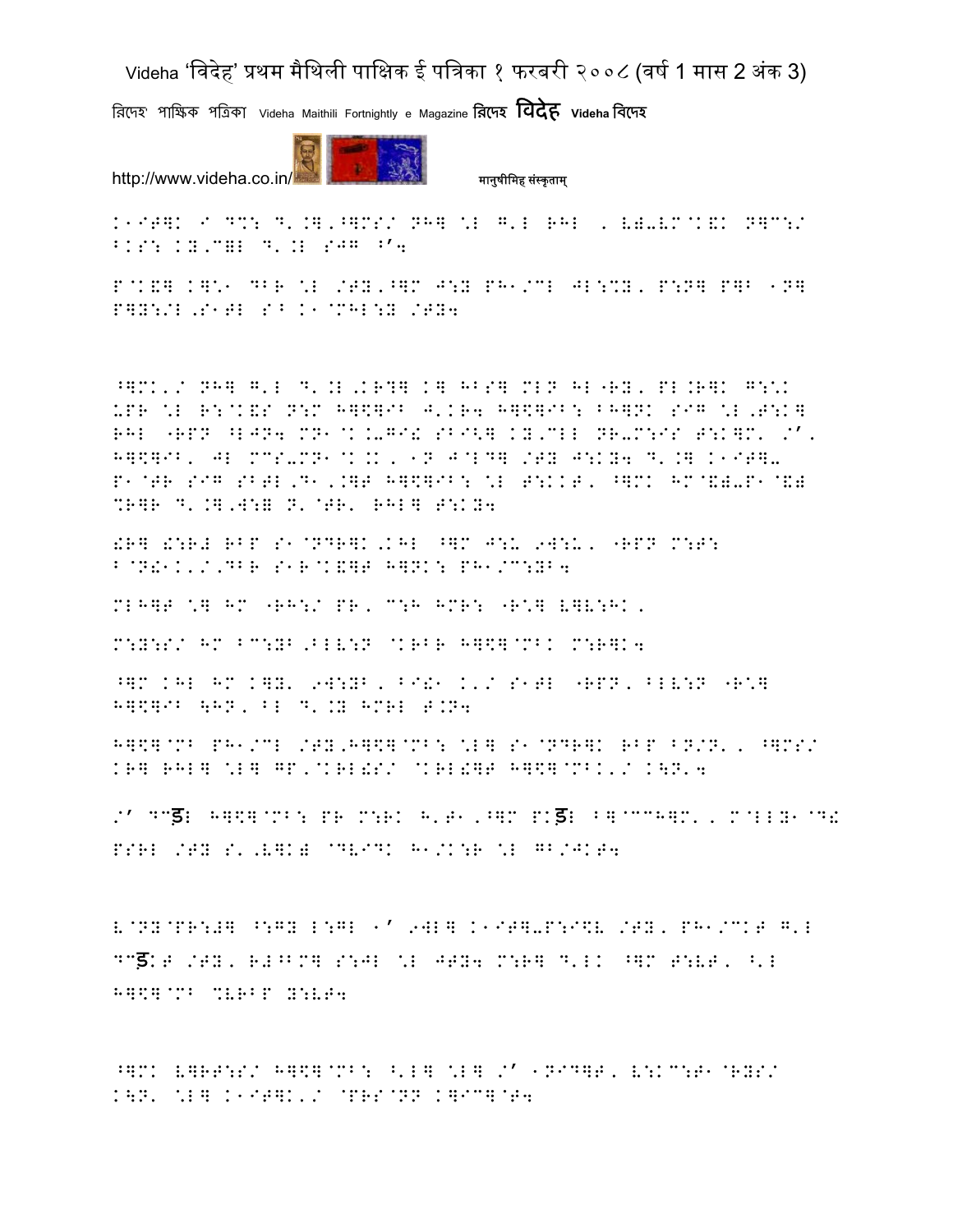িরেদহ' পািkক পিtকা Videha Maithili Fortnightly e Magazine িরেদহ िवदेह **Videha** িবেদহ

http://www.videha.co.in/ मानुषीमिह संस्कृताम्

B-GO CHE RI D'ANNIE PHE MINI AONE ANN LONG KRADI KORI KORI KY RHY LIGUARDI KOLI AND HIS KORI TAN' NY HATIYET ^'L,P]T: T1@LY PR:@KRM JKR \*L4

DRIP FRANCIS VN BILGUS VN 59 C.H. PRIVOLANI I SAROC (FRANCIS HISTORIA DATH PHORE SIGN A HATEOTEN PNHIAH RALIGET CHL PARK THREE HM SD]K:L SIG' RHB, HLYT KLNL K:@RY "RH:/K,BJ:BYM' NH] SIKLC KRB4

---------------------------------------------------------- ----------

J:T] K:L @BY:S ^')L:H K1IT] K:NL] H:@KRLS KY, @BY:S KHL NH] K:NB D]N \*L) PK< HLYB' KRY4 D1,. K] S1.M' "RPN: PR NH] \*Lड़Y "R\*] N]YI@TR#, !@RMP? PR J' CLY ,TKR' KHY \*] MN1@&Y T.N4

G@RV]T S1.' NH] HLY, D1,@.M' !K@RYK N "RVLIB \*Lड़Y, K1IT] 1**'**  $R$  . The state of the state of the state of the state  $R$ 

P:@#\$VJN P:B] I SIBL,PH]RL MMGC@RM V@LKL, @BR@HMC:R] K'R ^'& BN:/L, \KC@KR] NGR PH1/CL4

RHL BND "PREBER NED LEBURE" (FROM KNOLL, FSN LOSTER PIER PIER  $S^{\rm T}:$  A:.?!! M:M:M:M:M:A:C:A!! 9.91 D'?! 1: HI:A:A!!! 1: N:M' (1.8 S^ M] # .:?], ^]MK TKYL ^B. M])K@NH NH] ^1.L' /**'** RH] J:?]4 ^1.L' \*L:H ^]M \K D]N G'L:H NH] ^]@K&:)NM', S1NL <LR K@NN:RLH) **READY READY READY AND READY** 

BK:S1R R:@K&S /TY \*L NGR B:HR N]V:S JKR, R:J: "RSM@R? \*L  $R: C: E \subset C$  and  $R: C: E \subset C$  and  $R: C \subset E$  and  $R: C \subset E$ 

\*L N]K:LL SM:!:NJ' S^ PR]V:RS/ @PRT]D]N \K, K)H] G:\$] ^R] "R@NN MD]R: MCS J:?] BHLM:N4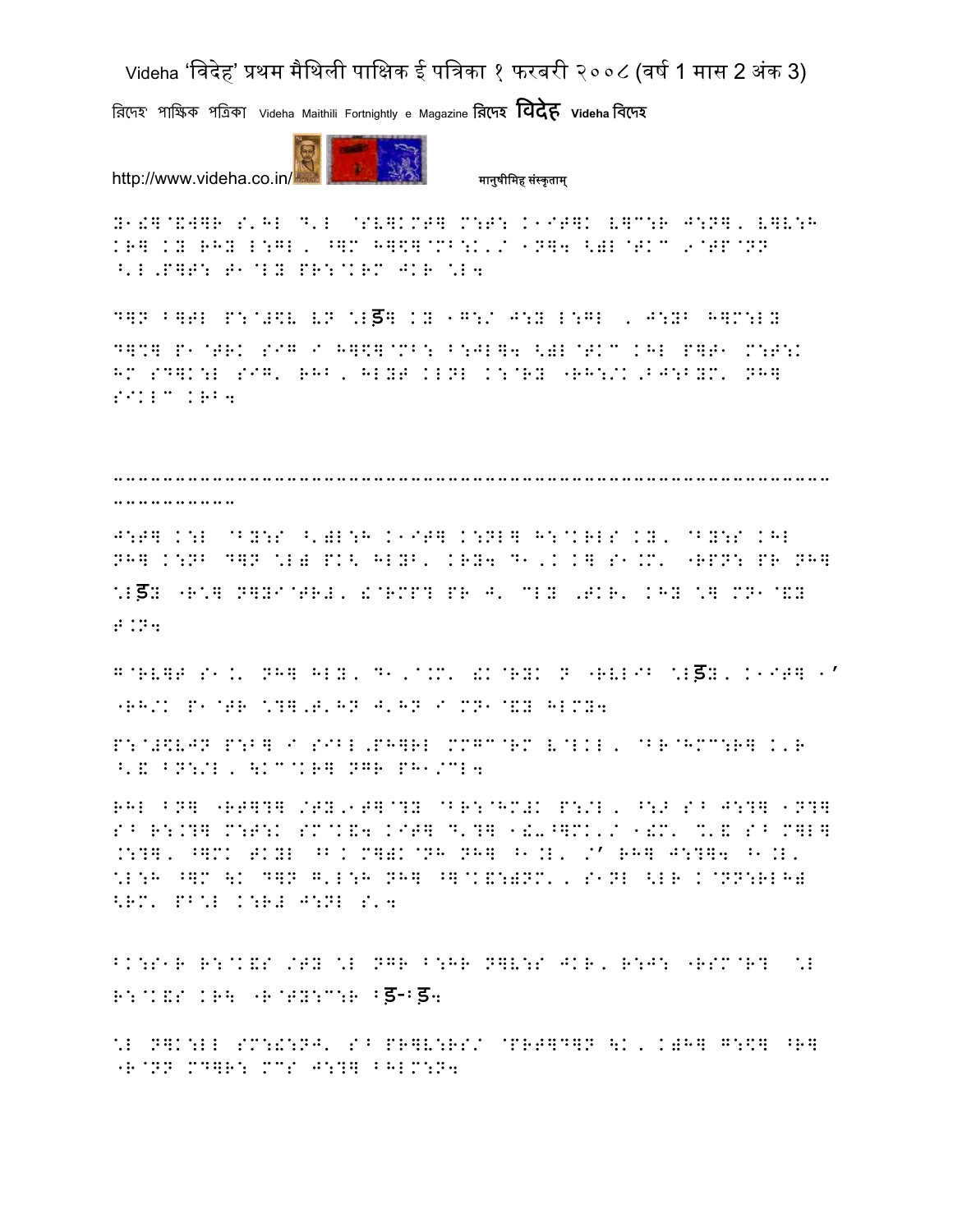িরেদহ' পািkক পিtকা Videha Maithili Fortnightly e Magazine িরেদহ िवदेह **Videha** িবেদহ



BK .:>T \*L S^): ^LJN SIG BHLM:NH1K'/ S', K@NN:RLH) MCL \*L <R @BR:@HM# PR]V:RK M@!Y'4

POR THE REAL THAN PRINCE IN THE SEA

K1IT] KHL P:/C P1@TR "R\*], ^]MK BL S1N:YL4 ^]MK BLK C@RC S1N]-S1N] KY @BR:@HM# M:NL, KMT@J3 ^'L ^]MK'/ /**'**G:ड़]K SIG .LH PW:/L4

.LH R:@K&SK T:K] ^]M .'LK \*L /**'**^1.:\L, TM@PT @SVYI ^]M \*L D'ER SA "RED'ER SINNER (DE BANDA) (SIRNE I BEI) IRNE (1982) MN. MICHOLOGIC

^]M @PR:# L'LK /KR: .]IC] NGR @DV:R 1N] KY4

^'L @PRS@NN S^ JN MN/LK PBJ:- P@RV /TY, K1IT] CLL]H 1R KALA PAR ZAA RAH EAA SIN E ENDI PSYMIK (SINDI-PI). KIRS P:PORINT MARTING

 $\kappa$  and the property of  $\kappa$  . In the philosophe property of  $\kappa$  and  $\kappa$  and  $\kappa$  and  $\kappa$ RHL 6-1965 TERT ISSREED RHTH.

@BY:S PH1/C] KHL J:9 @SVYIBR /TY D'.Y4

M:@RT. GBB 25028 R.B:H GL:H POSB JAG38. F-B. PH (20 M]L] SIK@LP]T ^**'** S^@PR:#]4

S1N] K?: @PR%IS: Y@J3S/ N]KLL] Y:@J3S'N]K, M@T@SY^'D KRT:H JA, MCCOOL MARTERD ERG CRADHA MEEGALAR DI MAREN ASSEMBLAGE MAD P:PHIC: AN IS.

K1 MOK:RK (R: P. P. E MAN LAMAR (1100) MIR (20

K SEA 1988 (NE 1959), NYERA NA SEREAGRO ASAR ASARAN A NON-DON DA BARY 1911 \*L RIGHT TO REAL TO REAL AND THE THURS IN !M@&)@DY1@MNK SIG S1S@JJ]T, P1@&PM:L L'N' 1YL] K'LN] S^K NJR] 1KM@&)4 B]C @SVYIBRK ^BM]K UPR M@T@SY \K): L)KL, /KR NAC'S:/ COMPANY RESOURCES THAN A CONSTRUCTION OF THE RHOMOGENEOUS ARRANGEMENT OF THE RELATIONS OF THE RELATIONS D. DE 4. TIBETAS PER PROBLEM STREAMENT CONTROLL P: METTH PS: RIE, WHA PARE HIM: HIME THIN IN ALL LUCUTE ?:KL \*L, K@R# D'.] JN B:J] 9WL SBT P1@TR K]\ 1YL \*L4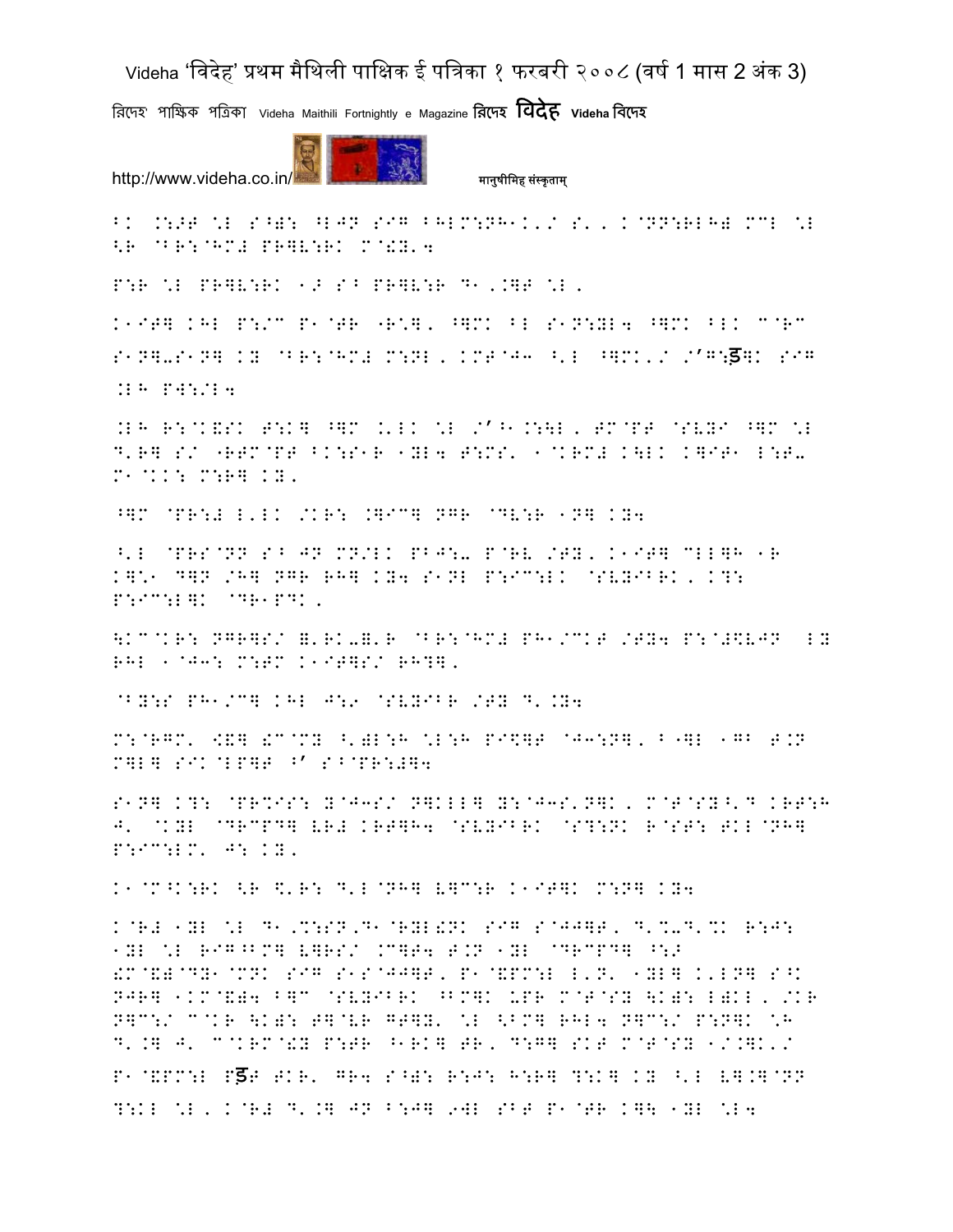িরেদহ' পািkক পিtকা Videha Maithili Fortnightly e Magazine িরেদহ िवदेह **Videha** িবেদহ



@DRCPD] B:JL] ^'D]YL D'T JC/ K@R# M@T@SY-LLCNK'/, NH] PHORSE ARTH: PHORSE ARE MIRING AND MINING VIRE ON M [&]V'% "R@RJ1N 1YL \*L, \KH] %R-SI!:NS/ B'!L M@T@SY S1Y% PYZE MEN MENTALIZMIN IAR. ME ANIWALANING ZWN. GYA'Y'Y KALK SYNS ALBAR (PROPHILIN PIRA BI KOLAN SI NA PIROTI D'ATHOLICI) SI . SE ^BM] BLR:M KM@&N 1G:/ 1/L, S^ R:J:K'/ B10:Y S10:Y \*L SH):Y /TY H):/L4

KM B: IN STAR I, THE BILL BY STATE OF SING I, SINGER I, SINGING 1G] B]C BCL P:I\$V, BCL \*L] K1IT] D]D]4

^]M T.N' 9.:ड़] VM@K& \*L ^'L W:"] SH)] "R@RJ1N KY, KM@&# KHL H. MAL IAEM VE SERE "RALSHE "PROSENTARILIA D.IR PEATIEN HATLATSHE ALI BSHS TA MPHISIST ST. NI LESPIK II MISS @DRCPD]K'/ @VY@GR \H]S^S/ /**'** ^'L] \*L]4 "R@RJ1N .LL] "RPN RH@SY .DRCPD? .DRCPD?KY .DRCPD?

!M@&)@DY1@MN C1PC:P S1NY \*L <1R] P]T:K'/ I K?: KHLK4 KA TO POSED I REPORTED PSPREDIO PEOPLICE OF PHORE PORT 2 SAPER 10 PE 1NL "REAGAN" STAIR STAIRS PROTECTION

KHL "R@RJ1N H' M:T: HLYT NH] @VY@R? "RH:/K I B:T, SIG @DRCPD]K HLYT V]V:H P:/CB-P:@#\$VK SIG- S:?4

@DR1PD PW'L@NH] P1RH]TK'/ !M@&)@DY1@MNK SIG /TY, K1IT]K'/ NLTL 1**'** S^K'/ L\ G'L "RPN: SIG4 @DR1PD S1NL J' P:/CB-P:@#\$V KRT:H V]V:H @DRCPD]S/, T.NH] @BY:S 1B] S1N:/L I  $\mathcal{A}$  points and  $\mathcal{A}$  both  $\mathcal{A}$  and which vertices are not provided in  $\mathcal{A}$  . Then  $\mathcal{A}$ "RH:/ P:YB, S1N] S^ @DRCPD] V]V:H @DR1PD R]T] VKD]K S/ KR:/L4

S^ K]\*1 D]N RHL /TY K1%LS/ @DR1PD K'R MHLM', PSRL I C@RC: SGRL !R] G'L GP H@ST]N:P1R MHLM'4 LLKL:JS/ B:@HY @PRS@NNT: !MTR:@&@)R \*L /TY D'./N', M:N] ^]@&M-@DRL#K V]C:R PW:/L SM:D "RG1T/N'4 1N] "RN1J P@TN] P1TLH1 /**'** "RN1J P1@TR S^K'/ 1DRS/, D1@RYL!NK K@R#K V]RL! PR KL V]C:R V]D1RK'/ BJ:KY, %:@S@TR:N1S:R V]C:R D'L@NH] 1!: R:@JY D'B:K /**'** J:KY4 V]D1RH]K'/ PW:/L !MTR:@&@)R 1NY R:JMHLM @DR1PDK, S^K'/ LY 1NL PH1/CL /**'** JN W:"] KR\ @SV:GT4 !MTR:@&@)R KHL H'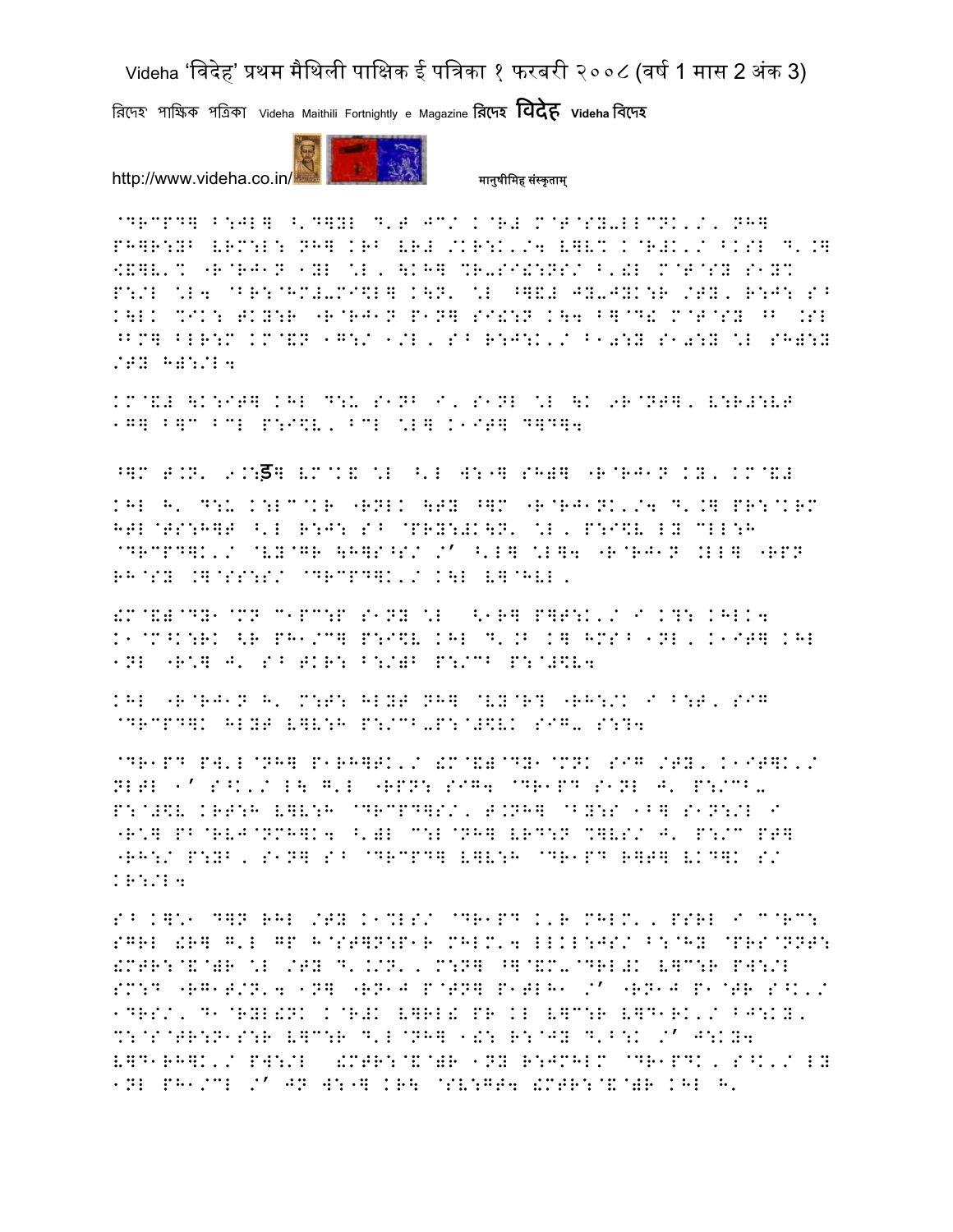িরেদহ' পািkক পিtকা Videha Maithili Fortnightly e Magazine িরেদহ िवदेह **Videha** িবেদহ

http://www.videha.co.in/ मानसी कार्योग मानसीमिह संस्कृताम्



B-AN MHH WAS HER FUND HING, JONES OF AN INCOME NGR 1! R:J L**'** KY4

.:@#\$V@PR@S? "R\*] BLN \.N PH]N' \*L R:J:K NGR], M:N] YANG ARAH SA BAGI YANG ARAW SA MARAH SA SARAH SA DA DA DA SA SA DA SA DA Pड़L N:M,1**'** T'RH V@R& !R] K'L@NH] R:J, Y% \*L S1%:SNS/ 1**'** \*L JN-J]VN "RT] SIP@NN4

**E-PP-LIPERS** 

 $\begin{array}{ccc} 1.4.4 & 0.2.2 & 0.2.2 & 0.2.2 & 0.2.2 & 0.2.2 & 0.2.2 & 0.2.2 & 0.2.2 & 0.2.2 & 0.2.2 & 0.2.2 & 0.2.2 & 0.2.2 & 0.2.2 & 0.2.2 & 0.2.2 & 0.2.2 & 0.2.2 & 0.2.2 & 0.2.2 & 0.2.2 & 0.2.2 & 0.2.2 & 0.2.2 & 0.2.2 & 0.2.2 & 0.2.2 & 0.2.2 & 0.2.2 & 0.$ 

 $3.1$   $R_{\rm H}$  rather rather rather

"RPN M]@TRK'/ HX@S)LK S]"]]S/ N]C:/ 9TRKT H1NKR CMCM KRKT J1@TT:K'/ D'.] /KR N]@RM:T: KIPN],@BR:@#\$ 1A MB@LYK SIPI PADO (1983) SIBILI DA BAGO A DA RID (1982) SIBI MARI DI BI SI (1983) SI KRB: /A ^:V-V]@HVL ^Y G'L:H 1A \KR @KRYK V]@STMT V]VR# KH] S1N/L@NH]4

 $\{L, L, \mathcal{L}, \mathcal{L}, \mathcal{L}, \mathcal{L}\}$  be the control of the control of  $L$  and  $\mathcal{L}$  and  $\mathcal{L}$  and  $\mathcal{L}$  and  $\mathcal{L}$  and  $\mathcal{L}$  and  $\mathcal{L}$  and  $\mathcal{L}$  and  $\mathcal{L}$  and  $\mathcal{L}$  and  $\mathcal{L}$  and  $\mathcal{L}$  and  $\math$ BJ:R LGKT "RANG", TELERICAN PORTOGRAM "RED" PROPERTIES AND PATENT PH1/CL:H4 SAN CL:HS/ ARE PRIE: SOPE BELR ENGEL SAN DICATE PR ^')B: B: NO = PPP STORE & BHOR (NENH) A TO BHR (PREPRET ) THE NER (RESPECT \*L:H, J' H1NK: \H] BJ:RS/ S@ST 1A N]K C]J K]NB:K LBR] NH] \*@NH]4 H1NKR /TY PH1/CB:K D'R] \*L@NH] 1K] \K GL)' H1NKR 1/.]S/ N1K: KY K]\*1 V@ST1 R:.Y L:GL 1A D'.]T'-D'.]T' N]P@TT: ^Y G'L4 M]@TR MH:N1^:VK MLN /@MHR G'L@NH] 1A /A /KR P:\*:/ !Y L'L@NH] 1A B@\$\$ M1@%K]LS/ /KR: T:K] L'L@NH]4 JAN 19: S: KAL J' (A K) N1K: RHL "R\*14: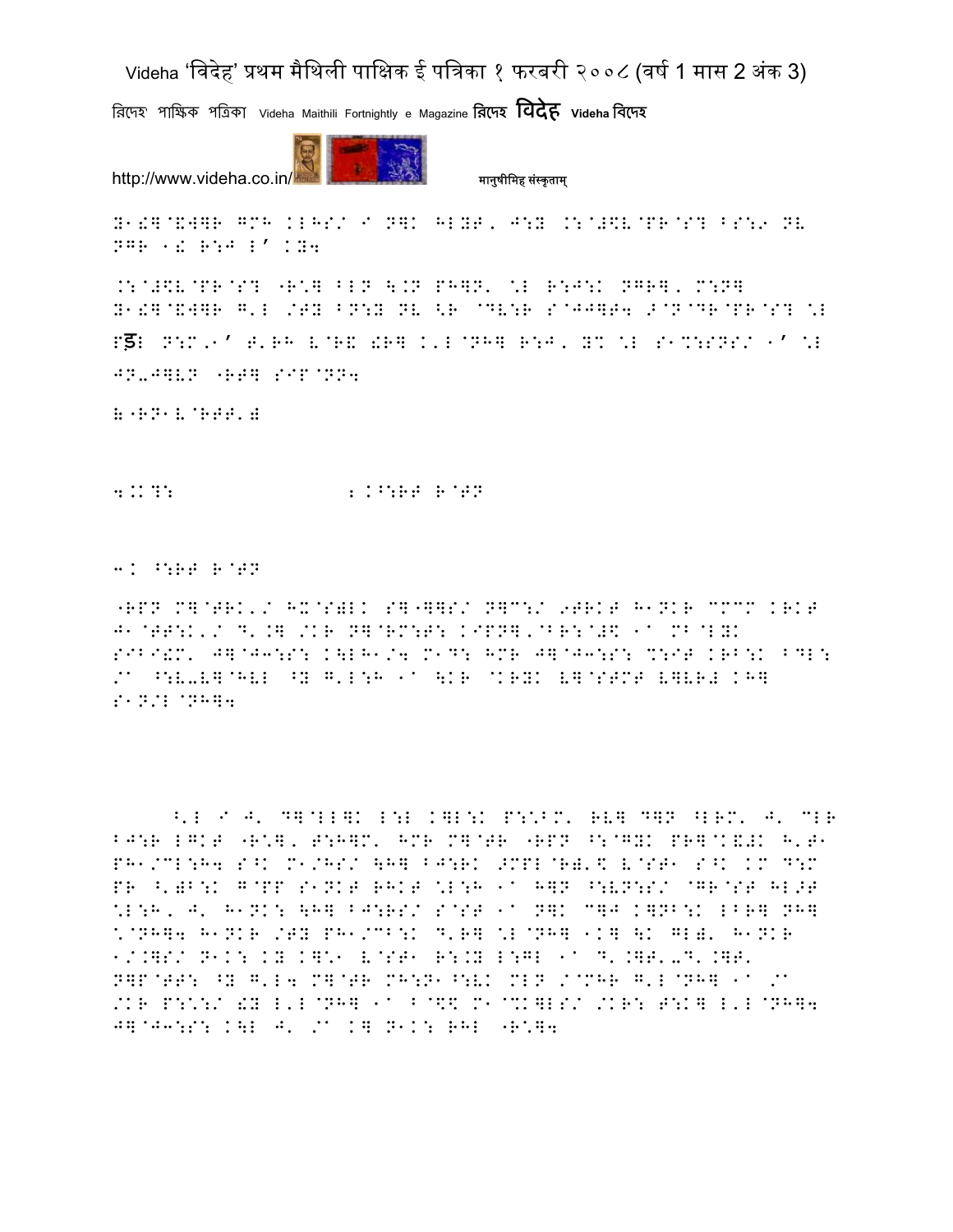িরেদহ' পািkক পিtকা Videha Maithili Fortnightly e Magazine িরেদহ िवदेह **Videha** িবেদহ

http://www.videha.co.in/ मानसी कार्योग मानसीमिह संस्कृताम्

**"** I "RH:/K B1@TT:K B:HR "R\*] **"**4 CLR BJ:RK CLR MH:R:J BJL:H4 **"**"RH:/ KHBT/ W]K J' K] \HN "RL@^Y "RH:/K KLRM' "R\*]**"**4 angear Compared Compart Compared Arthur State Compart Compart Compart Compart Compart Compart Compart Compart C

MONITO IN THE SIGHT OF THE RELEASE OF SIGHT AND RELEASED ON THE GENERAL BEST OF THE SECOND DESCRIPTION OF  $\mathcal{B}$ "RENN LORI, PA**S**ABIL SREAG ARA PROPERTY BRACHER MED LESSEN, BM PRI

HLYT 1A SH] D:M D'T4

HMR MAR BOOK BASEBAR MI AN IN MARKE AND MY KHLK@NH]4

HMR MATHR CHAM, MISTER PAR SAN SINAA SINA SINA SINAA SA DLK:ND:RK B'R-B'R B1@TT:K B:HR HLYB:K B:T S@TT ^Y RHL \*L4 V]@KR'T: MH:R:J I !R] PT: LG: L'L@NH], J' @KR'T: MH:R:JK LAG, GR' ME SAR SI SY SAN SING ):KINA SY SY SI SA SA SA SA \$].)].S]. BSK K]R:Y:K H'T1 R.B' KRT:H4 S' M1/H L)K/N' @S)1\$'I)K MJBBR]K'/ @!Y:NM' R.KT /A T]N SY PC:S ):K:M', J' H1NR M1T:BIK MET IN THE LUTER OLE LOOPER OLE FAND ARE CONTROL HIT IS THE MARKET KR'J !R] PH1/C: D'L@NH]4

```
1B 1G:/ HMR M]@TRK B.:N S1NB4
```
"S' J:HAN PHREA & H. MARY (HE , HIPY), FYRH RHN EYHR P.ENHILL. KAJ PSPA M. MAJ PIAL YAN M.E.A' AHA A 'AASILI HST. DAS LIST HE SA THUR, TURK, LI RHY, W TUR PURPER AND RHY, PRIES SLEU CIELA, ALCOSON, PORRA (SOCHO) SLGOSON (PRIPRIES SPROGRAM CHI KHB? @KYL HIT: THE JOINT "REAL" OF THE SECOND THE THE THE THE THE THE TIME OF THE TIME THE TIME THE TIME OF TH

"R\*]4 KLNH1N: S]Y:-6ड़: KY P:> 9PR KY RHL \*]4 B@\$\$ D:B] \*L,

JA, MC 1911 (1911) 1A B1 AN B1 B1 B1 AN B1 AN B1 AN B1 AN B1 AN B1 AN B1 AN B1 AN J, MHTEEHT, HI.EH(I, BI) (P) BI HE TIT EEILIJ MINHA, LEIB RHA: MIR (RIA (RAH ARH ENEUHN) MELPANG EEL 292 LACE MH:PRIES MORDOLL B1 MADER, MBMIN, MH:S M. P. MARHA (1962) AR ^:RT-R@TN B/)KT \*], 1A T.N \H] PR KI@)RLV@RS] KRKT \*]4  $\mathcal{A}$  and  $\mathcal{B}$  is the source of the state  $\mathcal{B}$  . The probability  $\mathcal{B}$  is defined by  $\mathcal{B}$  and  $\mathcal{B}$  $9.91$  M: MO M: MO M: MO M: MO M: MO M: MO M: MO M: MO M: MO M: MO M: MO M: MO M: MO M: MO M: MO M: MO M: MO M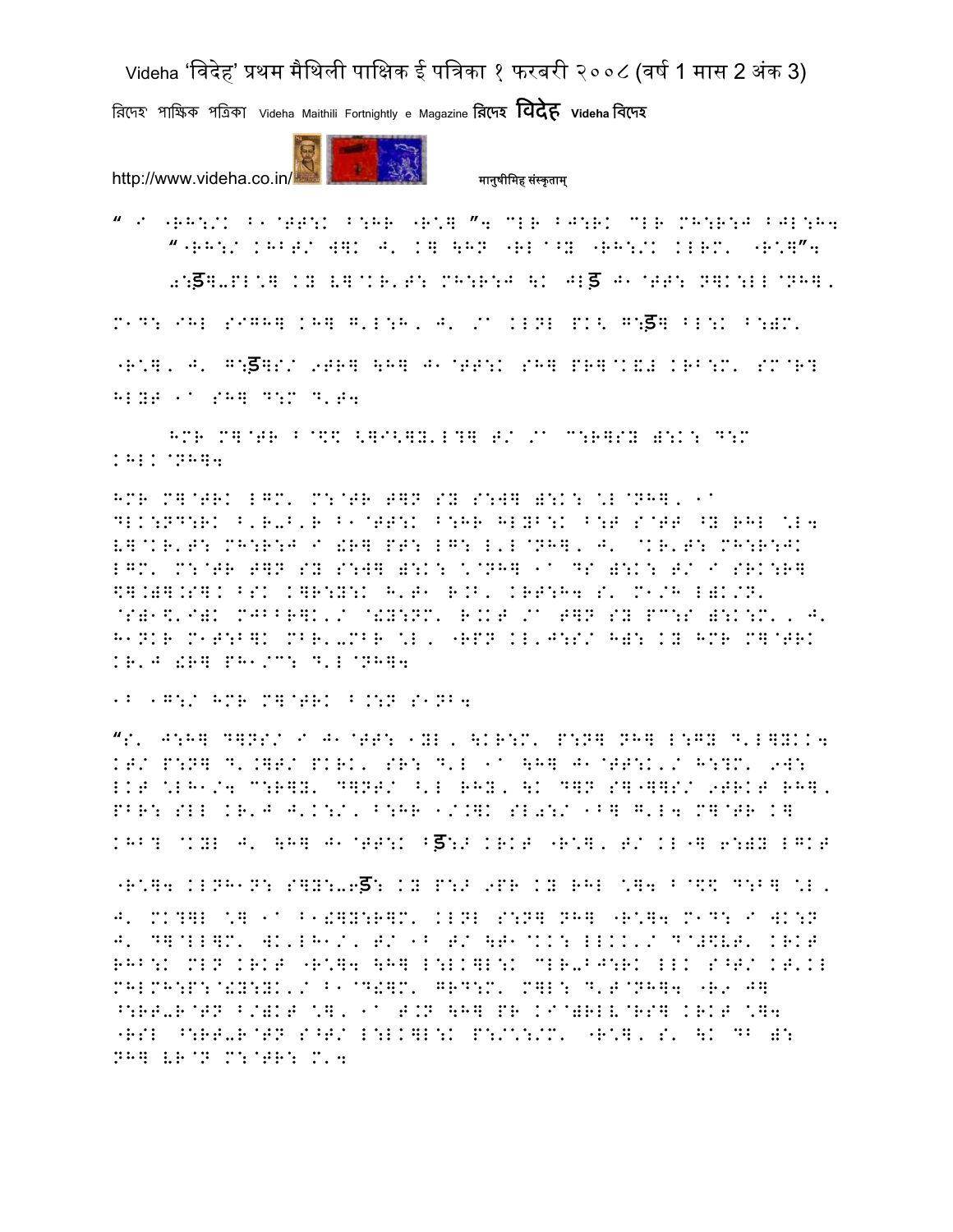িরেদহ' পািkক পিtকা Videha Maithili Fortnightly e Magazine িরেদহ िवदेह **Videha** িবেদহ

http://www.videha.co.in/ स्कॉट को संस्कृताम्

6'R BJKT RH@LL:H- **"** 1N S^T/ \H] <)N:K'/ LA KY K]CK]CBKT' RHKT "R\*], KM S/ KM \H] <)N:K MLNT/ "RH:/ NH] P:RB YC ^J:R**"**4

1B HMR:T/ HLY J' H/S] K] NH] H/S]4 6'R D]N B]TL 1A @PRL@GR:M' BNBKT RH] G'LH1/ "RG]L: RV]K'/ CLR BJ:R 1K] MARY PAYE: MINDS CEPE MYSTY PAY LYBE A. PYLAY ARE PAYE: M BOND CHOICH

-------------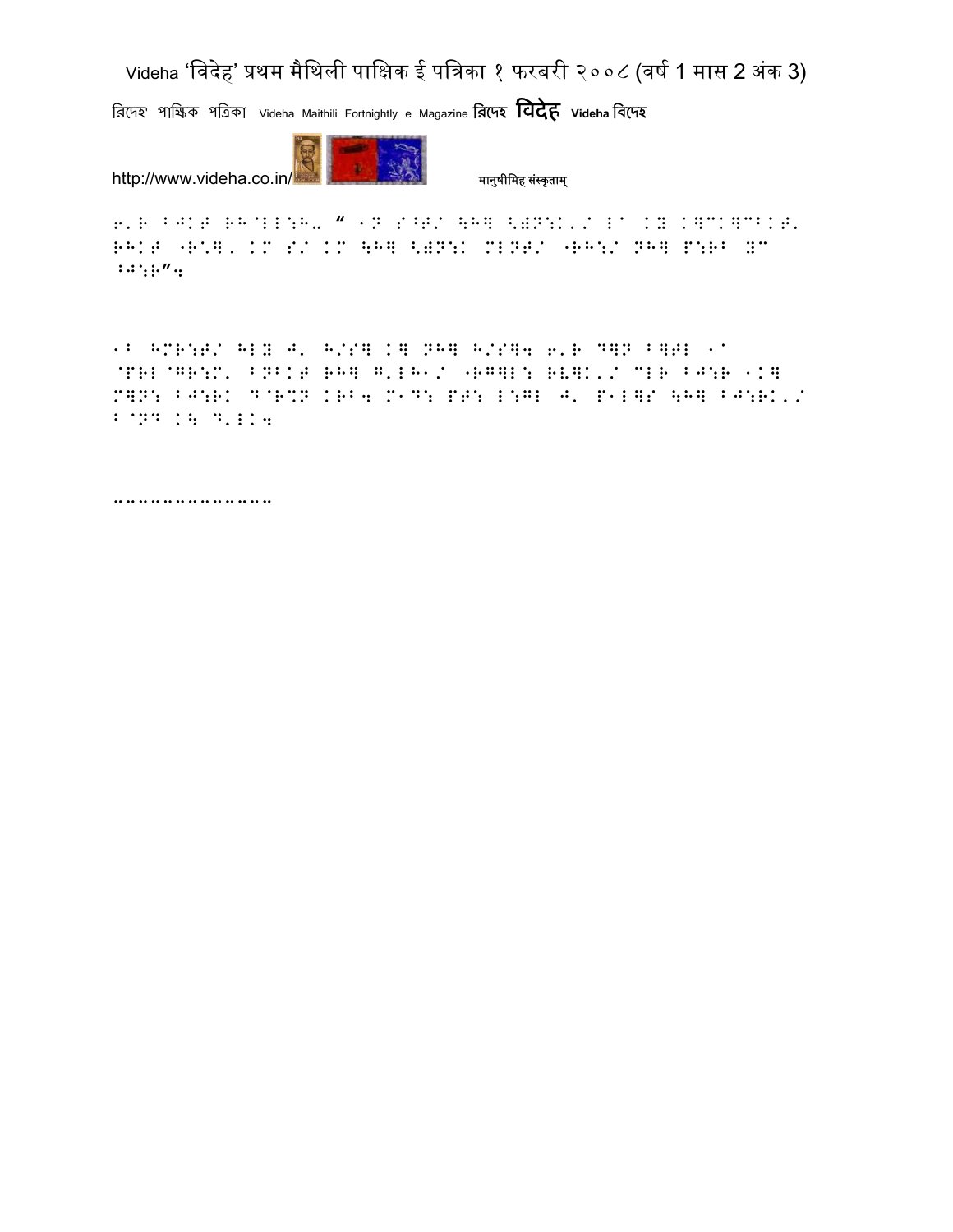িরেদহ' পািkক পিtকা Videha Maithili Fortnightly e Magazine িরেদহ िवदेह **Videha** িবেদহ

 $\begin{picture}(180,10) \put(0,0){\line(1,0){10}} \put(1,0){\line(1,0){10}} \put(1,0){\line(1,0){10}} \put(1,0){\line(1,0){10}} \put(1,0){\line(1,0){10}} \put(1,0){\line(1,0){10}} \put(1,0){\line(1,0){10}} \put(1,0){\line(1,0){10}} \put(1,0){\line(1,0){10}} \put(1,0){\line(1,0){10}} \put(1,0){\line(1,0){10}} \put(1,0){\line(1,0){10}} \put($ 

5.P@DY 1G:/

### $5.9.3$   $\overline{1}$   $\overline{1}$   $\overline{1}$   $\overline{1}$   $\overline{1}$   $\overline{1}$   $\overline{1}$   $\overline{1}$   $\overline{1}$   $\overline{1}$   $\overline{1}$   $\overline{1}$   $\overline{1}$   $\overline{1}$   $\overline{1}$   $\overline{1}$   $\overline{1}$   $\overline{1}$   $\overline{1}$   $\overline{1}$   $\overline{1}$   $\overline{1}$   $\overline{1}$   $\overline{1$

S:/0 PRL S^ 9WL, G'L "R@PPN-"R@PPN <R4 B:BBJ] RH?] 6:>LM' , KRYT "RPN:K' MARYER (MYSEN PHRONIK MARYER ALLE BOYS  $\mathcal{L}$ HI R:This So California Hamas is the solution of the South California  $\mathcal{L}$ MPESERA (RET. 14 OR MESSE) DERRY MYSIG DE 1975 MIRRET, VISSER M:/G] O/<:YL, PH1/C'LK <R J@LD]S/4 \K BB"]] HMR Pड़LS], KHL MAH SI KALANG TKI SA KARA SA TANG ANG ALAW SA KALANG TANG A ^R]M' ^Y JYTH1/ "RP@SY:/T4 B'): S^ LJKL)R, M1/HCBRB, \*@NH] HUNK H' DI BANDA MILLE

HISBN DROIGHTS OF CHRIS DROIGHTS ON THE DROIGHTS OF LASHER OR DRUGS ON THE UNIVERSITY OF THE UNIVERSITY OF THE

G@RMD T:THING.C:K'P#CCH:THIN:N24 MHDREY REACTED ^'L, NH] CLL PT: K?BK, @SKBL .BJL D'.L B@CC:K, LH:% S^ HOWARD B:P /KR MONTH TO A SCHOOL AND ROOMS TO BE A SEC SHI, MAR WE FUR, WI PWE POSSER

B@CC: D'B:L PR L].N' RHY, "RPN K@&)K B.:N, P:N] ^LJN B]N:,  $T$  . In a probability of  $T$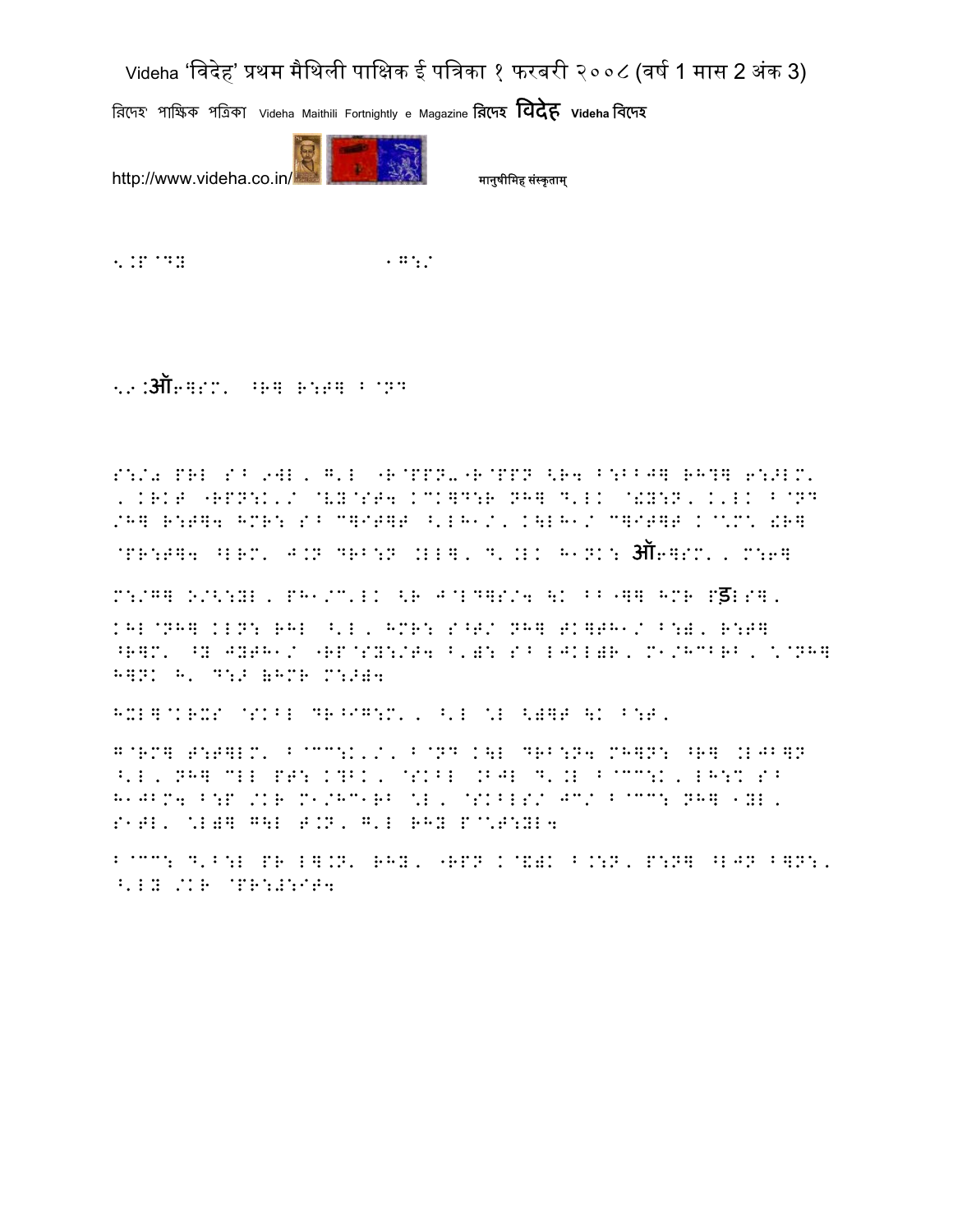িরেদহ' পািkক পিtকা Videha Maithili Fortnightly e Magazine িরেদহ िवदेह **Videha** িবেদহ

 $\begin{picture}(180,10) \put(0,0){\line(1,0){10}} \put(1,0){\line(1,0){10}} \put(1,0){\line(1,0){10}} \put(1,0){\line(1,0){10}} \put(1,0){\line(1,0){10}} \put(1,0){\line(1,0){10}} \put(1,0){\line(1,0){10}} \put(1,0){\line(1,0){10}} \put(1,0){\line(1,0){10}} \put(1,0){\line(1,0){10}} \put(1,0){\line(1,0){10}} \put(1,0){\line(1,0){10}} \put($ 



60. N:N]K P@TR P@TR 1YL MLN W]K NH], L@K@&M] "RH:/ D'.] J:9, \H] B'R NH] B:/T PH / 2 H / B: 94 P.A. (REPROGRESS TANK THE SANDWER WAR TESTING (RYPER @K&# D'.B:K B@\$\$ "R\*] MLN, C]@)W] L].B:L' "RYL:H T'H@LL:4 @KYL NH] PH1/C'LK@NH] L@K@&M]K'/, KHL C]@)W]M' "R\*] ^:R^]S  $k$  is  $k$ \K 1R C]@)W] 1\L J', M:Y G'L]H D'H \*Lड़]4 L@K@&M]K B'): BLK:RI P:RI K:NY, KHLK \*I HM SO "RSH:R4" NH] "RYT]H HMR L@K@&M], M:YK M1/H D'.Y "RIT]M B'R, N:M RH: RH: C P BB 2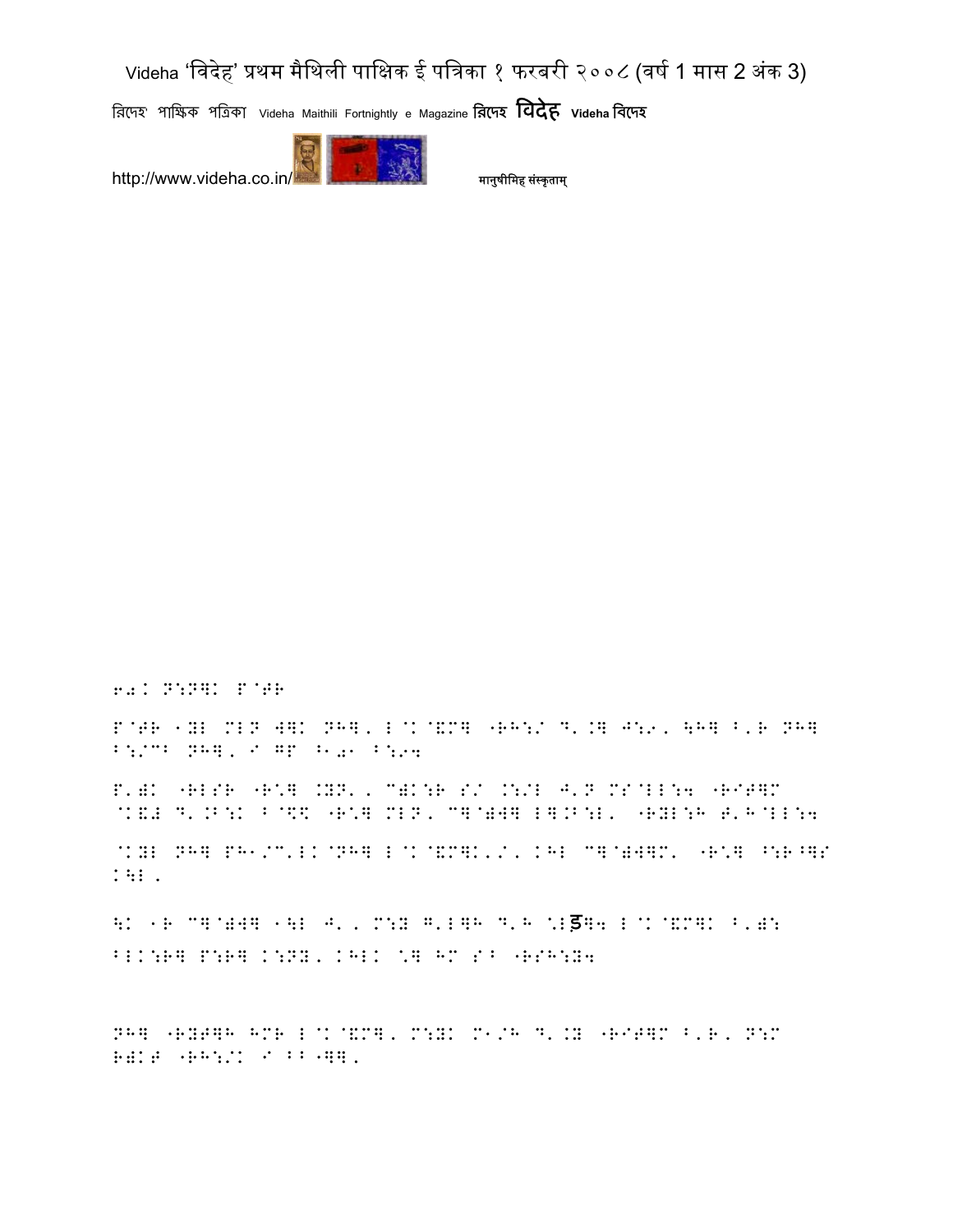িরেদহ' পািkক পিtকা Videha Maithili Fortnightly e Magazine িরেদহ िवदेह **Videha** িবেদহ

http://www.videha.co.in/ मानुषीमिह संस्कृताम्

BOARN B.EN AM NESNE GRY RECORD CH CHO, PHENY, NNH PRNH. RHA SER SO RHE SONG SONG KANG MENGE

 $64.127 \div 1.135 \div 129$ 

B:HRS/ 1BYM' RECENS, ME PHOTHE INES FOR LIBY CHIVES

B:D P:D D.H . B:D B: CHE H, GEREA, B . CH NH HT PS . B . CHR.

"RHANDY AND MESS AN AD STRIP MOON SANDARY CALMINA KN FORMA CRID D'R] HLYB:K K:R#, P1\*L@NH] NH] /**'** T1RIT4 T1RIT K:K: S'HL B10:/L, B:L V]@J3:NK @DVID, J' ^'L S' B]SR] %1RB, KRB NV JAVAS MARIA MARIA MARIA MARIA MARIA MARIA MARIA MARIA MARIA MARIA MARIA MARIA MARIA MARIA MARIA MARIA MARIA MA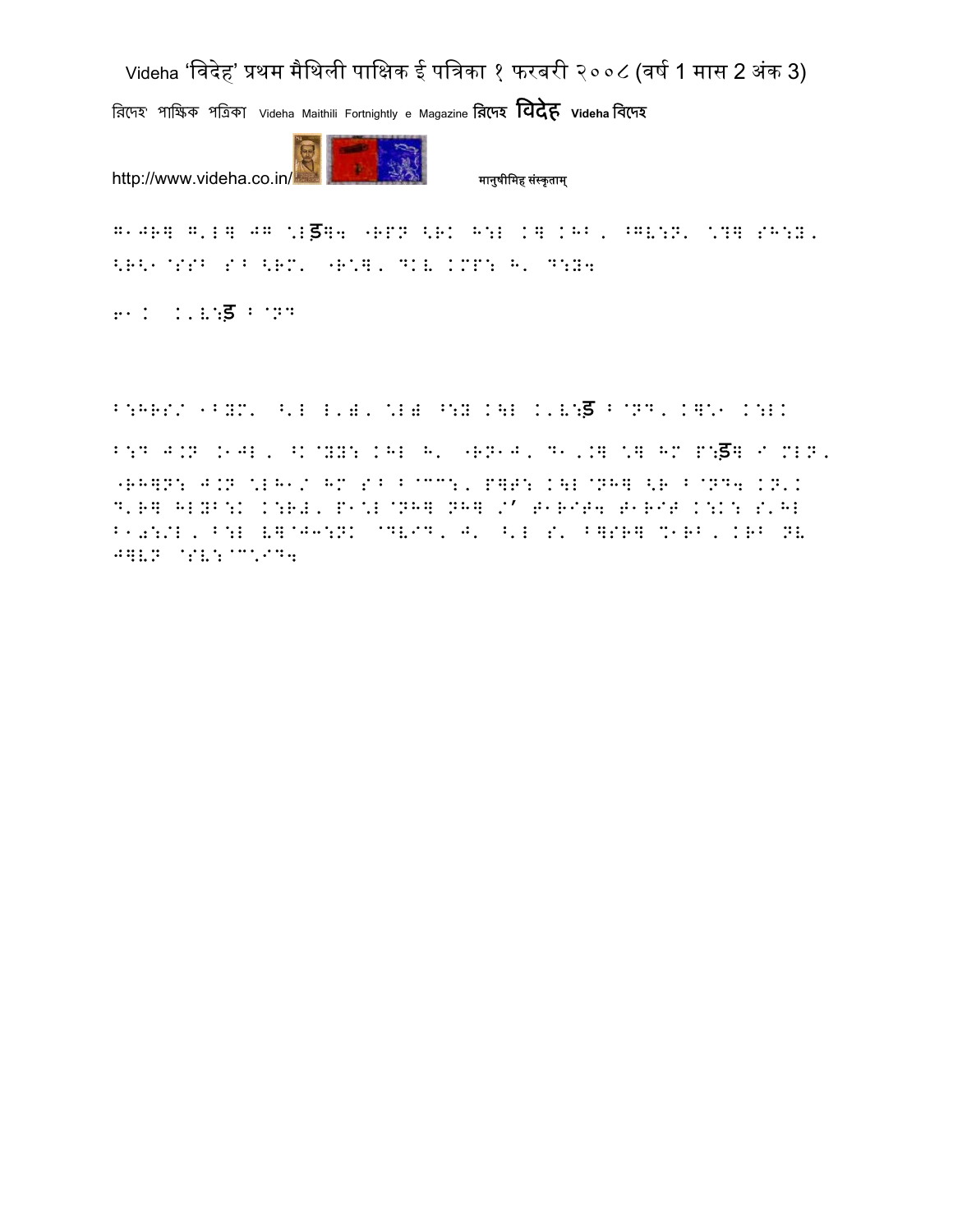রিদেহ' পাক্ষিক পত্রিকা Videha Maithili Fortnightly e Magazine **রিদেহ যি** $\overline{\textbf{d}}$ **ন্টে Videha বিদেহ** 

http://www.videha.co.ir

मानुषीमिह संस्कृताम्

 $m: 4, 4147$ 

110 110 1 110 110 110 111

 $\cdot$  (Fill f.H. 4.450%)

THE RIP CRUISE RIP, HRI CAE ENGRAVAR CRESTAR HR CRE. FLA PAR BIB P FAMPING HIB, IAFB P. MB M.B. MRPR MILB FERNING LESS. THILE RESERVE THRYTH FERN CRESSED

HETH FIRT, THE TER FRONTE, RIP FEAR AND FIRE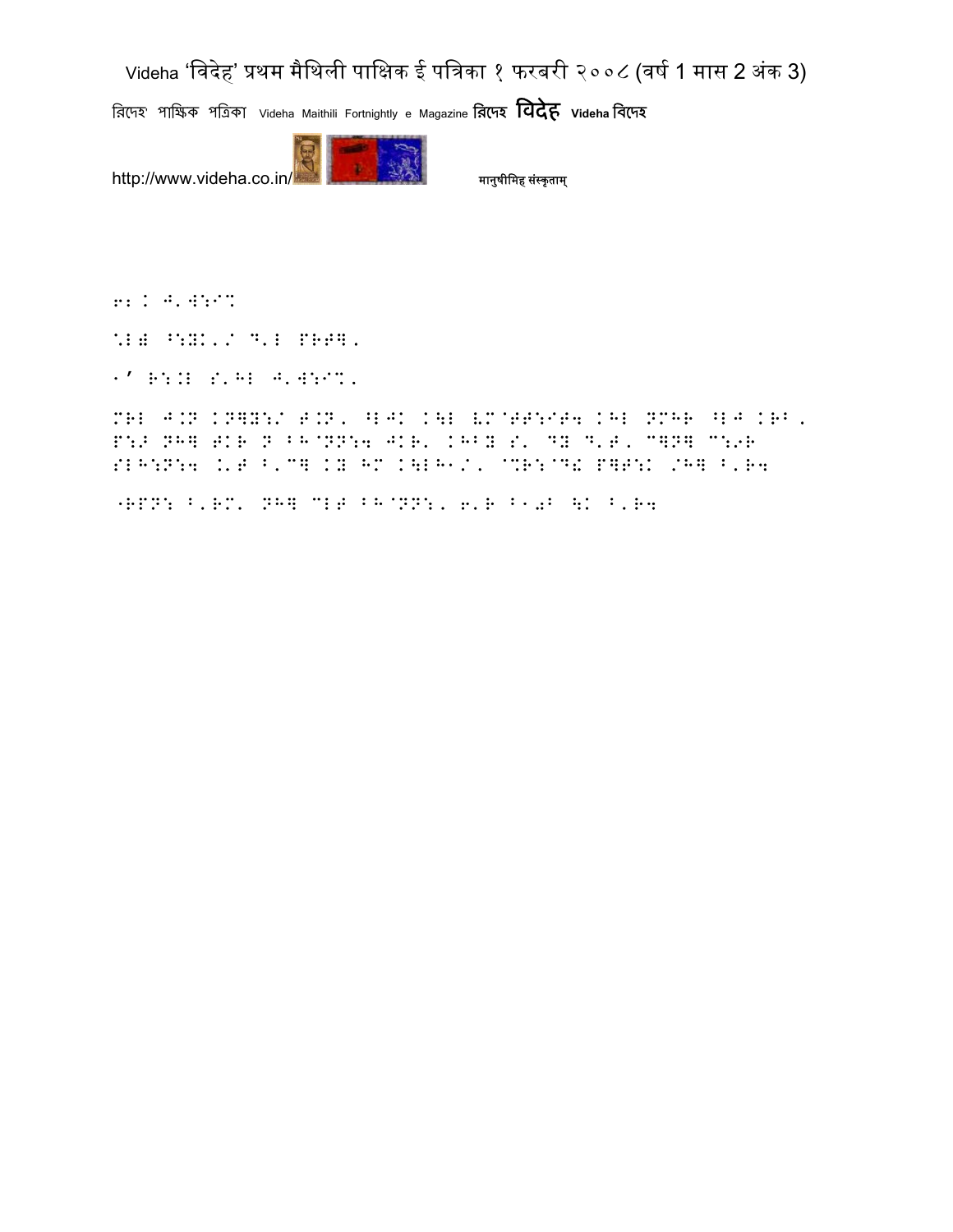রিদেহ' পাক্ষিক পত্রিকা Videha Maithili Fortnightly e Magazine **রিদেহ ପি** $\overline{\textbf{d}}$ **ন্টে Videha বিদেহ** 

http://www.videha.co.ir

मानुषीमिह संस्कृताम्

**PHI STREET ENTER** 

**MEIL ROUG MAILED A.E ATITIC CITY OF BOARDS MERGONS CIER** TOMB IMIL

ESPECIENT CONTROLLED CONTROL PROVIDENCE AND THE BICHER THE PITT OF PITT OF THE PART OF BORDE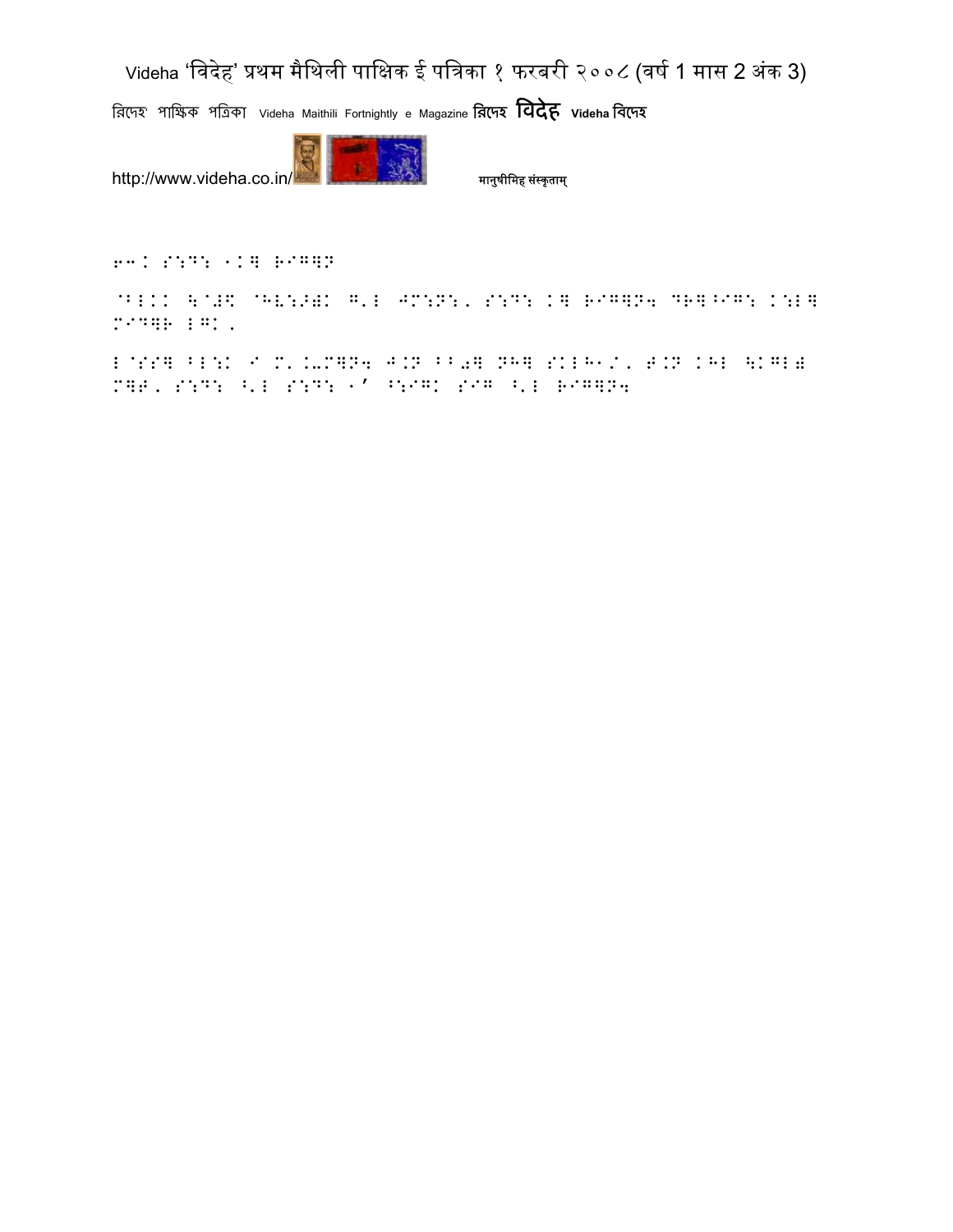রিদেহ' পাক্ষিক পত্রিকা Videha Maithili Fortnightly e Magazine **রিদেহ ପিदेह Videha বিদেহ** 

http://www.videha.co.ir



मानुषीमिह संस्कृताम्

pa: #2#5 9:544

BYTH HELP HELP THE PAID TO MBH . TILLER CHAR GODA PRTEZ FAPRY. . PTAC BA TO WHICH SO TH' BALL F.E BREETBE. TAERS HEALT ITELFILIT H.E. THE FLAT AND THE PACHAGE

ARE SYNCS MENAL AS PRANNEL LALE NE ASEN KSYNCH LAPE **CONSIDERED CONSIDER** 

**B. ME BORDE CONFIRM PRINER**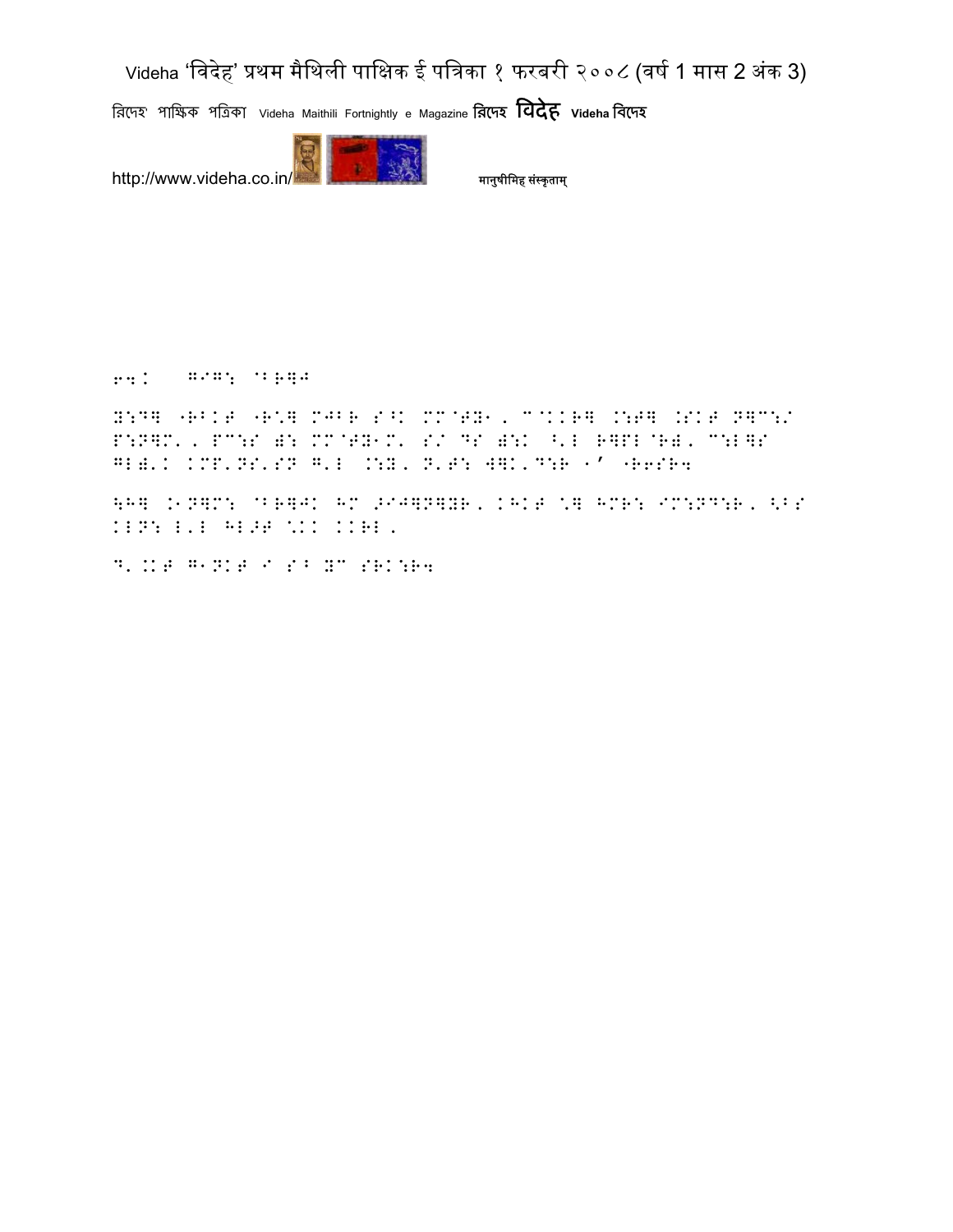িরেদহ' পািkক পিtকা Videha Maithili Fortnightly e Magazine িরেদহ िवदेह **Videha** িবেদহ

http://www.videha.co.in/ मानुषीमिह संस्कृताम्



65. DRIVE

1W SY B]<: .'T, KT'K PL.R] C:S-B:S4 M1D: K:LK GT] B'C] BRITH, 2019-Price Editor (RPP), C-B19 (19), P. B. D'1074 ED9R <1R: KY 1NL, 1**'** K]NL M:/\*,PB\*L, HC M:\* I K:@LH] KTY ^')T, !LT]T/ J.N' P:> HLYT, J:YB K]N] L:YB T1RT4 DR]@DRT:K K:R# HM 1B BB014 BB0101 GEL FOR DINNER SERVICE THE SERVICE OF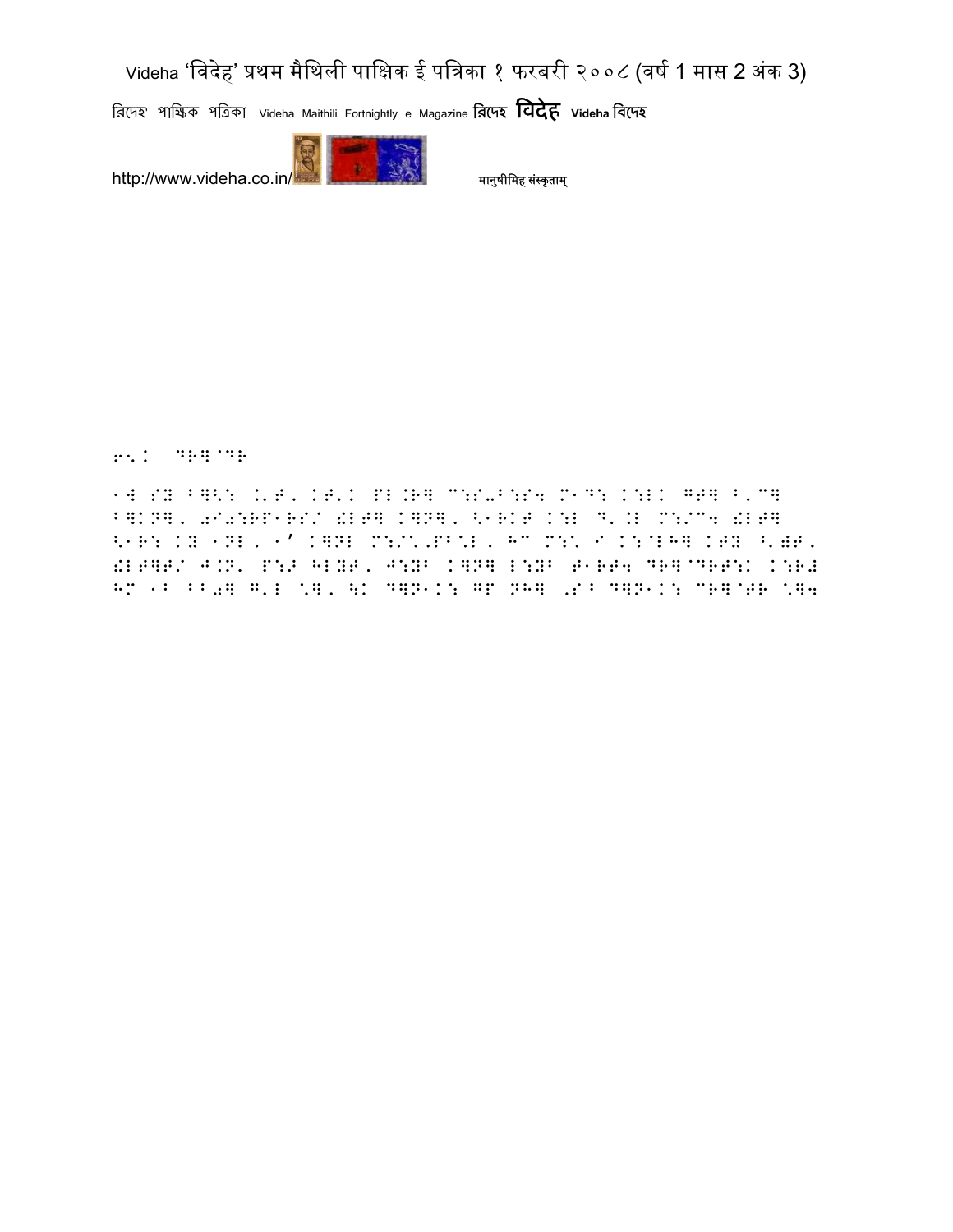রিদেহ' পাক্ষিক পত্রিকা Videha Maithili Fortnightly e Magazine **রিদেহ ପি** $\overline{\textbf{d}}$ **ন্টে Videha বিদেহ** 

http://www.videha.co.ir



मानुषीमिह संस्कृताम्

*<u>relies 200 212</u>* 

ROST RIP (POB 2) INTERTARY BECOMPOSED PROCEDENT PTR. FIF IPER BJ (1888-1988) 1978-

NAPE CONNECT POSSESS. HENRI POST PART PERINTRI.

**FACTOR CALL THAT FATH WELL, AND THEIL CALL THAT FIRE**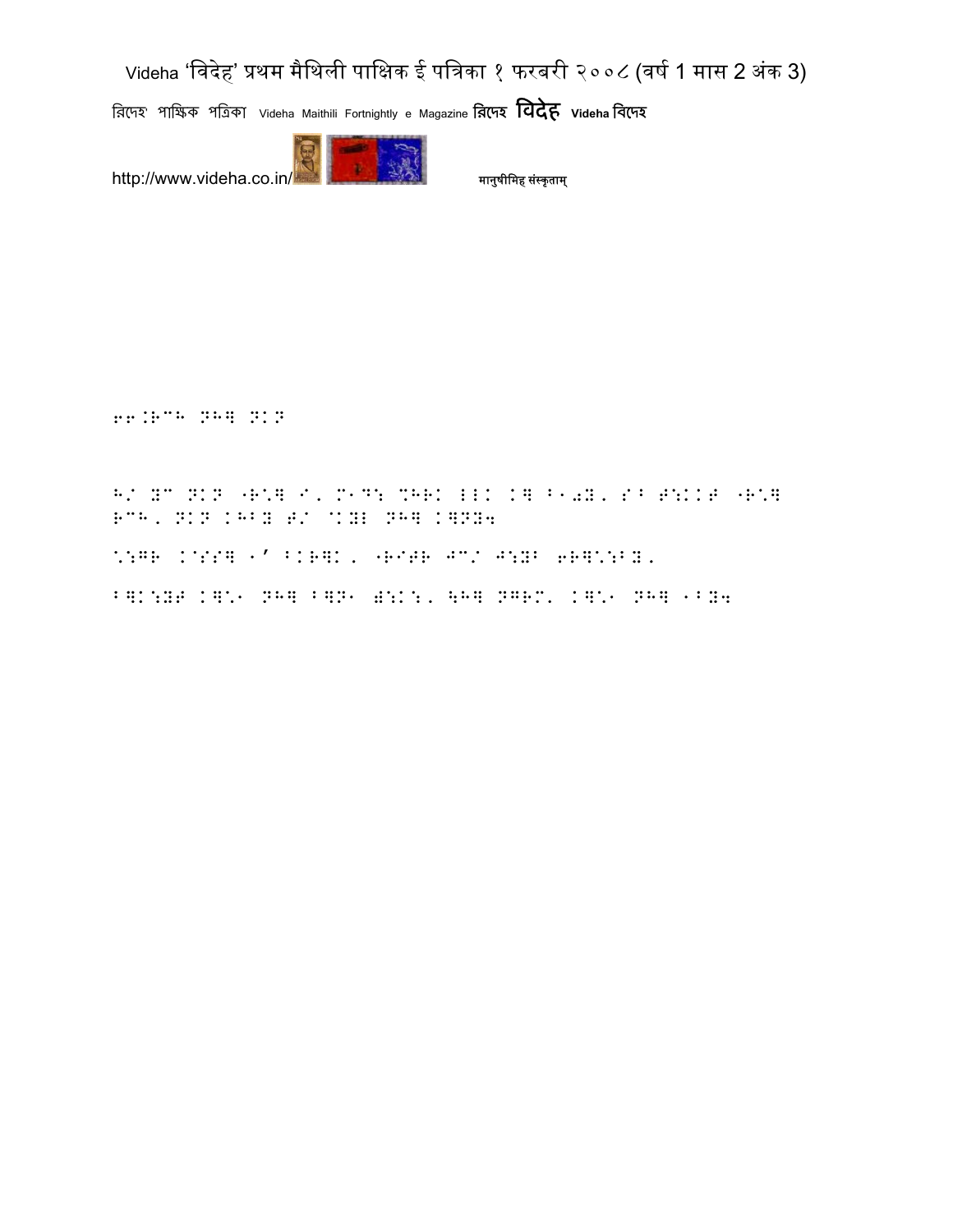িরেদহ' পািkক পিtকা Videha Maithili Fortnightly e Magazine িরেদহ िवदेह **Videha** িবেদহ

http://www.videha.co.in/ मानुषीपिह संस्कृताम्



67. JBT:K 1V]@&K:R

JA 19 G**s**i A: (1928) BNAN (A:) MN: J'9N MNAGH (AMB 2) BNAGN9G N]@&KI)K BN:U4

J.N S^): C@RM 1N] KY, NH] K\ SKL /\*:/N, \K C@RMK:R 1/L 1**'**, R:J:K'/ 6R]\*:Y B10:/L4 PKR B:@NH] L] C@RMS/ 1K], PM@?V]K'/ 0:/P] /H]S/, N]@&KI)K !RT] NH]YLT/, M:@RG N]@&KI)K HLYT4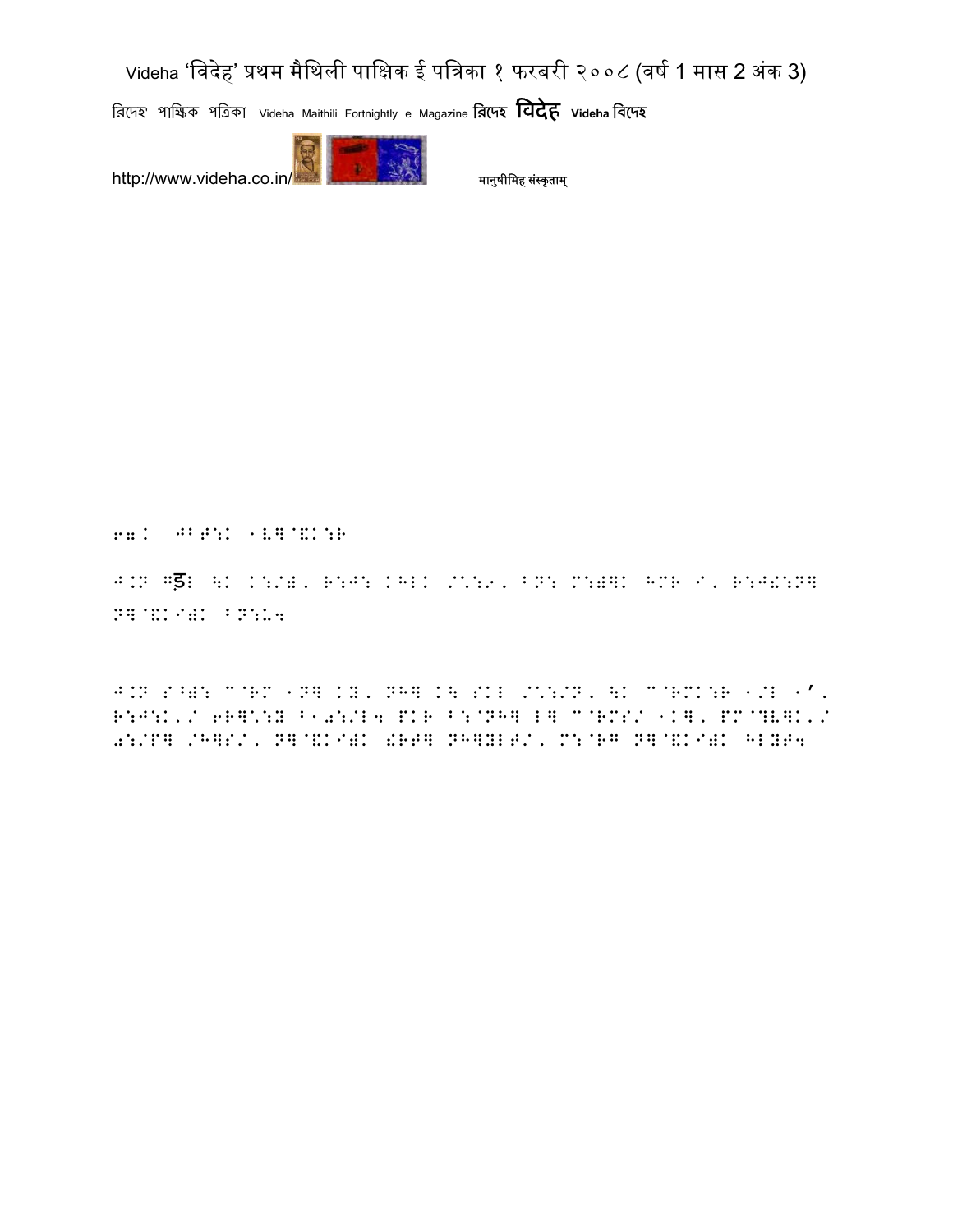রিদেহ' পাক্ষিক পত্রিকা Videha Maithili Fortnightly e Magazine **রিদেহ যি** $\overline{d}$ **ন্টে Videha বিদেহ** 

http://www.videha.co.ir



मानुषीमिह संस्कृताम्

**FLI 417148 FLIBST 198 PYF8** 

PORT RESOURCE SUBSISTED PROTOCERS AND CHOOSE RESOURCE

E.B. 99 FYB SYS CH IN METH DEDICATED IN SHIP AS A 12 ANTH TELLEN FOR HAR LANDARY ARBOY, ANDALARDA SID PATH TRINER ( ALLIGALL ) THIR THETA, PURPTARE (AT SULL TR PETER IN THE GRIEN. TOTALIED POSSENHOUSE CHARGEMENT  $77.33344$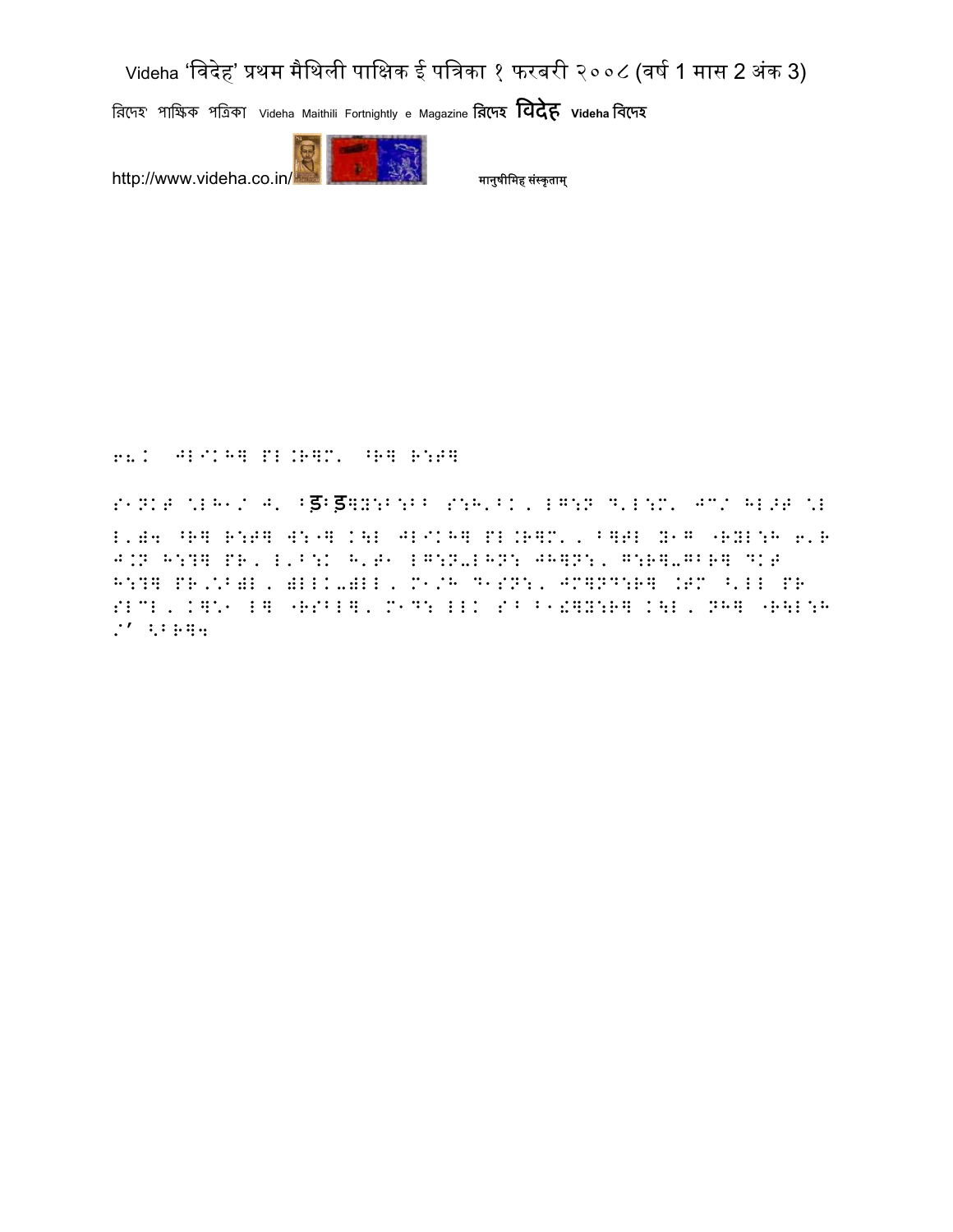রিদেহ' পাক্ষিক পত্রিকা Videha Maithili Fortnightly e Magazine **রিদেহ যি** $\overline{\textbf{d}}$ **ন্টে Videha বিদেহ** 

http://www.videha.co.ir



मानुषीमिह संस्कृताम्

#LEARLY BEW ENCYPRESS FLESSE STRENGTHES TERRATORY SERVICES. THE FAINA (FEBRIFAND NR ANBYLINI) CHI PRIRRE MYAR. ABI (20 KEI POPER PAR. (POR ABLI AL SALAP AT IAE STE PAEL MED. BI 

SPRINT BITTLE SPINE RUTTLE TILE SPINE IE TERRI FRAG PRESTRIE ARTIC PAR FRANCIS AND RIAGE PART PARTIES FIAIL TEAMPRE PATTER ARBOR LANCOMER ARDONIERE DE LA COREDO DE MISERICANO (PINEONIAREO DRE HERING CENEER POTTER, T.E. HERING TO THE E. ET TS POINT

**SEPACILIST PORT OF THEIR SPACE IS SEEN PROBLEMS AND EXTRACTLY SET** R.B.C. (BFA 278 8.1 (SBARLE 1911 SI1081 111 AID, 481) PASH (BAR ITASE IPR) POPPHRIELIS PASS PRIN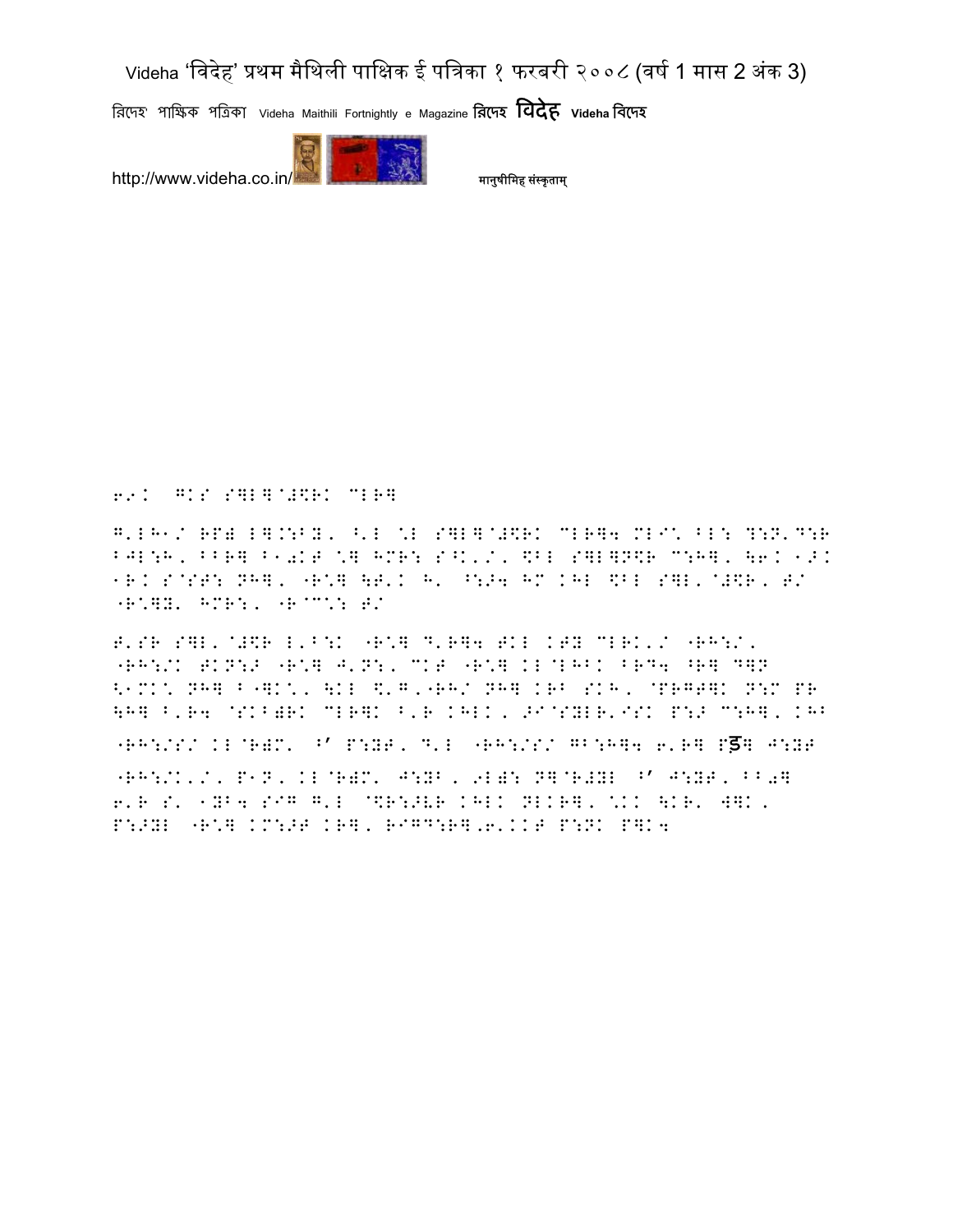িরেদহ' পািkক পিtকা Videha Maithili Fortnightly e Magazine িরেদহ िवदेह **Videha** িবেদহ

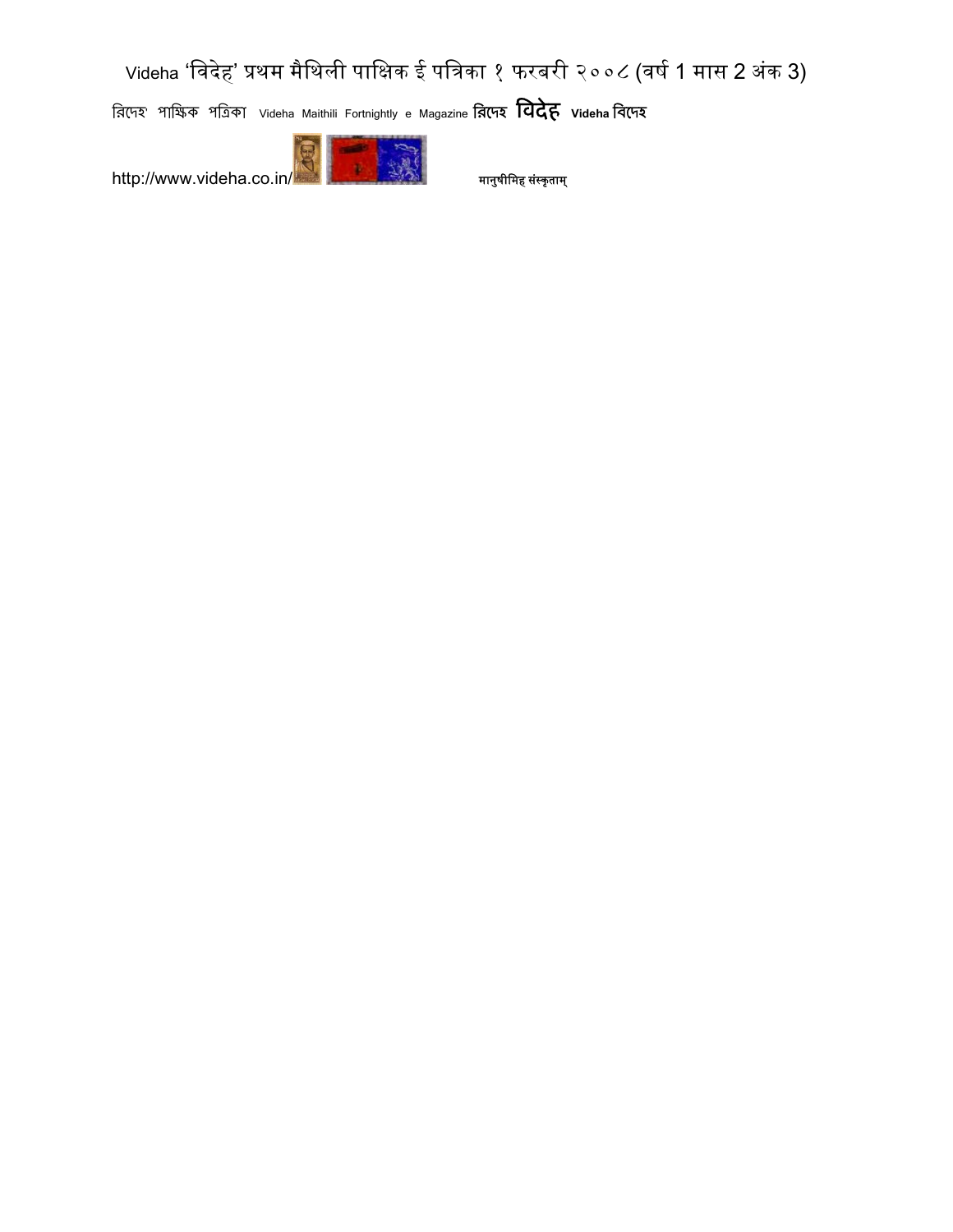রিদেহ' পাক্ষিক পত্রিকা Videha Maithili Fortnightly e Magazine **রিদেহ বিবৈক্ট Videha বিদেহ** 

http://www.videha.co.in



मानुषीमिह संस्कृताम्

made el Tel

WORLDRAFT PROVINCING LOOK OF MORE COMPANY PROVIDED IN THE BOOK OF THE RELEASED ON A 200 MAGAZINE CONTINUES. 1956 158 WHAL WER 193 SA FRANCH WORKS ON SALE . PHINEDRY PARRY, HEPP PRIIL JEGEN, ENEME FROM RINGEN GRE

1.7545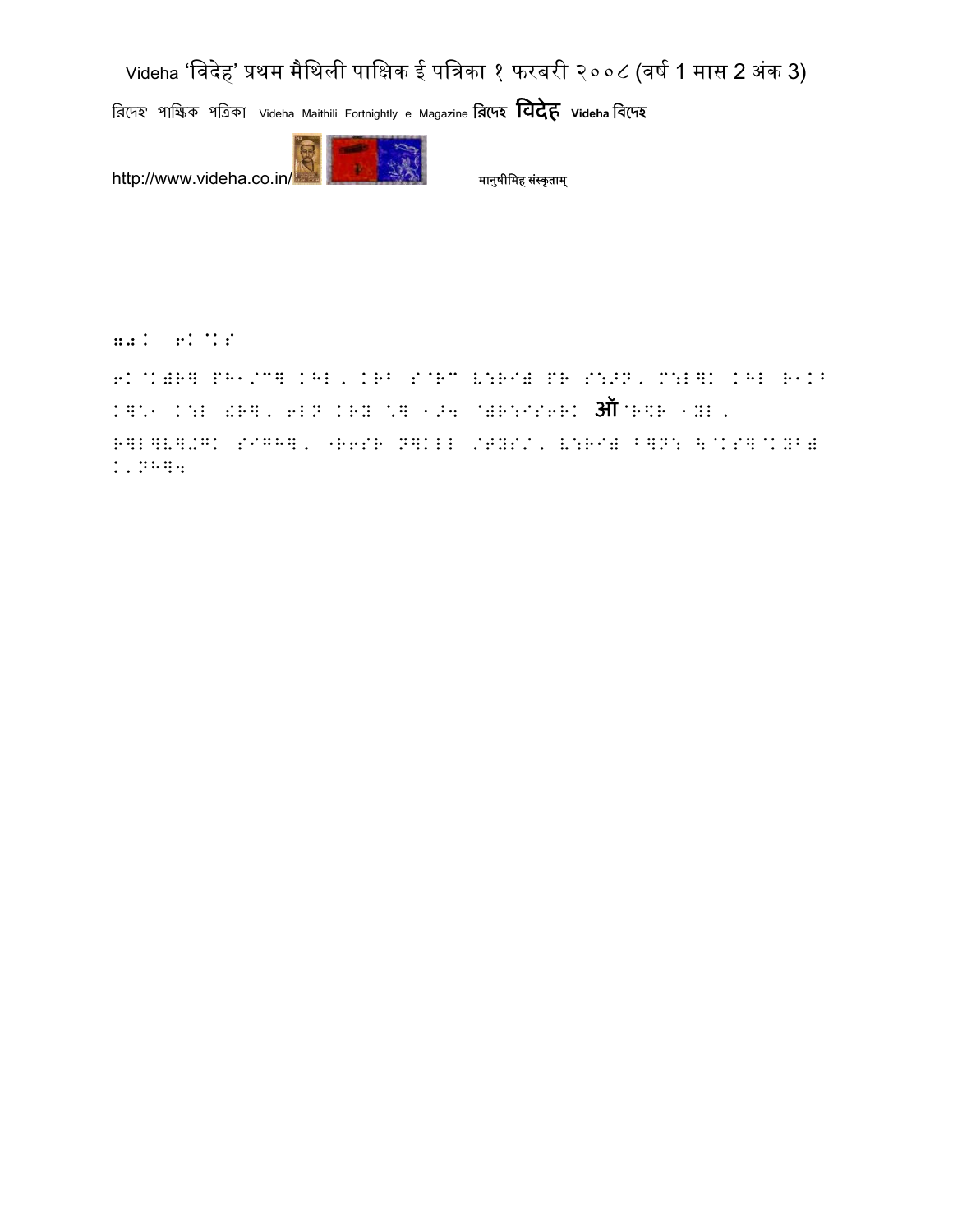রিদেহ' পাক্ষিক পত্রিকা Videha Maithili Fortnightly e Magazine **রিদেহ ପি** $\vec{a}$ **ন্ট Videha বিদেহ** 

http://www.videha.co.in



मानुषीमिह संस्कृताम्

 $\mathbf{n} \in \mathbb{N}^{d \times d} \times \mathbb{N}$  . In

THE NEW EE WAS FILE PHONE LP. Value LP IN THE VARIET PRO HERSEN ERRORENT ERROR IN BRIDGE HERRIE BILLE NR HENDOL IN SUBRISHEEM OF THE BOBYTON, EQUILITIES TO HERE OTEN, HO TVB ATZ ADARY FOR FRONZ AT ATORITHY, INSA NATIONAL PARA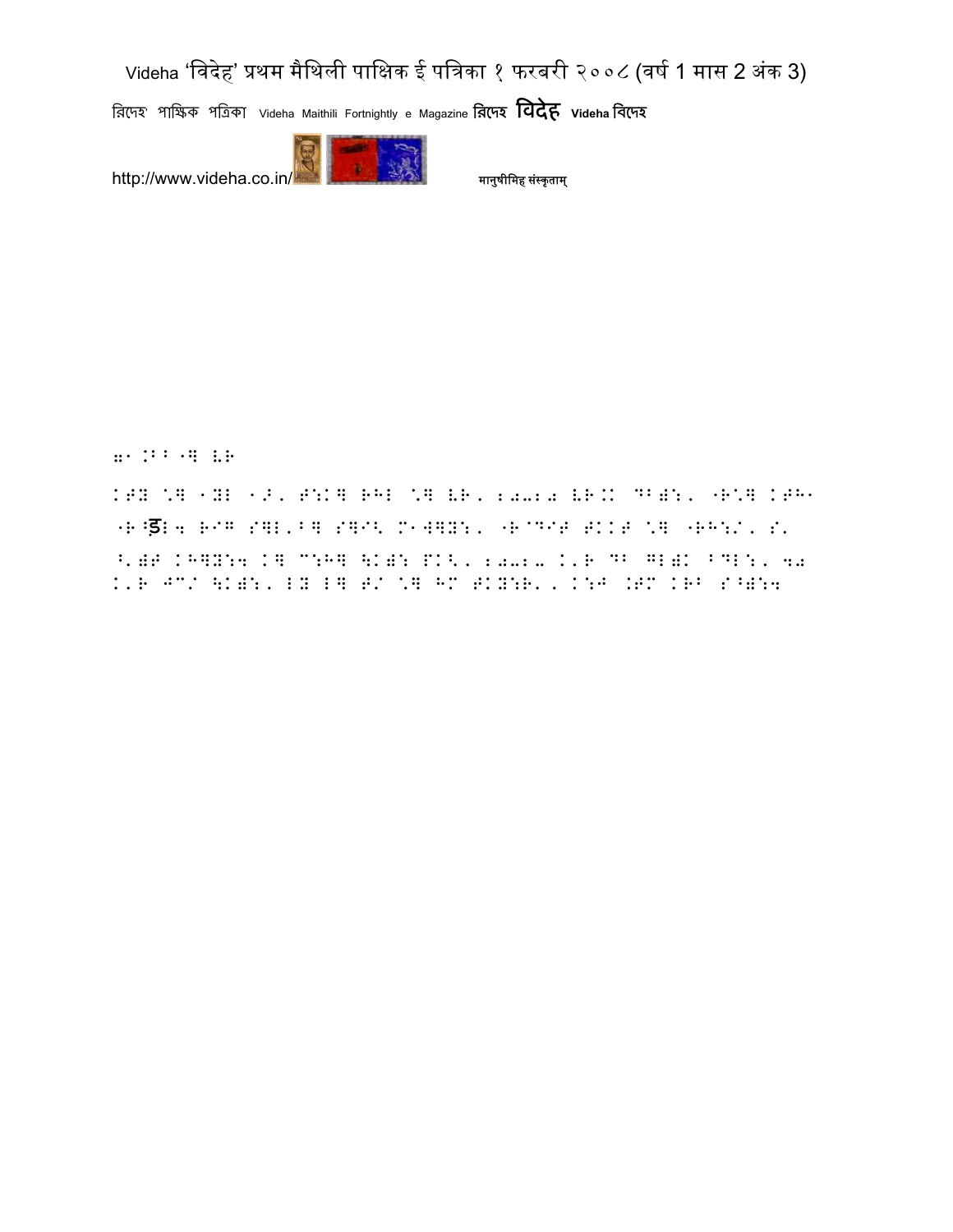রিদেহ' পাক্ষিক পত্রিকা Videha Maithili Fortnightly e Magazine **রিদেহ ପিदेह Videha বিদেহ** 

http://www.videha.co.in



मानुषीमिह संस्कृताम्

 $m:IPU \rightarrow P$ 

HER CHROOM RED. TROBOS NHR HERBORED, SORI SHE TENNHENDY TERNAHAN SILILI AL BRANCANA ANA ALIK AZ EAN ANI ARIA NA 200 THE HAND PERSONAL TILE A HAND TO AT AT PENNING IN THIS HERN INET PULF PRE HENNI P. NE. 2. AT HER EVIRE . LIPED the an teler prim. Foat of Brodgeby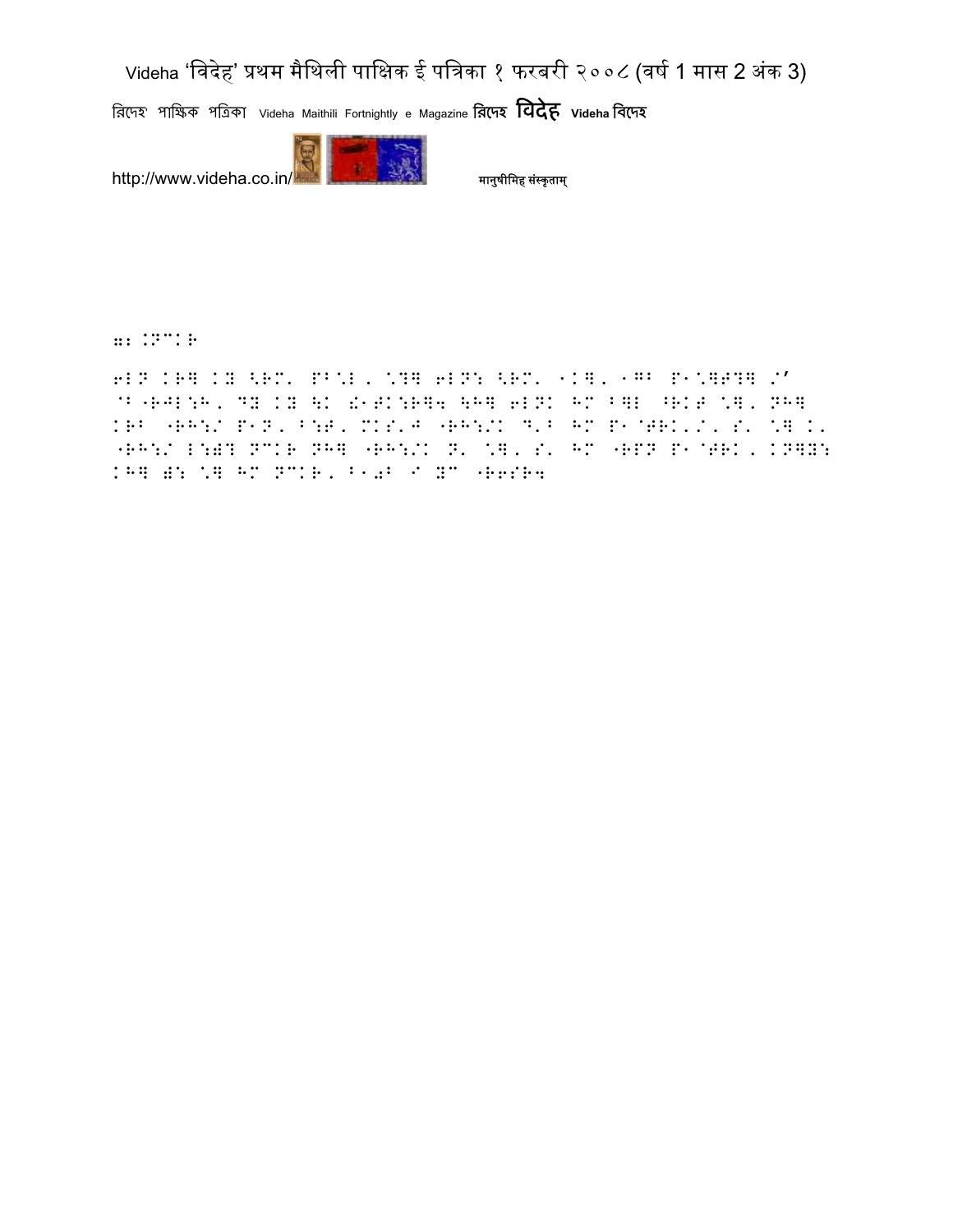িরেদহ' পািkক পিtকা Videha Maithili Fortnightly e Magazine িরেদহ िवदेह **Videha** িবেদহ

http://www.videha.co.in/ मानुषीपिह संस्कृताम्

73.@KL:SM' "RB:J

DRIMB DISTRICT DER BYLINDER, 1988 IEP IN BEI 1994 PHS REPORT OF REAL PROPERTY TO A COUNTRY THE CONTROL OF A CONTROL OF A CONTROL OF A CONTROL OF DATA OF DATA OF

PH1/CL:H, 6.8 412 LM LC CL: H, 6 414 C120 4528 258 SL156. "RB:J K'LK KLN V@TS4 RKG]IGM' S'HL "RH]N: K\, S^K'/ KHL 9W] J:U, J.N @KYL NH] 9WL KHL, "RH:/ "RH:/ "RH:/ \K:\K] 9WKT J:94

(h) + PP + RN1 + PP + RN1V + PP + RN1V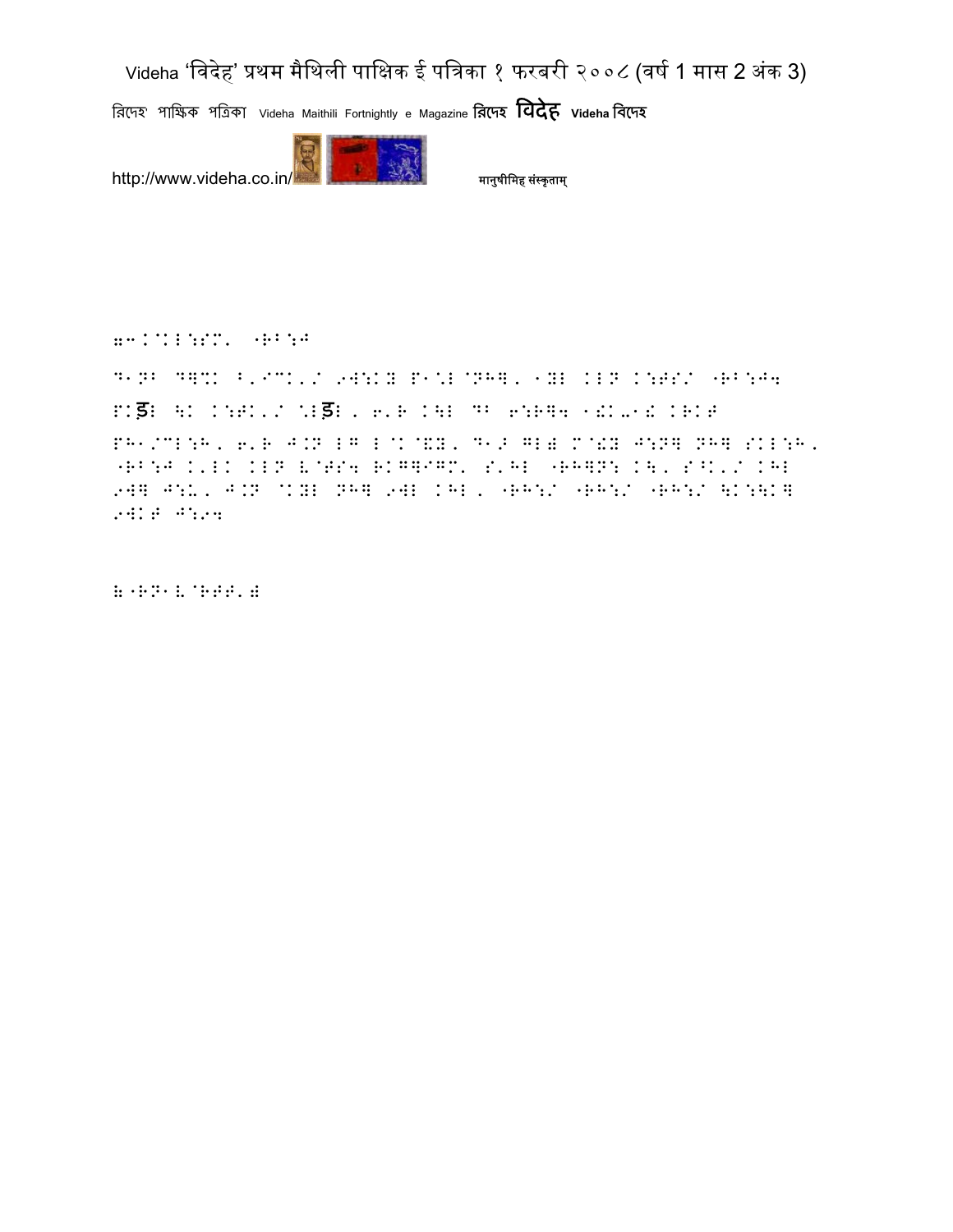\T@D V:@KY@DVYI YLJY]@TV: VYI PR]CYI VD:M,4 \TKV S1.'N PR]CYI VD:M,4MM N:M GJ'@N@DR,4 "RHI %]@K&K,4 \T'N @KRM'# ^VIT, VDIT14 ^V:N VDT14 MM N:M >ID1%'.R,4"RHI TI@TR@J3,4

"RHI GMH]#]4 "RHI KM&K,4 "RHI %]@K&]K:,4 "RHI P:CK,4 "RHI TI@TR@J3,4 "RHI TI@TR@J3:4

 $H$ HI GA, TRIME, A CHI WI K,4 "RHI "MEN KI,4" H.8H (114 "RH")  $R$ PRI TREE (RHI TRIEN FERIC CONDE

@PR?M PR]CY, @PR:@PT@VY,4 "R@DY "R@NY'N@KRM'# "RP] PRATO YOU "READER TO "RPA" "READER TO DO THE CHILD IN THE CHILD IN THE CHILD IN THE CHILD IN THE CHILD IN THE

II.

>T] ^VIT, S@RV' PB@RVT@N P:W'V @J3:TVIT,4SI@SKMT'N

6.SI@SKMT%]@K&:(1G:/)





িরেদহ' পািkক পিtকা Videha Maithili Fortnightly e Magazine িরেদহ िवदेह **Videha** িবেদহ

Videha 'विदेह' प्रथम मैथिली पाक्षिक ई पत्रिका १ फरबरी २००८ (वर्ष 1 मास 2 अंक 3)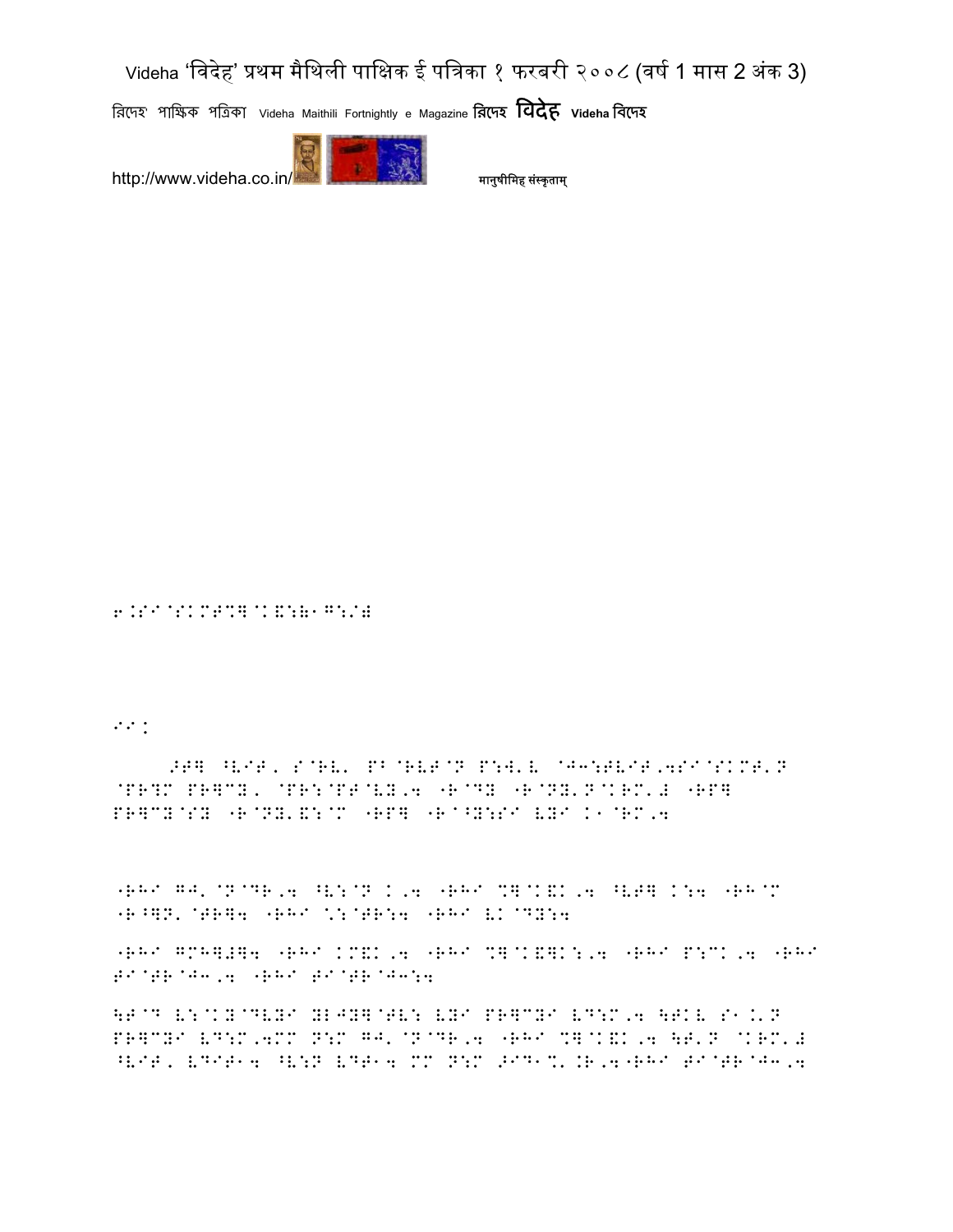িরেদহ' পািkক পিtকা Videha Maithili Fortnightly e Magazine িরেদহ िवदेह **Videha** িবেদহ

http://www.videha.co.in/ मानुषीमिह संस्कृताम्

MM N:M R:JH N:M R:JH ( ) RHI "RHI "RHI "ROMAN S, "PHI "RESERVED TRIPL" S, \*:@TR, V:4 1@M4 S, \*:@TR,4

The Communication of the Communication of the Communication of the Communication of the Communication of the C<br>The Communication of the Communication of the Communication of the Communication of the Communication of the C

1@M4 T@TR KM@&#6LK@M4 N4 S, VK@DY, N4 \T@T 6'NKM V:4 1@M4 TT 9PN'@TR@M/K@+KT@M4 @PR%:IT, S@JJN, V:4

SIMTI SERVICE

SIMTI MENTING MENTING STATE STATE STATE STATE STATE STATE STATE STATE STATE STATE STATE STATE STATE STATE STATE STATE STATE STATE STATE STATE STATE STATE STATE STATE STATE STATE STATE STATE STATE STATE STATE STATE STATE ST

1@M4 S@TY@M4

>D:N]M "RHI VD:M]4 ^VIT, "RP] "R^]NYI K1@RVIT14

9@TT]@&WT14 T@SY N:M 9DYN,4 T@SY N:M K]@M4 K@SY N:M >ID1%'.R,4 T@SY:, N:M C@N@DR]K:4 T@SY:, N:M K]@M4 K@SY:, N:M C@N@DR]K:4

\T@SY N:M >@ND1%'.R,4 T@SY N:M K]@M4

 $S: \mathbb{R} \to \mathbb{R} \to \mathbb{R}$  is the state of  $\mathbb{R} \to \mathbb{R}$  and  $\mathbb{R} \to \mathbb{R}$  and  $\mathbb{R} \to \mathbb{R}$  and  $\mathbb{R} \to \mathbb{R}$ TACH TACK JANN T. MA A ABAN DA TAO A GHA A TAO AN SAO TANN NA  $\textcolor{red}{\textbf{1333}}\cdot \textcolor{red}{\textbf{1333}}\cdot \textcolor{red}{\textbf{1333}}\cdot \textcolor{red}{\textbf{1333}}\cdot \textcolor{red}{\textbf{1333}}\cdot \textcolor{red}{\textbf{1333}}\cdot \textcolor{red}{\textbf{1333}}\cdot \textcolor{red}{\textbf{1333}}\cdot \textcolor{red}{\textbf{1333}}\cdot \textcolor{red}{\textbf{1333}}\cdot \textcolor{red}{\textbf{1333}}\cdot \textcolor{red}{\textbf{1333}}\cdot \textcolor{red}{\textbf{1333}}\cdot$ 

<)]4 S1!]R@SY <)]4

K MY MANIMA SY KAPINYA SY MARAMA NY ANANY ARA-MANA NA PARA AN' <)]4 G]T:Y:, <)]4 G]T:Y:, @SYBT,4 K@SY:, KRV@S@TRM4 DD:T14 KOMBINI, KIA TATAKINA SEBENDINI, HISPODINI, SINO PILINGANG MUNISI, DINT K]@M4 D'@VY:, N:M SR@SVT]4 K@SY:, 1^B&#@M4 N@RT@KY:,  $\sim$   $\Omega$  B&  $\Omega$  (see Fig. ). In the system with  $\Omega$  and  $\Omega$  are  $\Omega$  is the  $\Omega$  probability of  $\Omega$  probability  $\Omega$ P:@RV@TY:,4 P1@STK@SY N:M @SY N:M @ SY NOW@TY@SY N:M @ SY  $R$  and the expected  $R$  and the system of the state  $R$  system is the mass  $R$  system  $R$  and  $R$  and  $R$ N:M V]@%V:S,4 G]T:Y:,4 @PR]Y:Y:,4 R:J'@%VRY:,4 @%R]L@K@&@MY:,4 R:M, "R@ST]4 S@RV' R:M@SY VDIT]4 KM@&#@SY4 @PRMLD@SY4 B:BBL:L@SY4 RM:N@ND@SY4 R:M%R#@SY4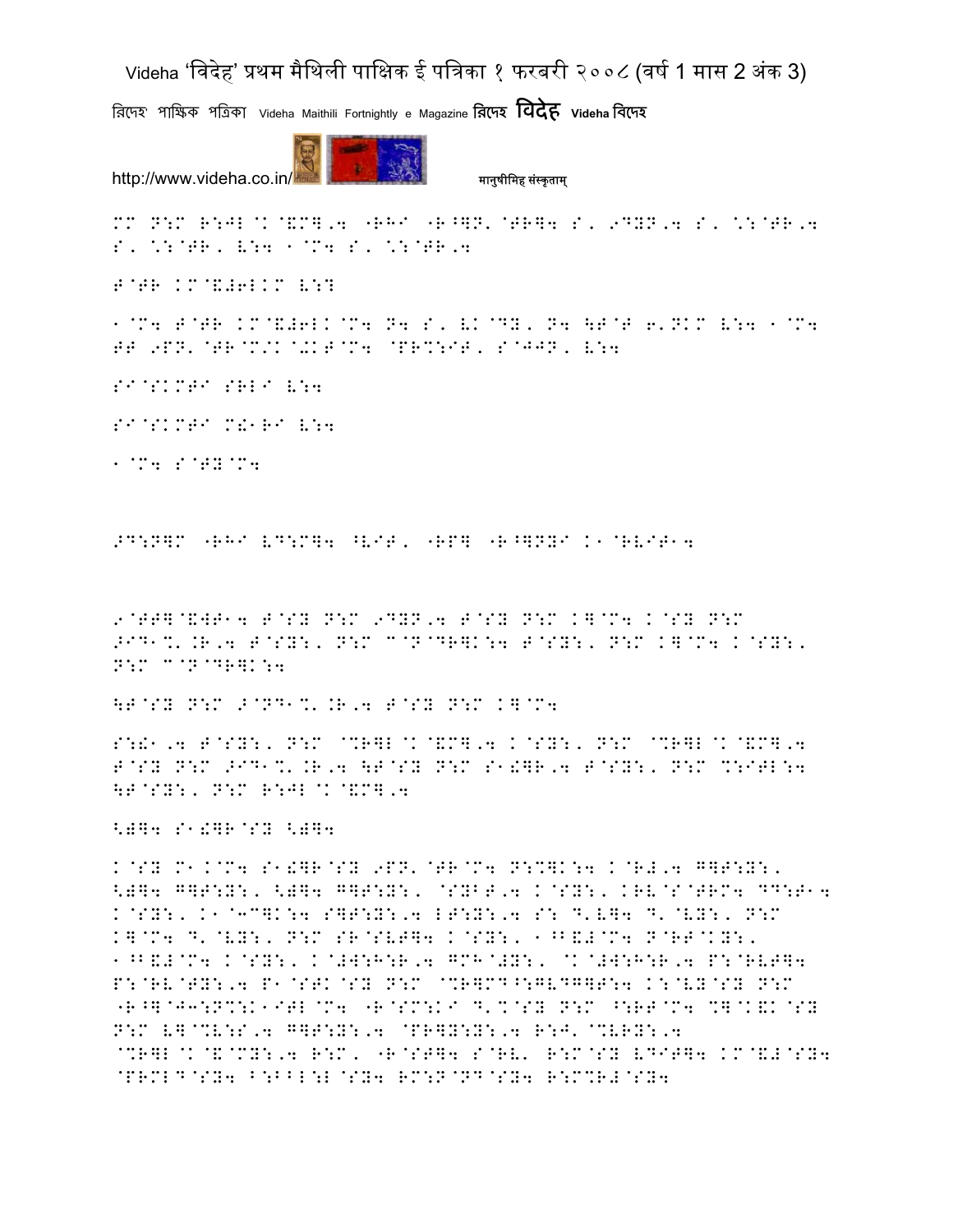িরেদহ' পািkক পিtকা Videha Maithili Fortnightly e Magazine িরেদহ िवदेह **Videha** িবেদহ



R:!'@%Y:M@SY4 %]@K&K@SY4 L'.K@SY4 \*:@TR@SY4

6E YEAR PROWED YOUR MOND POSTER FOR STATISTICS SYNCHOL "REPRESOR (A) C'HELRI NOR (A) CEURENOR (A) GRUTHENOR (A) UN TIPHON (A) %:RD:Y:,4 ^:R@TY:,4 N@DY:,4 L'.@NY:,4 R:@.Y:,4 "R@+K@NY:,4 R:M@SY4 R:M, D%R?@SY P1@TR,4

KM@##, K&SY P1@TR,4 KW@&#, VS1D'V@SY P1@TR,4 P1@TR,4 R:M& PHE.4 R:M, SHE:XI:, PHE.4 E NORMAL, SPENH SH, PHE.4

 $\ddotsc$ , respectively, respectively, respectively,  $\ddotsc$ 

DA MERA PINA MARAKA BAGI KANCI KATI INI MARAKA MARAKA ING PINA BAGI KAMA MARAKA MARAKA MARAKA MARAKA MARAKA MA B:@LM]K], R:M:Y#@SY L'.K,4 @VY:S, MH:^:RT@SY L'.K,4

VY@M >D:N]@M \K@M "R@^Y:SI K1@RM,4 "RH@M \KI KL@&WKI DORMINING SOME THE SANDWAYS

D%R?@SY P1@TR, R:M,4 %]V@SY P1@TR, G#'%,4 R:V#@SY P1@TR, M'<N:D,4 "R@RJ1N@SY P1@TR, "R^]M@NY1,4 R<1VI%@SY L'.K, K:L]D:S,4 R:M:Y#@SY L'.K, B:@LM]K],4 S]T:Y:, PT], R:M,4 9@RM]L:Y:, PT], L@K@&M#,4

S@TYPERTY.com Profile Profile Profile Profile Profile Profile Profile Profile Profile Profile Profile Profile

P:@RV@TY:, PT], 4

D'V@KY:,

M@NDLDRY:, DMYN@TY:, G:@N!] MH:^:G@SY MHLDY@SY R'#1 **WHITH, MIRRY MESSENT** 

### S1^:&]T@M

VY@M >D:N]@M "R@DY:P] \K@SY S1^:&]T@SY "R@^Y:S, K1@RM,4 ^VIT, >D:N]I S1^:&]T@M @%R1#VIT14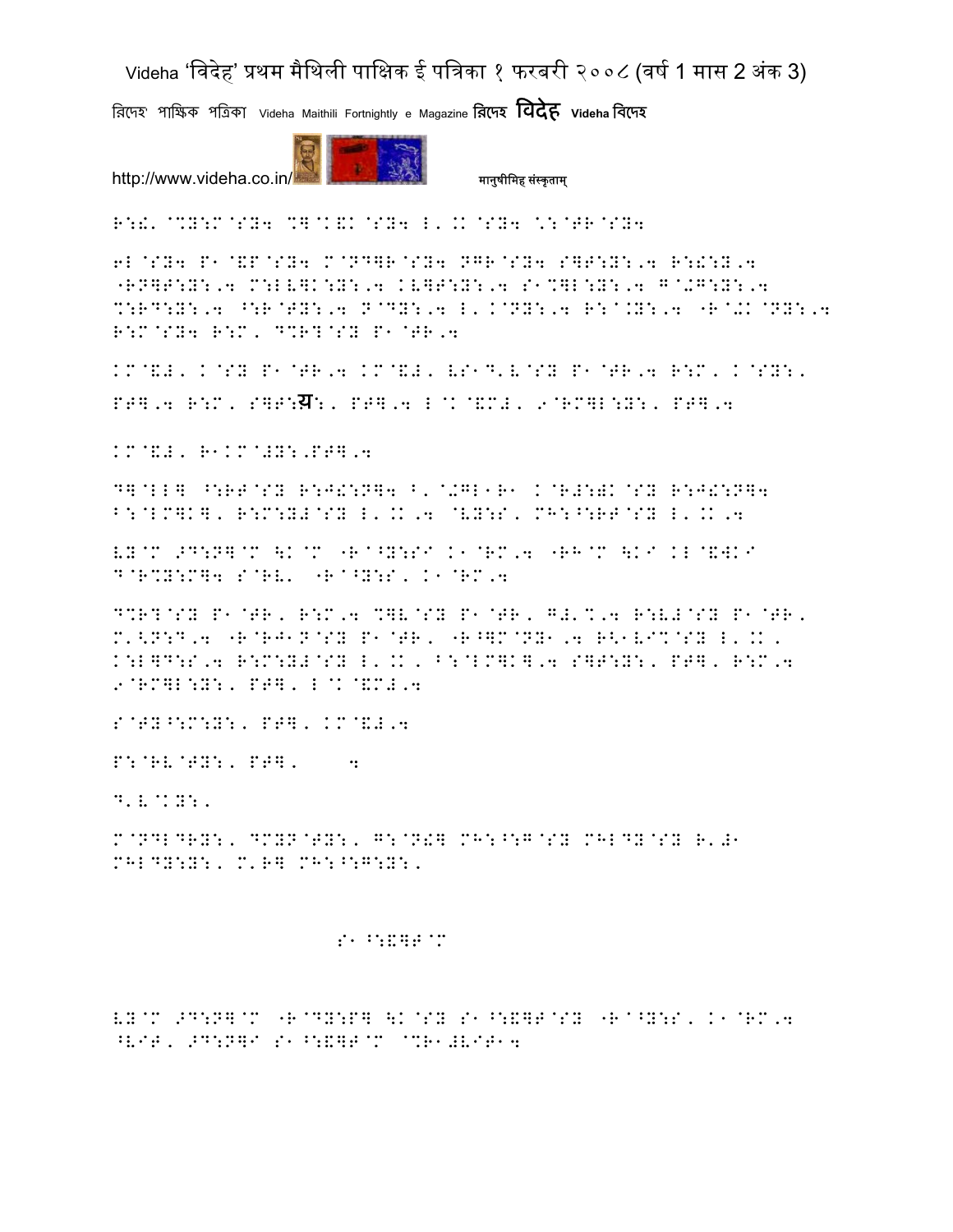িরেদহ' পািkক পিtকা Videha Maithili Fortnightly e Magazine িরেদহ िवदेह **Videha** িবেদহ

http://www.videha.co.in/ मानसीमिंह संस्कृताम्

"RYI N]J, PRLV'@TT] G#N: L<1C'TS:@M4 9D:RCR]T:N:I T1 VS1!KV K1)1@MBK@M॥

>D:N]I Y@T S1^:&]T@M @%R1@#VIT, T@SY "R@R?, \V@M "R@ST]4 LLCK CREATERS ( APS ) (REAR COMPOSED CRISSING, MAGEICAR,  $\,$  A.C., MM J.4  $\,$  A.C., MM J.4  $\,$  (P.4  $\,$  P.4  $\,$  P.4  $\,$  P.4  $\,$  P.4  $\,$  P.4  $\,$  P.4  $\,$  P.4  $\,$  P.4  $\,$  P.4  $\,$  P.4  $\,$  P.4  $\,$  P.4  $\,$  P.4  $\,$  P.4  $\,$  P.4  $\,$  P.4  $\,$  P.4  $\,$  P.4  $\,$  P.4  $\,$ TH: MUILD: A 9D:R CORNEL A 20 ON CR2D DERATE AL UV K1)1@MB,4 L<1 K1)1@MB,4 T'&:I DM@&)Y:SM@GR, @PRP@3C,\V MM K10 MB, 4 SMJ NAMB, AND THOURS IN THIS UP THAT A STRING TO

 $\mathbb{R}^{n}$ 

 $R$  + PH  $R$  , PH  $R$  and  $R$  and  $R$  is a set of  $R$  . The  $R$  is a set of  $R$ 

K:%100 P.C. M. W: N P. MAGE TRAINING THAT S, S. A. S. B. THE TRAINING STAIRS IN THE LABOUR STATES OF TRANSPORT P:RIGT, 1S]@T4 T@SY SM]P' BH1\*:@TR:, "R@!YYNI K1@RVIT] @SM4 T@SY @.Y:T], S@RV@TR @PRS:R]T: 1S]@T4 "RT, DBR-DBRT, \*:@TR:, 1G@C\*IT] @SM4

 $\kappa$  Kan  $\kappa$  is the control of the system of  $\kappa$  and  $\kappa$  is the system of  $\kappa$  subsets the system of  $\kappa$ KM@TV: PM@&WV:@N- ^L,4 "RHI ^VT, SM]P' "R@!YYNI K@R@TT1M >@C\*:M]4 "RT, M:M %]@&Y@TV'N @SV]KRLT14 >T] S, 9@KTV:@N4 TAPP ( PORLEY ATORNEY BY THE PRAINT COVER AL PY @SV]KRLT] @SM4 "RT, \T@SY "RP] B1@D!] PR]@K&:I K@R@TT1M S,  $\Ket{X}$   $\cong$   $\Ket{X}$   $\cong$   $\Ket{Y}$   $\cong$   $\Ket{X}$   $\cong$   $\Ket{Y}$   $\cong$   $\Ket{Y}$  . Then the  $\Ket{Y}$ PM TEARGOA, ARR, MACHEL, VINGARGOA, 198, MACHEL, CHOMA DA NEARA (20) S@RVL@VY:P] "R@ST]4 >T]4 @PR@SNRBP'# \V G1R1, PM@&WV:N4  $\overline{\sigma}$ a of 9 denotes the control of the theory and the situation of  $\overline{\sigma}$ H@R&'# T@M 19@KTV:N TM 9D 100 TWO 100 TWO 100 TWO 100 TWO 100 TWO 100 TWO 100 TWO 100 TWO 100 TWO 100 TWO 100 B1@D:MORROR\_M:MORROR\_M:MORROR\_M:MORROR\_M:MORROR\_M:MORROR\_M:MORROR\_M:MORROR\_M:MORROR\_M @SV]KRLM]4 S@TYI D'V, S@RV@VY:P] "R@ST]4 >T] TM 9@KTV:N,  $\mathcal{R}$ MTV: TV'N "RIGHTV"  $\mathcal{R}$  and  $\mathcal{R}$  and  $\mathcal{R}$  of  $\mathcal{R}$  ,  $\mathcal{R}$  is the view of  $\mathcal{R}$  is the view of  $\mathcal{R}$ KMAND:N,G1RL, 1999:NNTP:N,G1PTV:N,G1PTV:DI @PR:@PTV:N4 ^B/PTV: Manufacturer (1991)

THE MEDICINE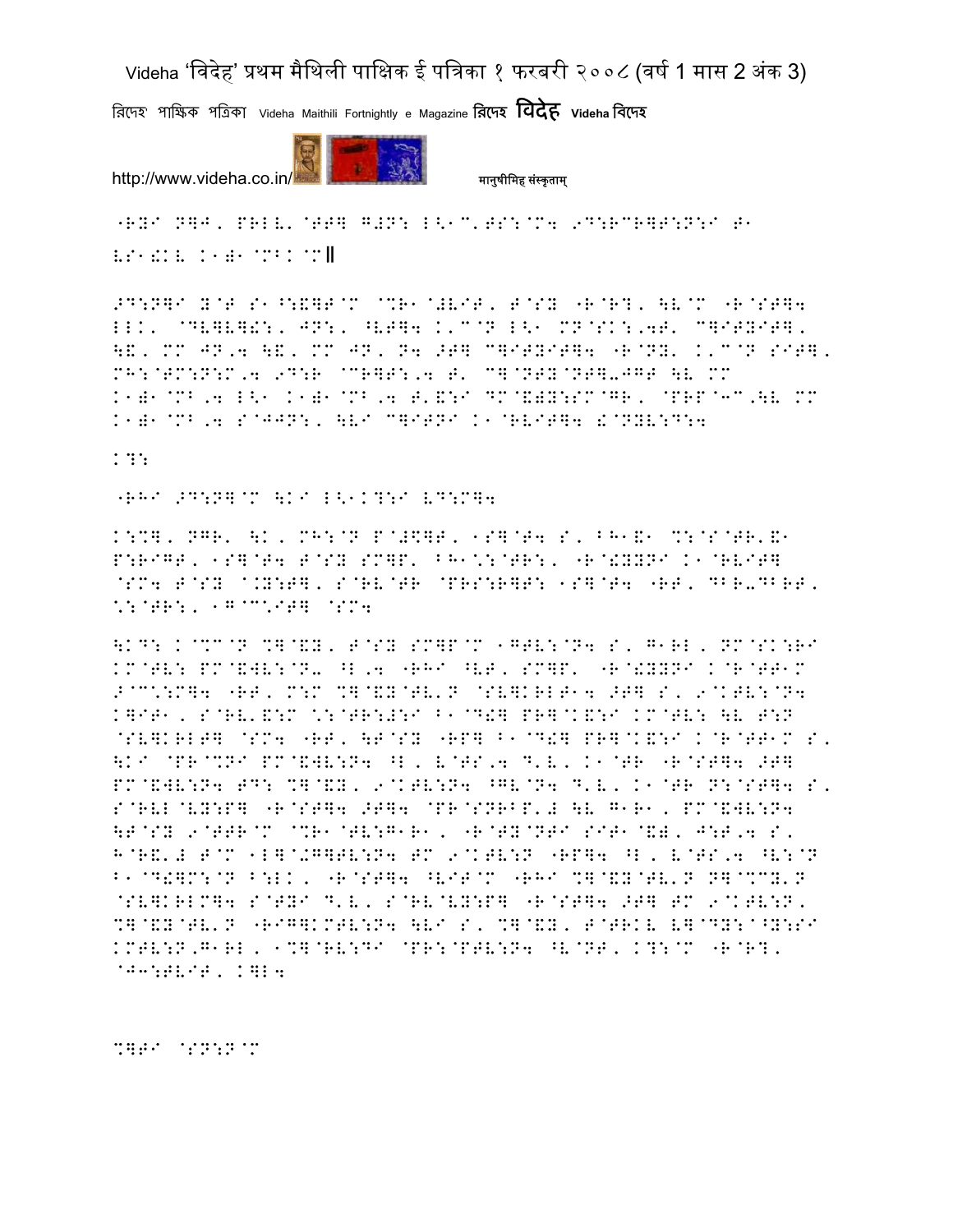িরেদহ' পািkক পিtকা Videha Maithili Fortnightly e Magazine িরেদহ िवदेह **Videha** িবেদহ

http://www.videha.co.in/ स्कॉट के अन्न मानुषीमिह संस्कृताम्

99.98 SP (PB. 1) MIFE. PABPRE COBI 2020098 PF MERY ERIGHA THIS ENTERNATIVE TIME . %]TK:L' JLI %]T ^VT], B:L, 9@T?T] @SN:NI L@B!',

 $\ldots$ 

(h) (PP) (h) (PP) (h)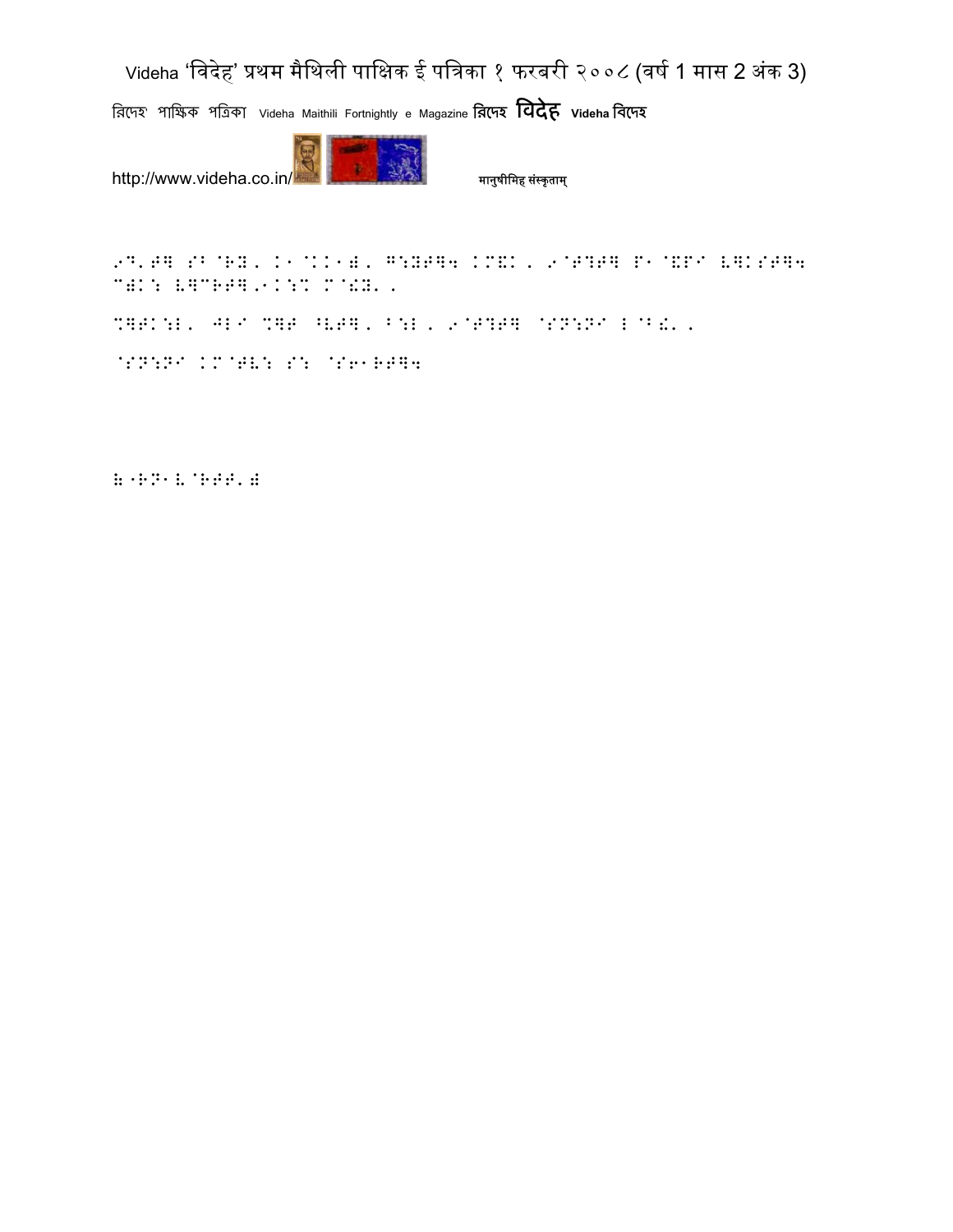িরেদহ' পািkক পিtকা Videha Maithili Fortnightly e Magazine িরেদহ िवदेह **Videha** িবেদহ

 $\begin{picture}(180,10) \put(0,0){\line(1,0){10}} \put(1,0){\line(1,0){10}} \put(1,0){\line(1,0){10}} \put(1,0){\line(1,0){10}} \put(1,0){\line(1,0){10}} \put(1,0){\line(1,0){10}} \put(1,0){\line(1,0){10}} \put(1,0){\line(1,0){10}} \put(1,0){\line(1,0){10}} \put(1,0){\line(1,0){10}} \put(1,0){\line(1,0){10}} \put(1,0){\line(1,0){10}} \put($ 



7.M]?]L:KL:-C]@TRKL:(1G:/)

**MUNICIPAL REPORT** 

THA ARI TUUUNGAN LULING ANG INDIA ANG ILI NA LIBID DI SINA NI SMJN KRB:K H'T1 "R\*]4 VR V!BK'/ DB 1SN PR BKS: .]R 1**'** DH]- T:Sh: PRSL 4538 (RNB: T(P) BLB, SIRG SSPB (KICP) FPS (B-S) DLSR PR 6.110 DLTVER PHER, 6'NIC FIN BEHADE HIGH (454) HOUR PHR D]N KLHBR <RM' 1**'** CT1@R?] D]N K1LD'VT:K <RM' I V]!] SIP:DIRE REJE (BIJR) DRING R.E. (BERRD R)DE RIBRE DRING ADIGIE  $45.24 + 45.44$ TR NEW PRINCIPLE OF BUILDING IN THE ENTIRE SECTION CONTENTS. BEEN THE CHEFFYTH THEILY CHLINEY AND SERVERS

THE 1 STEP. THINDS OF CONSINY THIN BE SERVED ON THE U.S. STEP. SMAR RESOURCES AND THE RESOURCES IN THE RESOURCES AND RELEASED AND RELEASED AND RELEASED AND RELEASED AND RELEASED AND RELEASED AND RELEASED AND RELEASED AND RELEASED AND RELEASED AND RELEASED AND RELEASED AND RELEASED AND

 $H$  + P = P = R + P = R + P = R + P = R + P = R + P = R + P = R + P = R + P = R + P = R + P = R + P = R + P = R + P = R + P = R + P = R + P = R + P = R + P = R + P = R + P = R + P = R + P = R + P = R + P = R + P = R + P =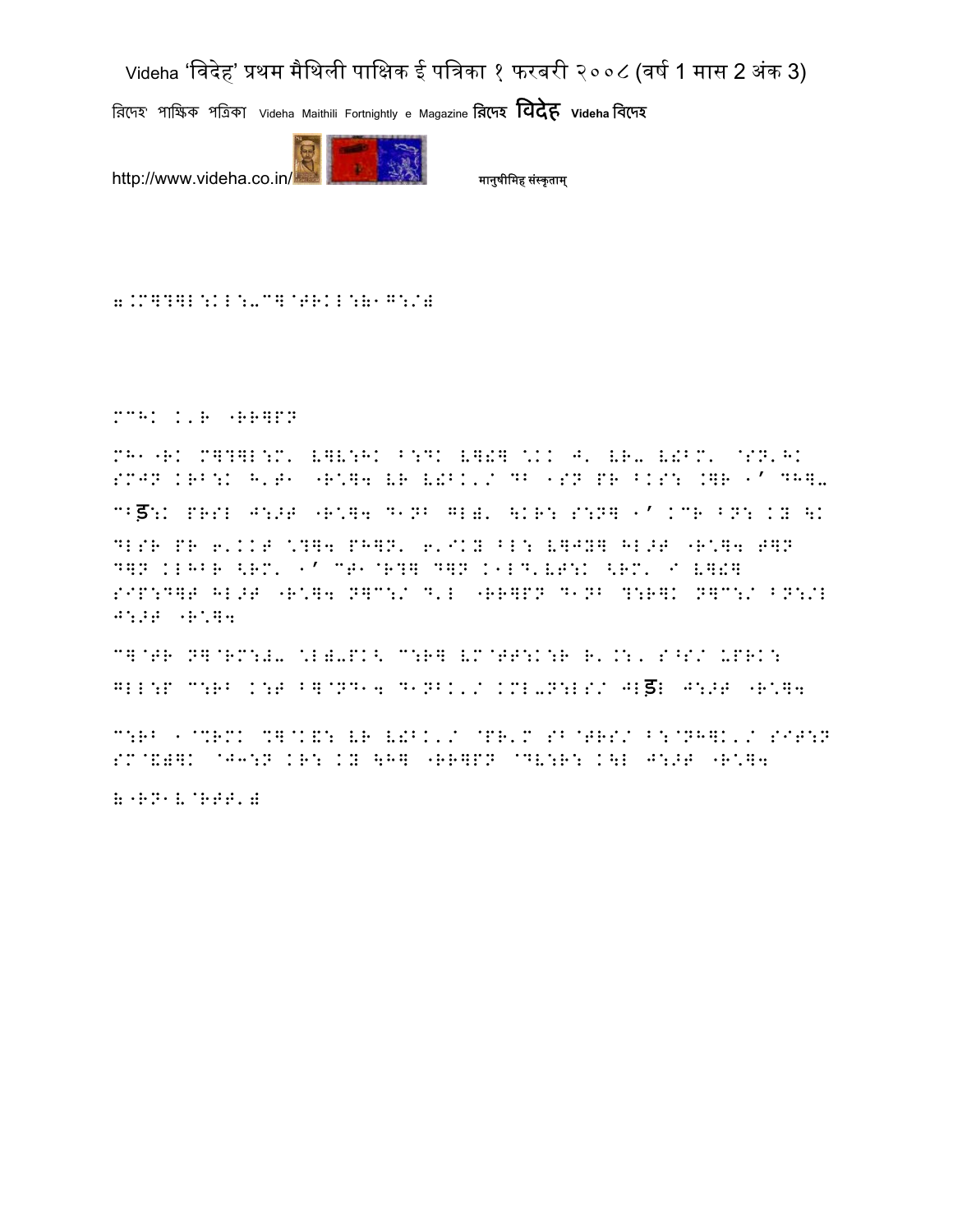ARATI SELSE BAI PAR PAR IPEN SA SA PICIONE PEN IA PASSA FAC REPORTED INTO GRIBE FROM PACTER INNER (K FAND) 2008 MIRA APLAN TERSO KE ORITAR ETERS, FASS KE OTER ETERS KILLERE

PRESS CONSIGN HEADING CHARGE THE SERVE

 $\mathcal{L}^{\text{max}}$ 

B-BP-1 THE.d



मानुषीमिह संस्कृताम्

রিদেহ' পাক্ষিক পত্রিকা Videha Maithili Fortnightly e Magazine **রিদেহ যি** $\vec{a}$ **ন্টে** Videha বিদেহ

Videha 'विदेह' प्रथम मैथिली पाक्षिक ई पत्रिका १ फरबरी २००८ (वर्ष 1 मास 2 अंक 3)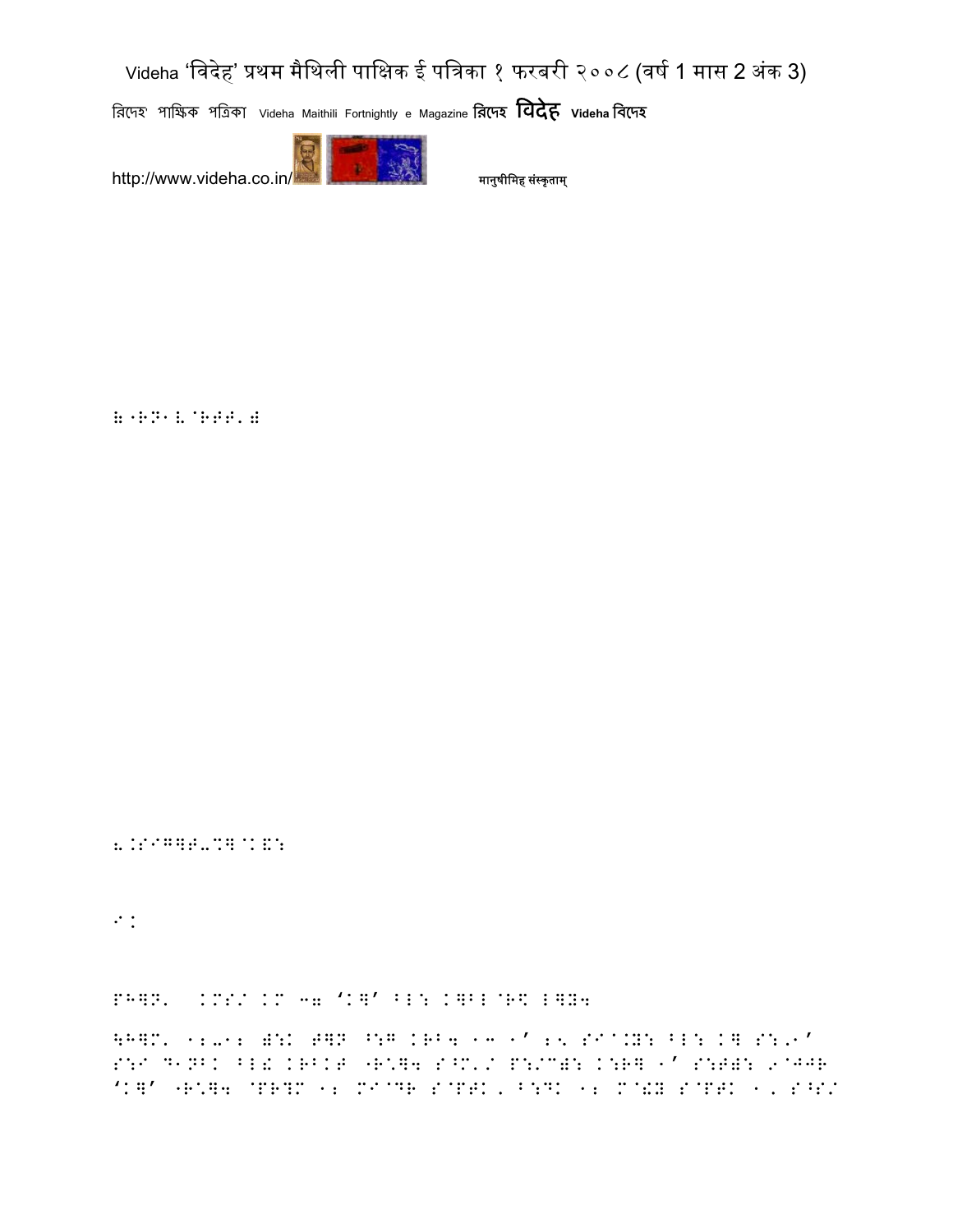িরেদহ' পািkক পিtকা Videha Maithili Fortnightly e Magazine িরেদহ िवदेह **Videha** িবেদহ



DHQP (12 T:R S OPRI CHACKER (12 T:R SHE CONDICATED LINES (1 1 T'RH S/ @KRM%, V:M 1**'** DH]N H:? CLT4

12 GL) **'**K]**'** K'R S')M' 5 ): K:R] 1**'** S:T ): 9@JJR **'**K]**'** "R\*]4

@PR?M "R@^Y:SM' M:@TR 9JR: **'**K]**'** K'R "R@^Y:S KRB4 PH]L S:T ): 9JR: **'**K]**'** S:, R', G, M, P, !, N], "R\*] 1**'** 1WM 9JR: K] FROM SI "ROBO" AL " APPILICA DILIBUS SURI S' "ANDRA"

V:M H:?K "RN:M]K:S/ S, M:@!YM]K: S/ R', >I\$'@KS 6]IGR S/ G ,B1" (B): 1/G1P( M , C) (B): 1/G1P( A ) (B):/S/ "RN:ME( DETECTION NAPPED A "RD" 1**'** P, 6'R M:@!YM]K:S/ !, >I\$'@KS 6]IGRS/ N], 1**'** B1"]B: 1/G1RS/ S:I4 DH]N H:?S/ 12 K'RS') PR PH]L**'**K]**'** PR B1"]B: 1/G1RS/ S, >I\$'@KS 6]IGRS/ R', M:@!YM]K:S/ G, "RN:M]K:S/ M, 6'R "RN:M]K:K N]C:/S/ B1"]B: 1/G1RK'/ 1NB 1**'** T. B1@!B: 1/G1RS/ P, >I\$'@KS 6]IGRS/ !, M:@!YM]K:S/ N] 1**'** "RN:M]KS/ S:I4 D1NB H:?S/ S:I DLSR 12 K'R S')K PH]L 9@JJR **'**K]**'** "R\*]4 1RLHM' PH]L S')K S:I "R\*] T/ DLSR S')K @PR?M K] RHB:K K:R#  $\mathbf{S}$  is the set of  $\mathbf{S}$ 

DE PR J' KILDE AL DRIK J' KIR NIK PRI EBRI "PRP I KAL' NIGHI "RI R MAL:N KRB4 KOPAL PATULOT PRA PLIG BORYA TITK VORAGE I SPE "RENNE "BOL DE LA DE LA DIRECTATORE" POLEDE BERNIK IN DE LA PROSENTATORE BERNI NH] KRB4 1RLH 1**'** "RVRLHM' KT'K N]C-U/C HLY TKR' ): I BL! KRBKT "R\*DA H. PY (1914) "K KILPA H. PY PY LI (1. K) 148 H. J. CA BL@R\$ PR N]KLL S:,R'...K'R @!VN]K "RN1S:R K @!VN]K 1RLH 1**'** WHERE IN THE 4

 $R$   $\rightarrow$   $R$   $\rightarrow$   $R$   $\rightarrow$   $R$   $\rightarrow$   $R$   $\rightarrow$   $R$   $\rightarrow$   $R$   $\rightarrow$   $R$   $\rightarrow$   $R$   $\rightarrow$   $R$   $\rightarrow$   $R$   $\rightarrow$   $R$   $\rightarrow$   $R$   $\rightarrow$   $R$   $\rightarrow$   $R$   $\rightarrow$   $R$   $\rightarrow$   $R$   $\rightarrow$   $R$   $\rightarrow$   $R$   $\rightarrow$   $R$   $\rightarrow$   $R$   $\rightarrow$   $R$   $\rightarrow$   $R$   $\rightarrow$   $R$   $\rightarrow$   $R$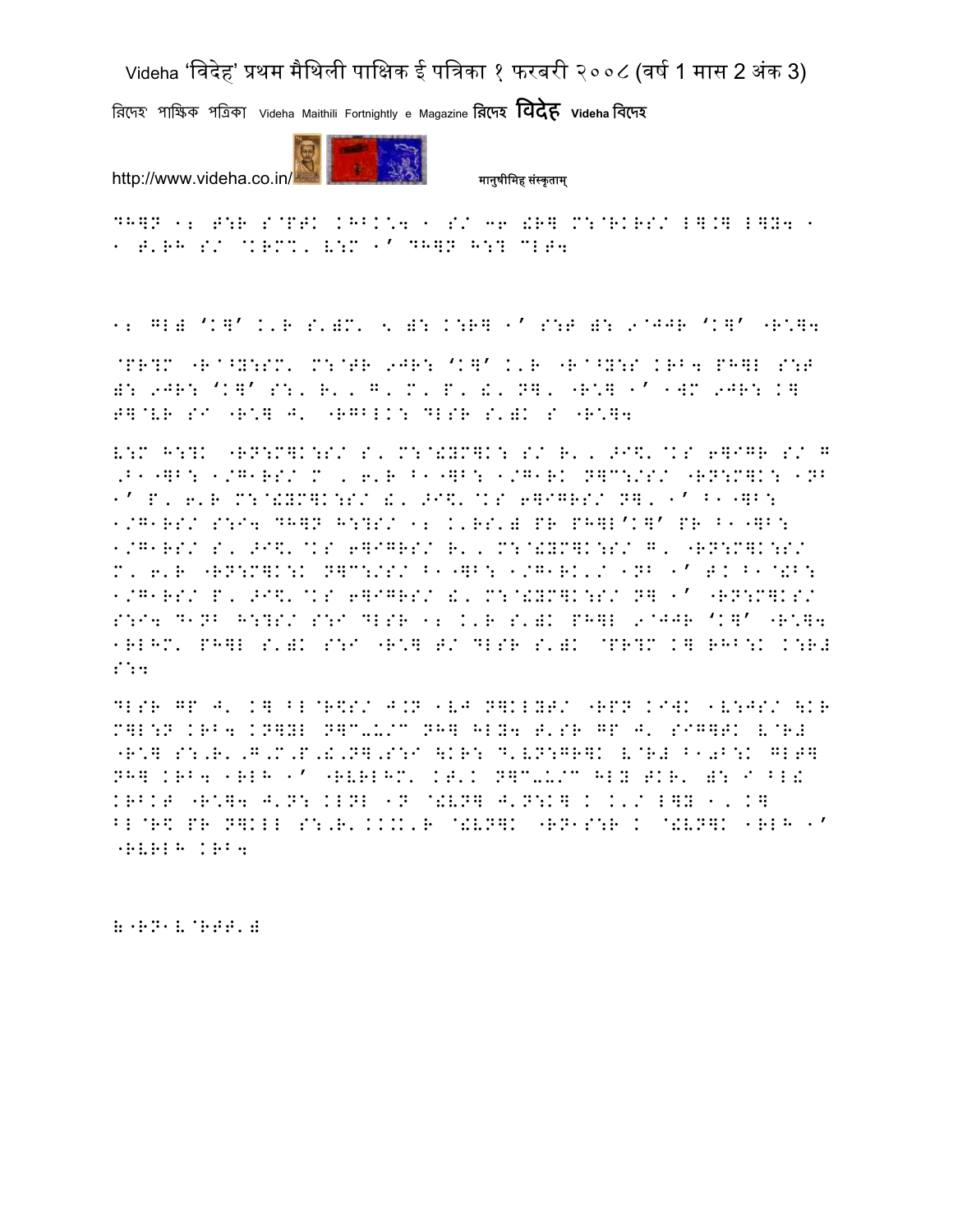িরেদহ' পািkক পিtকা Videha Maithili Fortnightly e Magazine িরেদহ िवदेह **Videha** িবেদহ

http://www.videha.co.in/ सार्वती के स्कूलाम् मानुषीमिह संस्कृताम्



9.B:L:N:IKMT'-

 $2.1$  MH<sub>1</sub> (2001)  $2.1$   $2.1$   $2.1$   $2.1$   $2.1$   $2.1$   $2.1$   $2.1$   $2.1$   $2.1$   $2.1$   $2.1$   $2.1$   $2.1$   $2.1$   $2.1$   $2.1$   $2.1$   $2.1$   $2.1$   $2.1$   $2.1$   $2.1$   $2.1$   $2.1$   $2.1$   $2.1$   $2.1$   $2.1$   $2.1$   $2.1$   $2.1$   $2.1$   $2.1$ 

TH11 RADGER FER 4.15. STIPH GERMAN FOR HIS 17857. HI C1)K] K'SR, M1D: STVIT] \*L]H4 B:P G/J'R] %R:B] 1**'** M:Y STAND: Y, MHT:RI, NJR MIRA SEN, STMIN PYT MIA SILP BR.K ^Y G'L RH?] M1D: H1NKR B]Y:HK C]IT: KKRL NH] RHKK4 PRM:N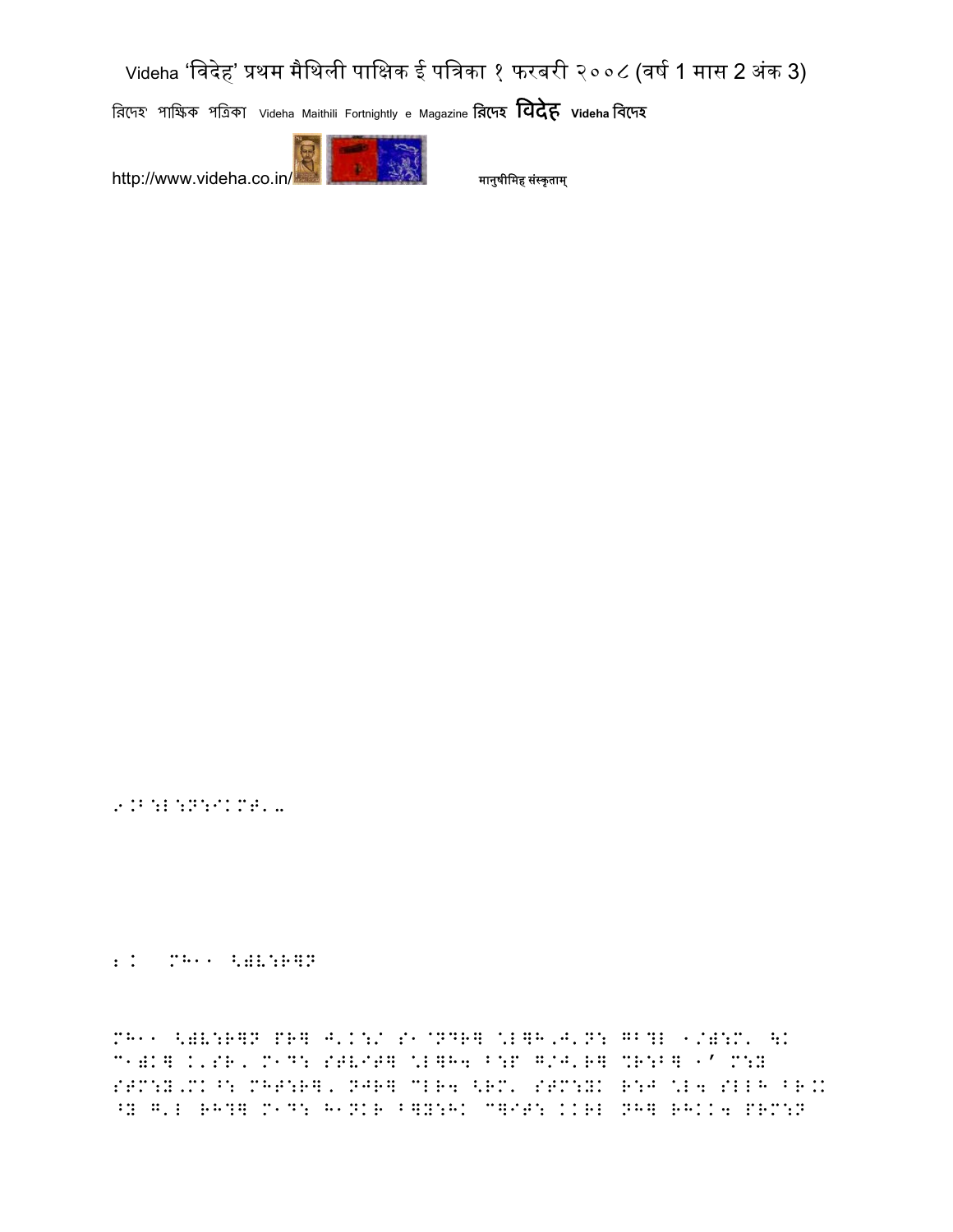িরেদহ' পািkক পিtকা Videha Maithili Fortnightly e Magazine িরেদহ िवदेह **Videha** িবেদহ



ND]K P1RNK: <:)K ML:H @P@RR@R?N: KRKT \*?] J' MH11K N:VK'/ KADSE EARS AADRIK EISJON, PEAK, VOKE EISE, KOO KOEN, OPHIF OPHA J:U, ANN R:MN ...B .. PH.

 $\#$ 95, Prizel Predict Starber, Predict Ria (Prosental Laborit, 2012) P. B LG'B:K H'T1 MH11K'/ PWBY C:HKT "R\*], 1**'** /**'** J:Y NH] C:HKT "R\*]4 "RPN M:YK'/ Y:D] KRKT "R\*],

NLN C): K'/ K]\ NH] M:RL/H, PLSL/H \H] D]N .:T]R4

M10D: STARSE STAVEL REDER PREPRI PORTIOLI AND PRESIDENT BY LIL MH11 KONTRA MERING MH11 BARA MERING PERSONA MENGENTAK PERSONAL PERSONAL PERSONAL P BHART GREATHEN PHR BERR RHL1 BN BHEG N. PA C'ED (BN B) RGBRI, RGB PGB CB,PGD E.E.CROB: ARGRE IGB YR CARE THO A. PGRO P:>BL: HLY 1**'** BB"] HLY T/ /KR: T'L-M:L]S KRB:M' KLNL H@RJ NH]4 /KR MLNM' J' HLY ^'L T/ /**'** P]T' SM:N, /KR: J'B]S/ C:REAL BIRD PACIENT ELLE (ARABIL) (REARD), "PY BALARAM BIRDER (REALD) BALARAM KHEKA- REBREY PRHEYAR, PARTY MERIDI (1994), INDERFEI, ETAL MIRIGM IN THE BELOW COME OF THE RHOURS OF THE UNIVERSE

MLRIGK N:M S1N] MH11 9D:S ^Y G'L]4 /**'** 6:G1NM' 1YT4

^LRHRB: /**'** G:MPR PH1/CL 1**'** M:Y DS B:T KHLKKK4 B:P N%:M' 1YL T/ M:Y /KRL L:T M:R] ^G: D'LKKK4 T.N' HRK:R: 1YL 1**'** M:YK K:NM' SID'% D'LK4 MH11 M:YK'/ KHLK J' "RH:/ J' KHB S' HM KRB4 K281 V V K 1DM F11 19 V SIG SIG MH11 (SIG MH11 PR PH1/CL4)  $\pm$  28  $\pm$  0000  $\pm$  00000  $\pm$  2000  $\pm$  2000  $\pm$  2000  $\pm$  2000  $\pm$  2000  $\pm$  2000  $\pm$  2000  $\pm$  2000  $\pm$  2000  $\pm$  2000  $\pm$  2000  $\pm$  2000  $\pm$  2000  $\pm$  2000  $\pm$  2000  $\pm$  2000  $\pm$  2000  $\pm$  2000  $\pm$  2000  $\pm$ /KR: NH] BB0L RHY J' /KR: B'C] D'L G'L \*KK4 S]P:H] /KR:S/ PTV:R] \*]N] L'LK4 SCD:GR /KR: KLR:M' BKS:BY C:HLK, T/ /**'**  $\Delta$ P:B'AG): E'NHLAG, YAPYAA (1941): P. P:HIN (PN), MKIN (2001): P. E. P. E. (PN), P. "RH:/K'/ KLNL M/GN]M' NH] LY J: RHL \*?]4 MH11 @S?]R ^Y B.EARN *I*' S' B' M' MINT MH' TH' THIN ALL "RIANGED AND TH' AND T

KBDA PS: RAID: 'E AN IZNED, I DE ESPONDA DA PARTE PONE D'INER L'IDAS SI.

JTY /KR @PR'M] "R\*], /KR: L'L S:T P:LK N:V L'N'4 SCD:GRK \*L)K: S]P:H] MH11K'/ @PR'M KRY L:GL \*L, /HL KBD] G'L KRAMIN STERN BESTER BESTE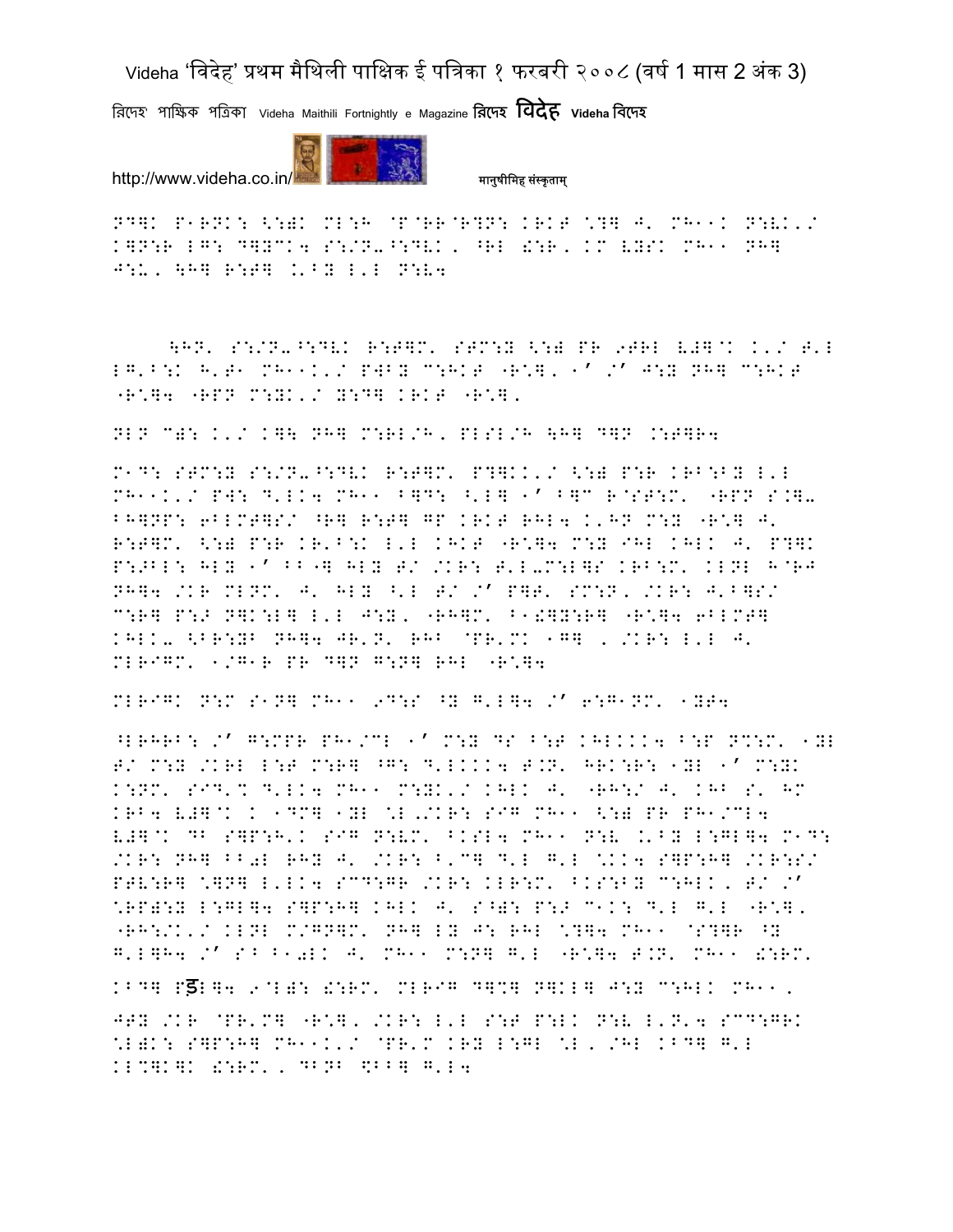রিদেহ' পাক্ষিক পত্রিকা Videha Maithili Fortnightly e Magazine **রিদেহ ପি** $\overline{\textbf{d}}$ **ন্টে Videha বিদেহ** 

http://www.videha.co.in/



मानुषीमिह संस्कृताम्

HEITE STEPLINTED STEP. IETE RAETED ZO DIE TUIT BORD ALD TROOP INTO THIS PERSON EMPROPED IN THIS POINT ORDER IN THE CONTRACTOR PARE HOB . BIBY NEW TWO 

. . . . . . . . . .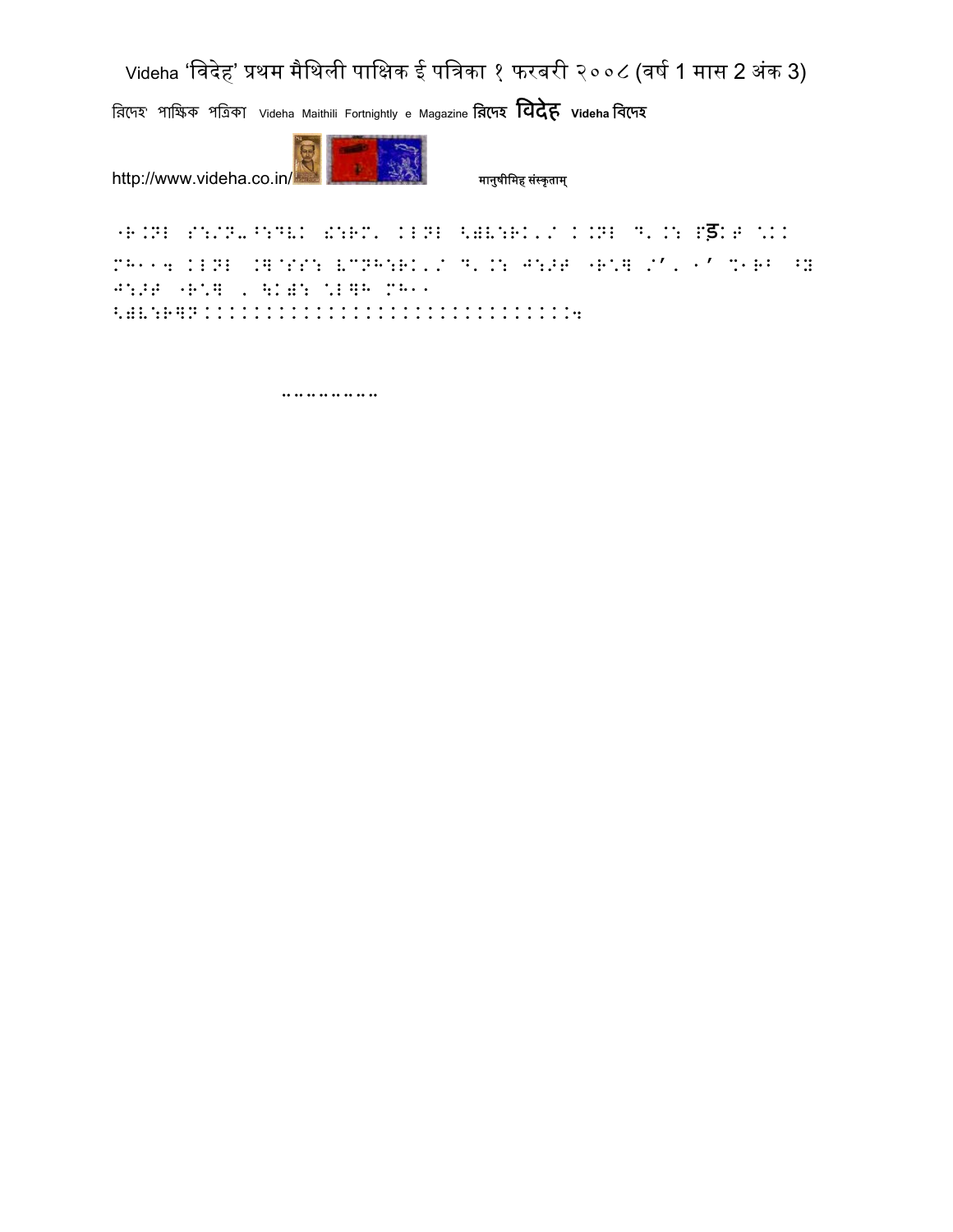িরেদহ' পািkক পিtকা Videha Maithili Fortnightly e Magazine িরেদহ िवदेह **Videha** িবেদহ

http://www.videha.co.in/ मानसीमिंह संस्कृताम्

10.PIJ]-@PRBI!(1G:/)

19 GL) GL@TR 1**'** 243 MBL @GR:MM' M1@.Y MBL 34 ): N]@R!:R]T K\L G'L4 \H] 243 @GR:MS/ S'HL I S^ V]^]@NN @K&'@TR 1**'** @GR:MM' PSRL:H4

19 GL) GL@TR N]@MN @PRK:R' "R\*]: 1. %:@#\$]@LY 2. V@TS 3. Shipping (1991)

4. K:@%YP 5. PR:%R 6. ^:R@DV:J 7. K:@TY:YN 8. G@RG 9. KCH 10. THE REAL PROPERTY IS A 10. THE LARGED AT LANGUARY 12. AND INCOME MCDG@LY 14. V&W 15. V&W 14. V&W 16. MONTH 17. KPM 17. PARTY 17. KPA 17. KPM 17. KPA 17. KPA 17. KPA 17. KPA 17 V]@&#1VM@D!] 19. T@#\$]

M1@.Y 34 MBL S'HL T]N @%R'#]M' V]^@KT "R\*]4

MORE MERL MERRY MORELERY, IN C. S. STELL LETTING, 2. 4. 2. PHOROSES, 2. 4.1 MSR, 2. S. HRAHR, 2. R. SCHRO 2. B. CARTA, 2. SCOTT, 2. SCTRTA, 2. 10. VMN]Y:MK, 11. HR]"R@MM', 12. SR]SVK, 13. SLDRP1R]Y'. @DV]T]Y @%R'#]M' 1. GIGLL]V:R, 2. PGCL]V:R, 3. KJCL]V:R, 4. "RS.LGR. K. RSSCHL. P. MSCHL. 8. PLEEN A. LIEM. 9. 6N'V:R, 10. 9C]TV:R, 11. P\$1LV:R, 12. K)KV:R, 13. PHILES

MORE MENT AT THOUR, IN BELIEVE, AN HIGH, IN BUTTER, AN RESERVICE FOR STATISTIC REPORTS IN THE STATE SERVICE SERVICE SERVICE SERVICE SERVICE SERVICE SERVICE SERVICE S

@PRVR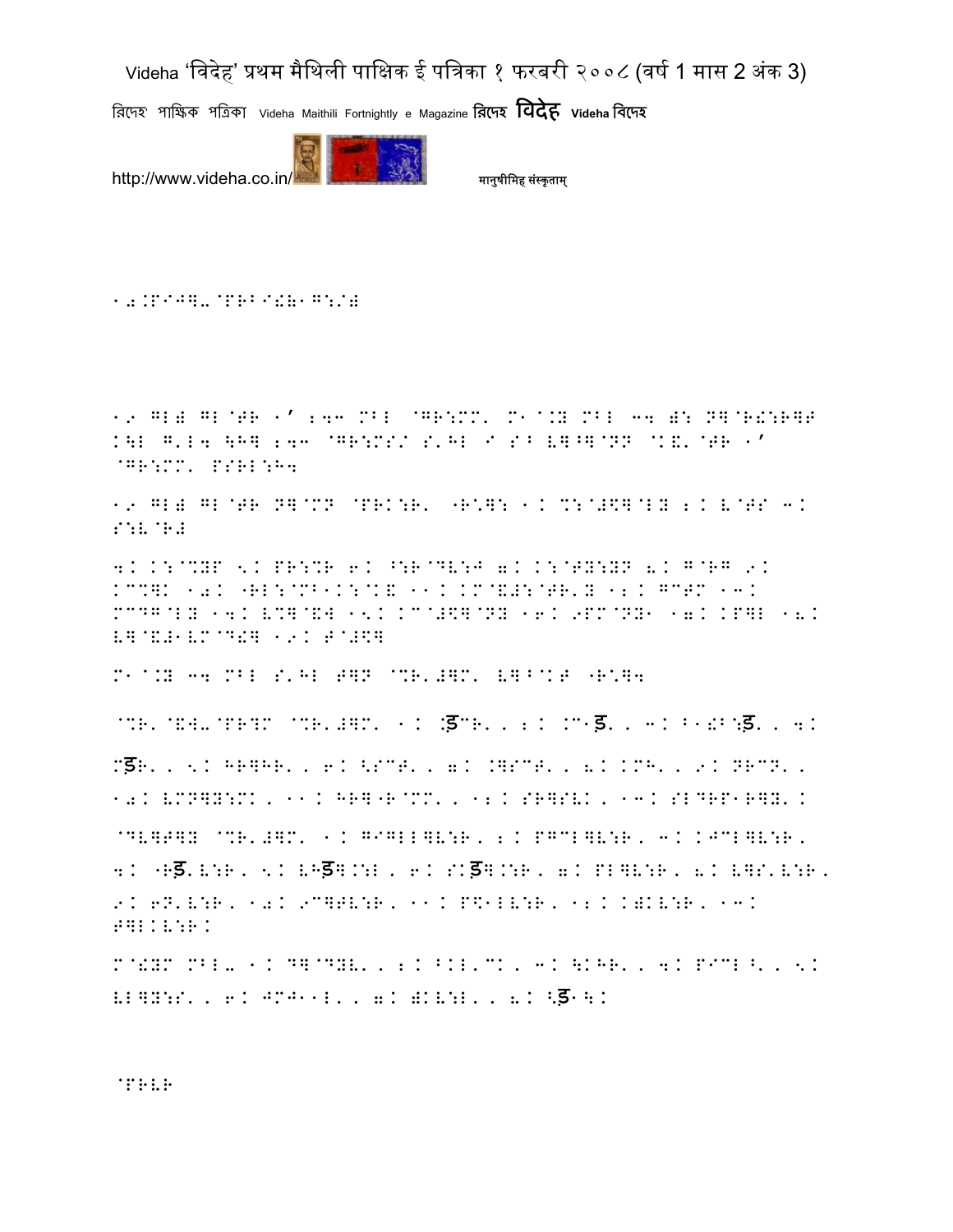িরেদহ' পািkক পিtকা Videha Maithili Fortnightly e Magazine িরেদহ िवदेह **Videha** িবেদহ



MANIEL MARSHAM KAREL BRED MARK PRIN PRIN PRIN PRIN @TR]@PRVR 1**'** P:/C @PRVR4 J:H] GL@TRK T]N GL) PB@RVJ [GV'DK SB@KT]K RCN: K\L S' @TR]@PRVR 1**'** J:H] GL@TRK P:/C GL) PR@RRVIDEORS.COM SPORT REPORT OF SALES AND STREET AND THE STATE STATE  $\mathcal{S}$ \*?]4

 $\,$  APR (MIRI) NEW YEARY PRYR NIE WORLD DRIM DE MEDIAL ALEGA

@TR]@PRVR- 1.%:@#\$]@LY, 2.K:@%YP,3. PR:%R, 4. ^:R@DV:J, 5. K: MARINE K: YN, 6. KOMA: YN, 7. MARINE KERKER AN DE SAN MED KERKER AN DE SAN MED KERKER AN DE SAN MED KERKER GCTM, 10. MCDG@LY, 11. MCDG@LY, 11. MCDG@LY, 13. PMP. 12. PMP. 14. KP]L, 15.V]@&#1VM@D!],16. T@#\$]4

POCAPRA PICA PICA 1. STANDA, STANDARD

@PRVRK V]@STMT V]VR# N]@MN @PRK:R'/ "R\*]- 1. %:@#\$]@LY- %:@#\$]@LY, "RS]T 1**'** D'VL. 2. V@TS---] /@RV, @CYVN,^:@RGV,J:MDG@NY 1**'** 1@PL:VN4

3. S:V@R#--] /@RV, @CYVN,^:@RGV,J:MDG@NY 1**'** 1@PL:VN4

4. K:@%YP-K:@%YP, "RV@TS:R 1**'** NK@<RBV. 5. PR:%R-%@KT],  $V$   $\mathbf{E}$   $\mathbf{T}$   $\mathbf{H}$   $\mathbf{H}$   $\mathbf{H}$   $\mathbf{H}$   $\mathbf{H}$   $\mathbf{H}$   $\mathbf{H}$   $\mathbf{H}$   $\mathbf{H}$   $\mathbf{H}$   $\mathbf{H}$   $\mathbf{H}$   $\mathbf{H}$   $\mathbf{H}$   $\mathbf{H}$   $\mathbf{H}$   $\mathbf{H}$   $\mathbf{H}$   $\mathbf{H}$   $\mathbf{H}$   $\mathbf{H}$   $\mathbf{H}$   $\math$ B:@R@H@SP@TY. 7. K:@TY:YN-K:@TY:YN, V]@&#1 1**'** 1IG]RS. 8. G@RG-G:@R@GY, <MT, VK%@MP:YN, KC%]K 1**'** M:@#\$@VY:?@RVN4 9. KCMIKAL KOMITEN ING TRAPA (19. PATRIPADA 10. 10. "PASA TITLE TO KAALA" TAALI GCTM 1**'** V%]@&W. 11. KM@&#:@TR'Y-KM@&#:@TR'Y, 1@P@LV:N 1**'** S:R@SVT. 12. GCTM-"RIG]R:, V%]@&W 1**'** B:@RH@SPT. 13. MCDG@LY-MCDG@LY, 1IG]RS 1**'** B:@RH@SP@TY. 14. V%]@&W- $W$   $W$   $W$   $W$   $\mathbb{R}$   $\mathbb{R}$   $\mathbb{R}$   $\mathbb{R}$   $\mathbb{R}$   $\mathbb{R}$   $\mathbb{R}$   $\mathbb{R}$   $\mathbb{R}$   $\mathbb{R}$   $\mathbb{R}$   $\mathbb{R}$   $\mathbb{R}$   $\mathbb{R}$   $\mathbb{R}$   $\mathbb{R}$   $\mathbb{R}$   $\mathbb{R}$   $\mathbb{R}$   $\mathbb{R}$   $\mathbb{R}$   $\mathbb{R}$   $\mathbb{R}$ KC@#\$]@NY. 16. 9PM@NY1-9PM@NY1, 1IG]RS 1**'** B:@RH@SP@TY4 17. KPAL-WISPSP, KOMMER HOP KOLPALI PLAN KAPIBLE MARIN V]@&#1VM@D!], KCRP1@C\* 1**'** @TRSD@SY 19. T@#\$]-T@#\$], S:I@.Y 1**'** "RIG]RS.

\H]M' S:V@R# 1**'** V@TSK PB@RVJ \K' \*?] T:H] H'T1 DB GL@TR @RH]TL H]NK: B]C V]V:H NH] HL>T \*@NH]4 \*:NDL@GY 1**'** V:JSN'YK VKD]K Y1G]N 9@R@!V:!R V]^:JN \KR SIG RHB' K\L, 1**'**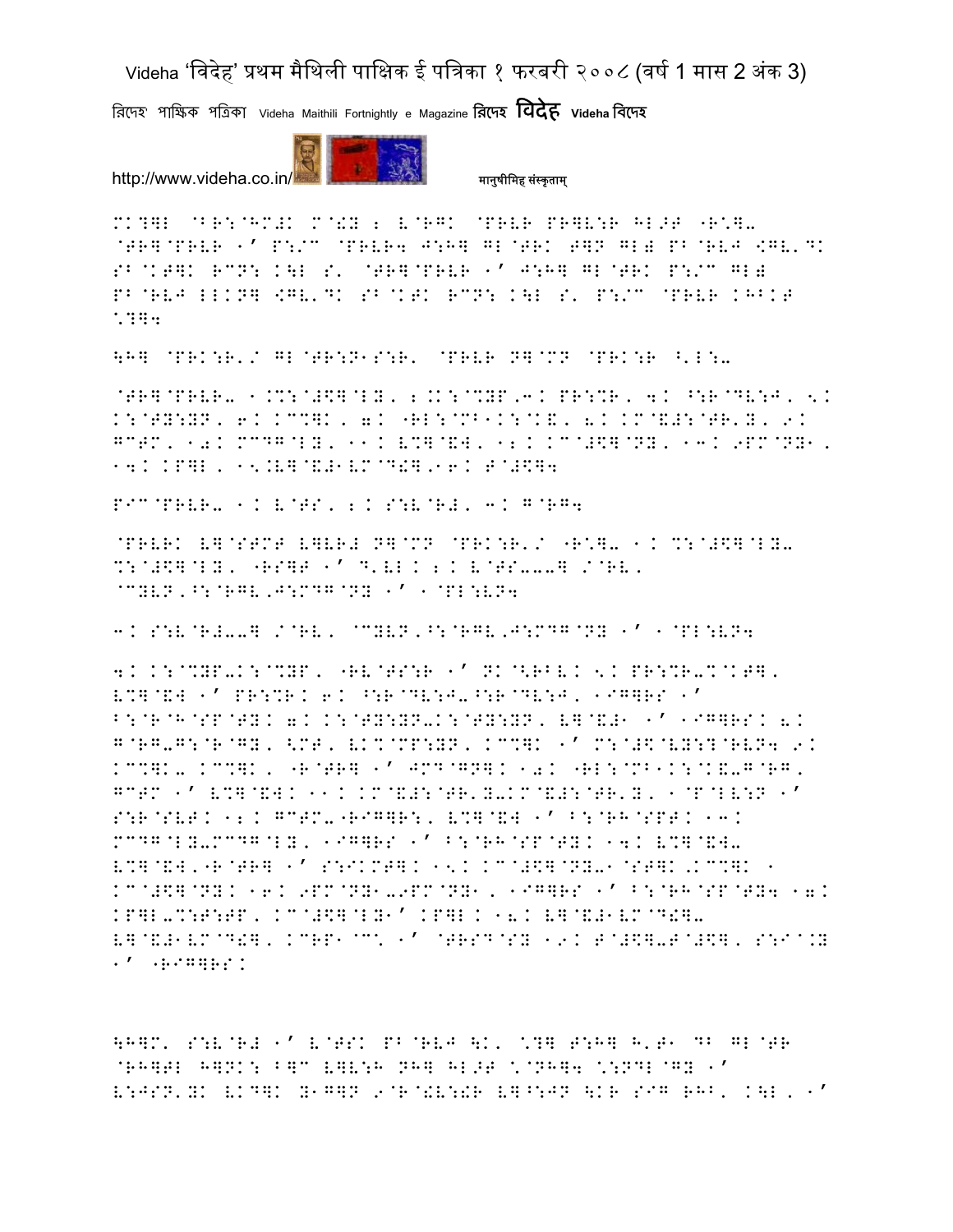িরেদহ' পািkক পিtকা Videha Maithili Fortnightly e Magazine িরেদহ िवदेह **Videha** িবেদহ

http://www.videha.co.in/ सार्वास्कर करती के मानुषीमिह संस्कृताम्



BOWHIBH TROH WHI MITR DITECT HON HOW HIM THING THE CORRECT PS OF CORRECT STATES AND RESPONSE SERVER OF THE @PRYLG K\L J:>\*4

h (PP) h (PPP) d

11.M]?]L: 1A SI@SKMT- DR]^@+G: SI@SKMT V]@%VV]@DY:LYK @PR:SIG]KT:(1G:/)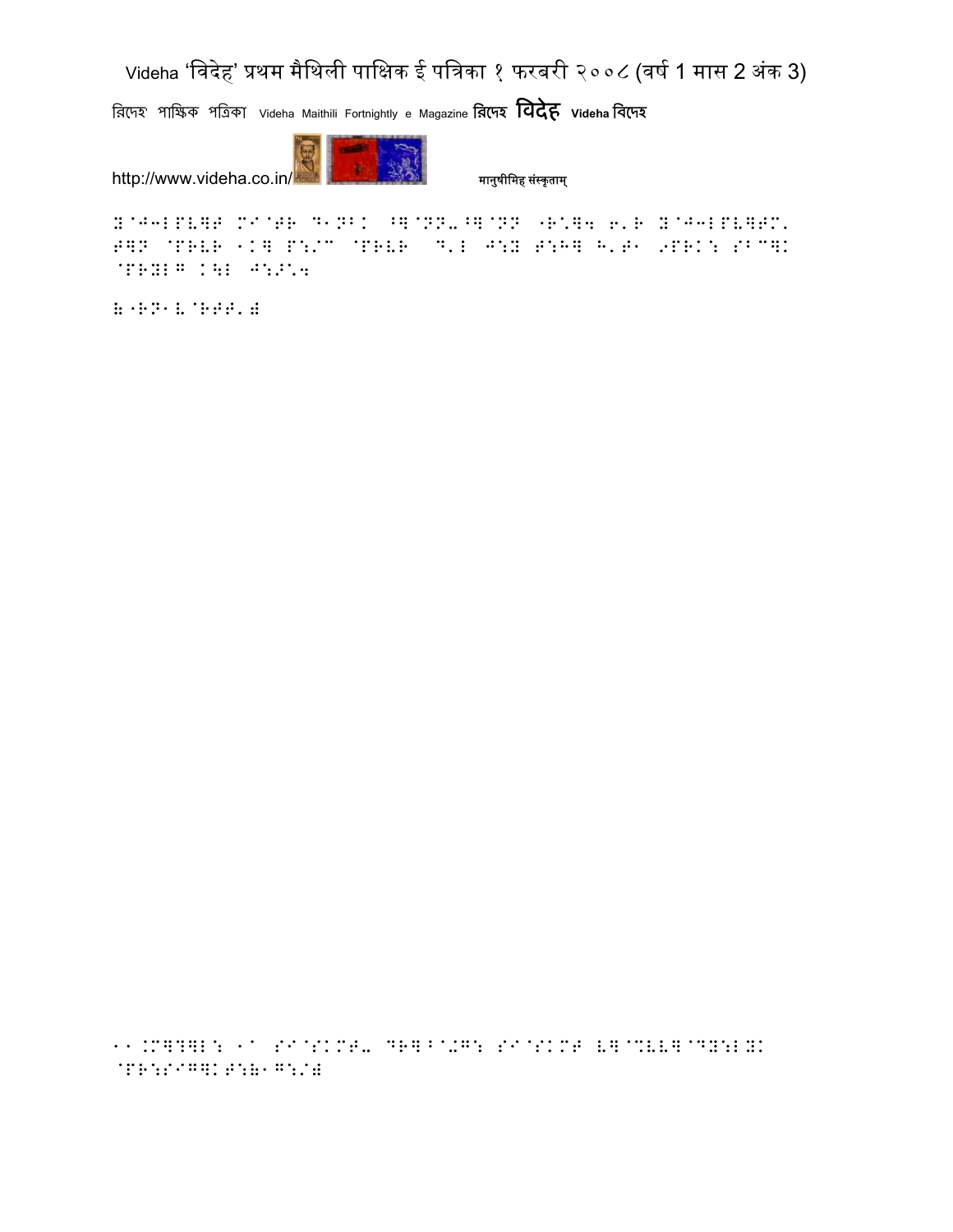িরেদহ' পািkক পিtকা Videha Maithili Fortnightly e Magazine িরেদহ िवदेह **Videha** িবেদহ



M]@%RJ] LIP) N]KLKT \*?]4...J' J11 .'L:YB 1**'** P:IGN: SIGM I\H DB): K'/ SIS:RK S:R B10KT \*?]4 "RS@JJT] M]@%R P1\*KT \*?] J' K' V:D] 1**'** K' @PRT]V:D]4@SN:TK 9@TTR DKT \*?]-J' "R^]YLG KHB:K L'L HM V:D] ?]KH1/ 1**'** %1@LK D'B:K H'T1 SIM DRIGER (PRPERGER) REDGES SE DRIGHE (PRP) DI PEDID. "PRPGED B:J:K PLANS (PR(CH)R (R)R (SPR & SPP R) (R)(SP)=RS@PR@STR(CR) K:NOR' "RANIGS" (PR) "RONIGS' "RESPONSE "REGIONE" "REGIONE "RESPONSE "REPORTLIGS' BETON "BACH" PROFIL PALA "PEDA" E CEDI. "PEDBUE BOB "ARNAH" ROMAH (BASKED) "ARMSTEN MAL" (SAMU) (CA) B) "ARNAH", J' IN, J' IN SI@NY:S] DR]@DR "R\*], @SN:TK 1V:R: "R\*] 1**'** I M]@%R MB@R. T'/ HMR: SIG RHB4 "RNIGS'N: C:RBK D]%] D'.] BJK\* , J' I T/ "RSL' # BHTSM: H W.I.

 $\,$  B.H. The probability of the SNC and the Party of the Property of the United

 $\mathrm{MSE}$  , which may be a sequence of  $\mathrm{MSE}$  , so  $\mathrm{MSE}$  ,  $\mathrm{MSE}$  ,  $\mathrm{MSE}$  ,  $\mathrm{MSE}$  ,  $\mathrm{MSE}$ H(R): "RS@JARY#TH(R) P#T#TF "RTH" THT "RECOMMENDENTES .C" "REPORT BEST "RELEVANCE" PENDAN NE NOT DOCTOR BE  $R$ RS MARK THING, A BRITE IN BITH R.TH TINE IN: AND PROVE /**'** B'HL% ^Y J:>T \*?]4 /**'** H1NK: M1>L B10] KY ^:G] J:>T "R\*]4

 $E$ BBK "RIKT "R\*), 11 F1NB (11) 11 F1NKR BI 11NKR "R\*DP" (11) P1\* KT "R\* (11) P1\* T1HN "R\* (11) P1\* T1HN "R\* (1 J' HM "RH:/K @PR:#R@K&: K\L "R\*], 1**'** J' K]\*1 1N @PR]Y K: MARY HER WAS SAFED ON THE MARKET OF THE SINGLE SINGLE SINGLE SINGLE SINGLE SINGLE SINGLE SINGLE SINGLE SINGL .\LH1/, !B@R@TTVM@TT]S/ I @PR]Y: P:/L, S'HL "RH:/ SN 1@J3:K:R] %]@&Y P/LK, \H]S/ @PR]Y 1B K]\*1 NH] "R\*]4 T?:P] SORRING STREET HE SILK KING KEEP THE

----------------------------------------------------------

-----

M]?]L:M' SI@SKMTK @S?]T]-

MARIN SIL: MAN, PRINT POINT CLA AGH (11891) CHAN POINT  $\,$  B.H. MODEL TO THE LIGHT ON THE LYSTER CONTINUES. THE LIGHT OF A LIGHT CONTINUES.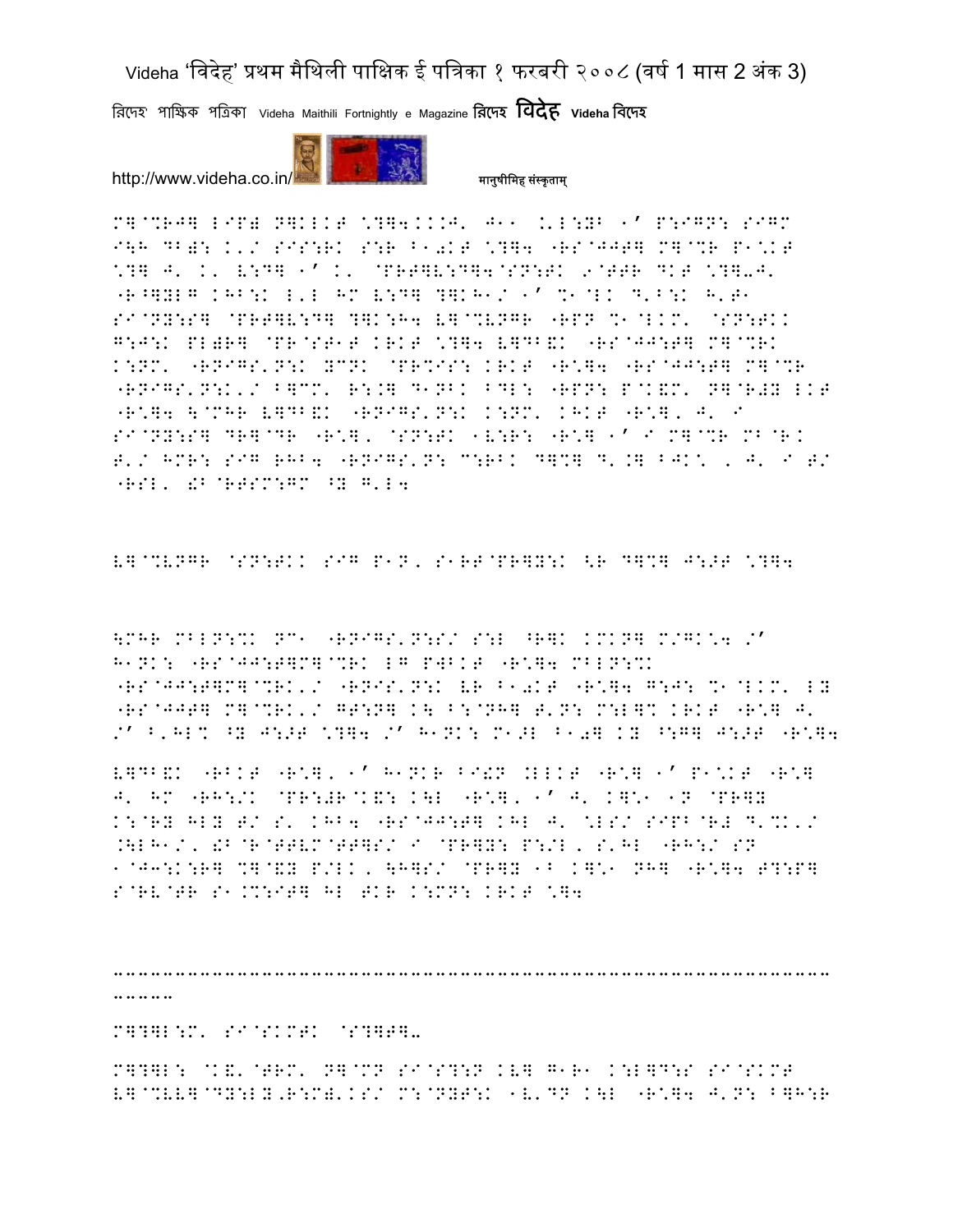http://www.videha.co.in/ मानुषीमिह संस्कृताम्

িরেদহ' পািkক পিtকা Videha Maithili Fortnightly e Magazine িরেদহ िवदेह **Videha** িবেদহ

V]@DY:LY PR]@K&: SM]T]K "R@ST@VY@STT:K K:R# K'@N@DR]Y M: MOOTH: MINK SIGN SIGNED MINK OF DEPARTMENT ON THE WORLD SIGNED SIGNED AT  $\theta$ 

THAN THE PORT OF SIMIC OF LA STELLA SAME OF SIMIC CHECK IN STEP POOLS TO SHE NAL K SIMBO KA DI MARK LIL BIARK DAMA DI LE BIAR

1.J.N.B. SANSKRIT VIDYALAYA BIHAR POST LAGMA (R.B.PUR) VIA-LOHNA ROAD, DIST. DARBHANGA

2.LAXMIHARIKANT SANSKRIT PRATHAMIK,MADHYAMIK

VIDYALAYA,POST. JHANJHARPUR BAZAR, DIST.MADHUBANI,

3.AJITKUMAR MEHTA SANSKRIT SHIKSHAN SANSTHAN POST LADORA, DIST. SAMASTIPUR.

4.DR.MANDANMISHRA SANSKRIT MAHAVIDYALAYA,POST SANJAT, DIST.BEGUSARAI

5.SARASWATI ADARSHA SANSKRIT MAHAVIDYALAYA,BEGUSARAI

6.DR.R.M.ADARSHA SANSKRIT MAHAVIDYALAYA,P.O. MALIGHAT, MUSIC PROPERTY

 $K\bar R$  . Robert Righam Simulation Simulation Simulation Simulation Simulation Simulation Simulation Simulation Simulation Simulation Simulation Simulation Simulation Simulation Simulation Simulation Simulation Simulation

BA VARIA SOKI/ OPENGA PA PARAP ETA (PRIAP)

1.J.N.B. ADARSH SANSKRIT MAHAVIDYALAYA, PO. LAGMA, VIA -

2.LAXMI DEVI SARAF ADARSH SANSKRIT MAHAVIDYALAYA, KALI

3.RAJKUMARI GANESH SHARMA SANSKRIT VIDYAPEETHA, KOLAHNTA

4.RAMJI MEHTA ADARSH SANSKRIT MAHAVIDYALAYA,MALIGHAT,

LOHNA ROAD, DISTT - DARBHANGA.

RECHA, DISTRICTION

PATORIS - DARBHANGANGAN DISTRI

MUZAFFARPUR.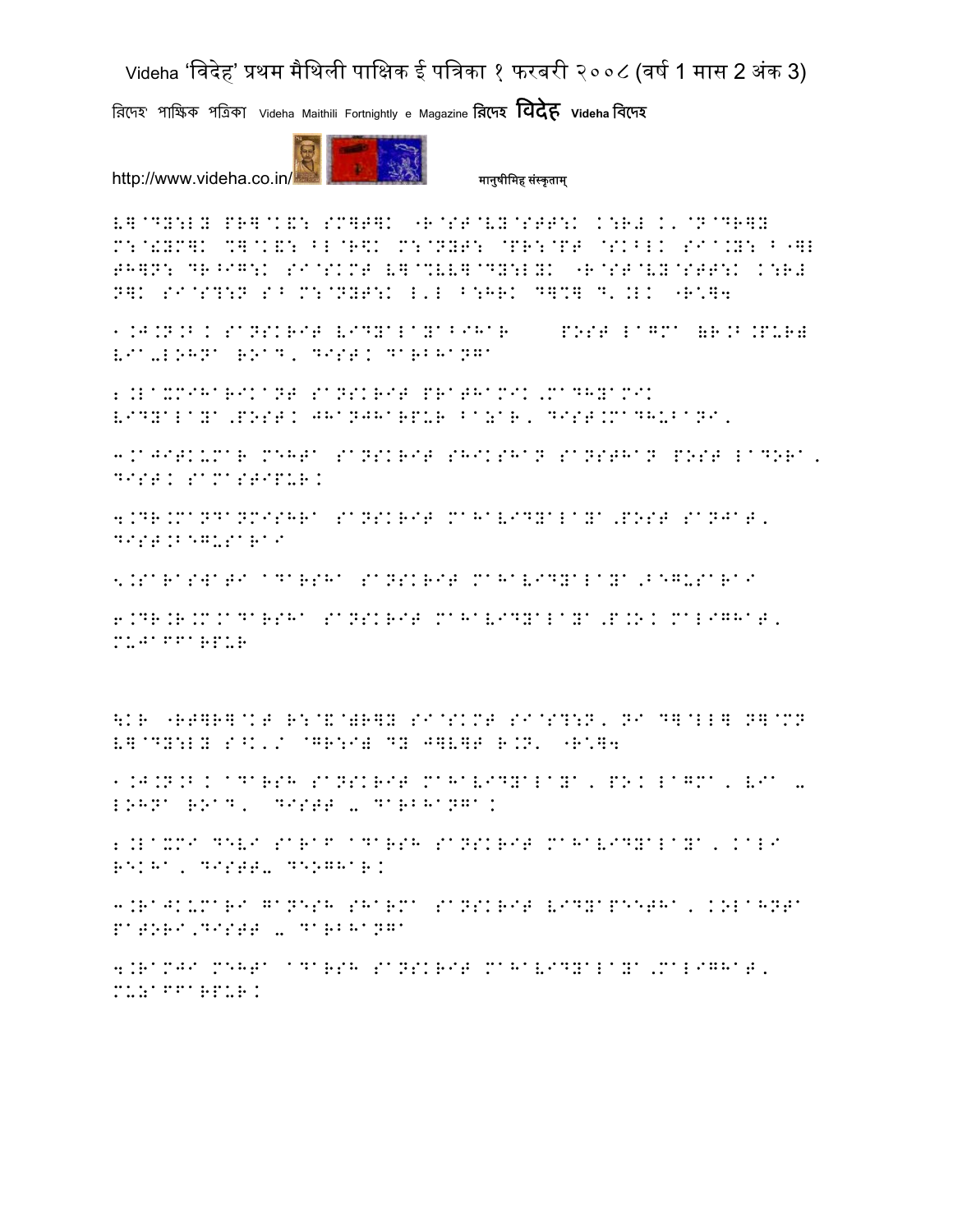িরেদহ' পািkক পিtকা Videha Maithili Fortnightly e Magazine িরেদহ िवदेह **Videha** িবেদহ

http://www.videha.co.in/ मानसीमिंह संस्कृताम्



\H]M' LGM:K V]@DY:LY KV]K1LG1R1 K:L]D:S SI@SKMT V]@%VV]@DY:LY S/ M:@NYT: M/GLK "R\*], K]Y'KT/ DR^IG:K V].V]. M' \H] TRHK KLNL PR]YLJN:K S@RV?: "R^:V "R\*]4

FOR REPORT HE TO REAL PROPERTY TO STAND HIM IS TO REPORT MARIN: SHANY K.H. MARINGA 1,1 RHO4 141 MAR 240 21 K.HY "RPN B. PENSA NI DOPARE" "PER "NA NEN' DE DE "PRAIA PRNA

**("RN1V"**, "RN1V")

12.^:&: 1A @PRC@DYLG]K](KI@PY1)R,\*:Y:IKN,K]BL@R\$/)IK#K **BOSHI** 

D'VA:GRIMENT, SANAR (ERIN): P. A. C. "RIKH'S" (PANICO) D'L'ESCONDEIX GRI "RT]R]@KT \K): 1R )BL "R\*] J' N@MNL].]T L]/K PR 9PL@B! "R\*]4 \KR V]%'&T: "R\*] \KR SI@SKMT K]-BL@R\$ J' 1N KLNL SX@6)V'YR PR 9PL@B! NH] "R\*]4 \H]M' 9D:@TT,"RN1D:@TT K'R 1**'** K]\*1 1N SI@SKMTK "R@K&R 9PL@B! "R\*]4 \KR BR:H D:>R'@K) 1D] RBP S'HL "R\*], M1D: JC/ KLNL V]%'& @PRYLJN NH] HL T/ M: TR B:R:H 13. B:R:H 10. B:R:H B:R:H (1994)

 $\mathbb{R}^\bullet$  ,  $\mathbb{R}^\bullet$  ,  $\mathbb{R}^\bullet$  ,  $\mathbb{R}^\bullet$  ,  $\mathbb{R}^\bullet$  ,  $\mathbb{R}^\bullet$  ,  $\mathbb{R}^\bullet$  ,  $\mathbb{R}^\bullet$  ,  $\mathbb{R}^\bullet$  ,  $\mathbb{R}^\bullet$  ,  $\mathbb{R}^\bullet$  ,  $\mathbb{R}^\bullet$  ,  $\mathbb{R}^\bullet$  ,  $\mathbb{R}^\bullet$  ,  $\mathbb{R}^\bullet$  ,  $\mathbb{R}^\bullet$  ,  $\mathbb{R}^\bullet$  , BROWN THE SEARCH THE

HTTP://WWW.BARAHA.COM/BARAHAIME.HTM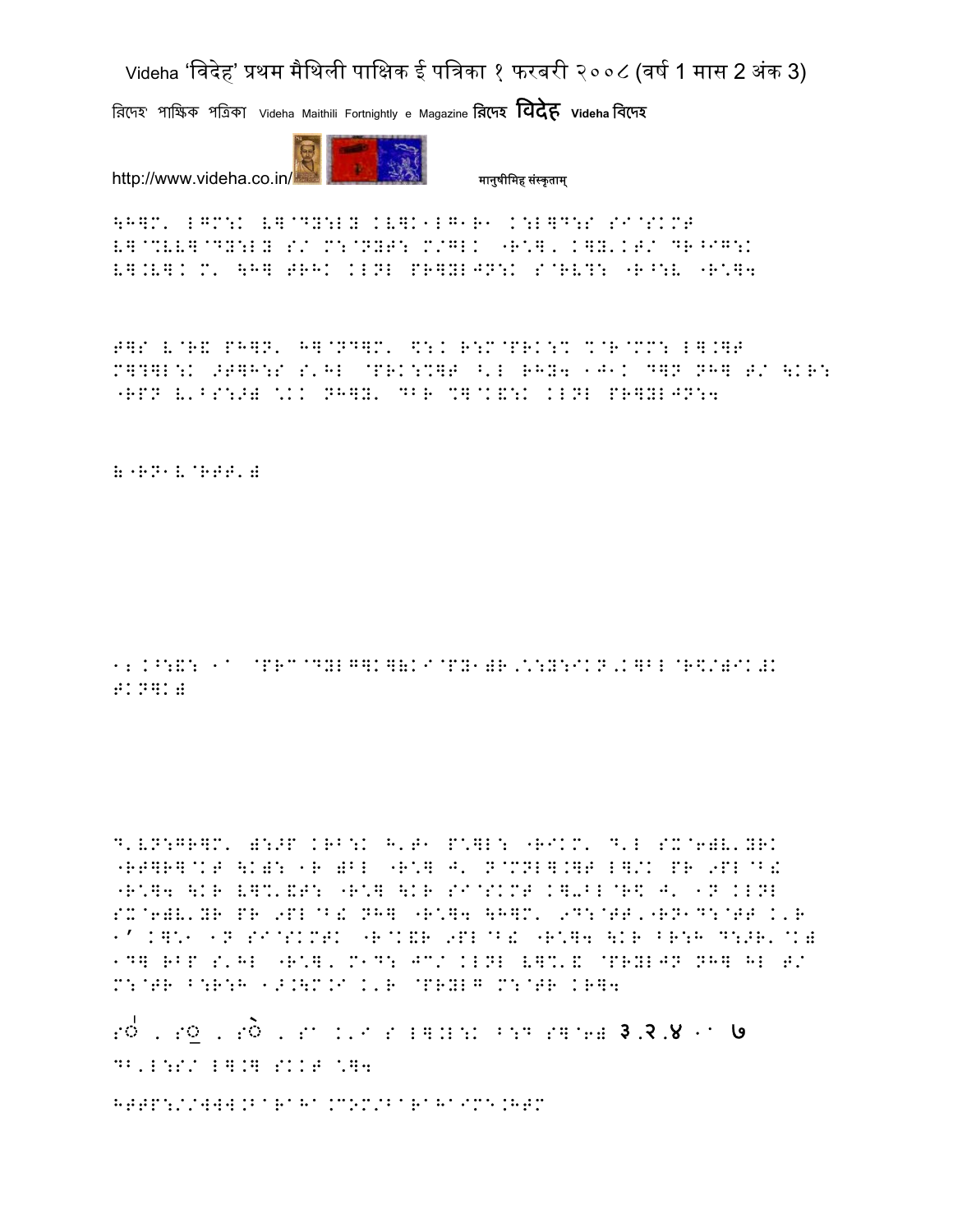িরেদহ' পািkক পিtকা Videha Maithili Fortnightly e Magazine িরেদহ िवदेह **Videha** িবেদহ

 $\begin{picture}(180,10) \put(0,0){\line(1,0){10}} \put(1,0){\line(1,0){10}} \put(1,0){\line(1,0){10}} \put(1,0){\line(1,0){10}} \put(1,0){\line(1,0){10}} \put(1,0){\line(1,0){10}} \put(1,0){\line(1,0){10}} \put(1,0){\line(1,0){10}} \put(1,0){\line(1,0){10}} \put(1,0){\line(1,0){10}} \put(1,0){\line(1,0){10}} \put(1,0){\line(1,0){10}} \put($ 

THE PION REPORT OF A PROPERTY CONTROLLED

HTTP://WWW.TIRHUTALIPI.4T.COM/

M1D: \KR: H'T1 "RH] L]IK PR J' @PR]T] 6XI@N) \*KK TKR: S'HL \$:9NLL\$ KR] 1**'**, D1NB K'/ H:@R\$\$]@SK @\$R:>V C/WINDOWS/FONTS M' P'@S) K\ D]Y4 \H]M' J' 6X@N) "R\*] S' ASCII M' "R\*]4 @KR1TD'V , %1%: I S^ 6X@#) S'HL \H] TRHK "RENN STRAD, GEBERA NE SPYRA PROST PAR GRAPDE, BEDALERY YB.)].\6.8 K'R S@RC HL>T \*KK 1**'** ASCII M' L].L D'VN:GR]K S@RC NH] ^Y PBKT "R\*]4 V]@N\$LJM' MIGL 6X@N) "RBKT \*KK, 1**'**, \H]M' L].L D'VN:GR] S@RC ^Y J:>T "R\*]4 M]?]L:@K&RK YBN]KL\$ RBPK 1VAL PR ACHEVY PY PY MALL CONDACT PLACE AND A LOCAL THROUGH

("RN1V@RTT')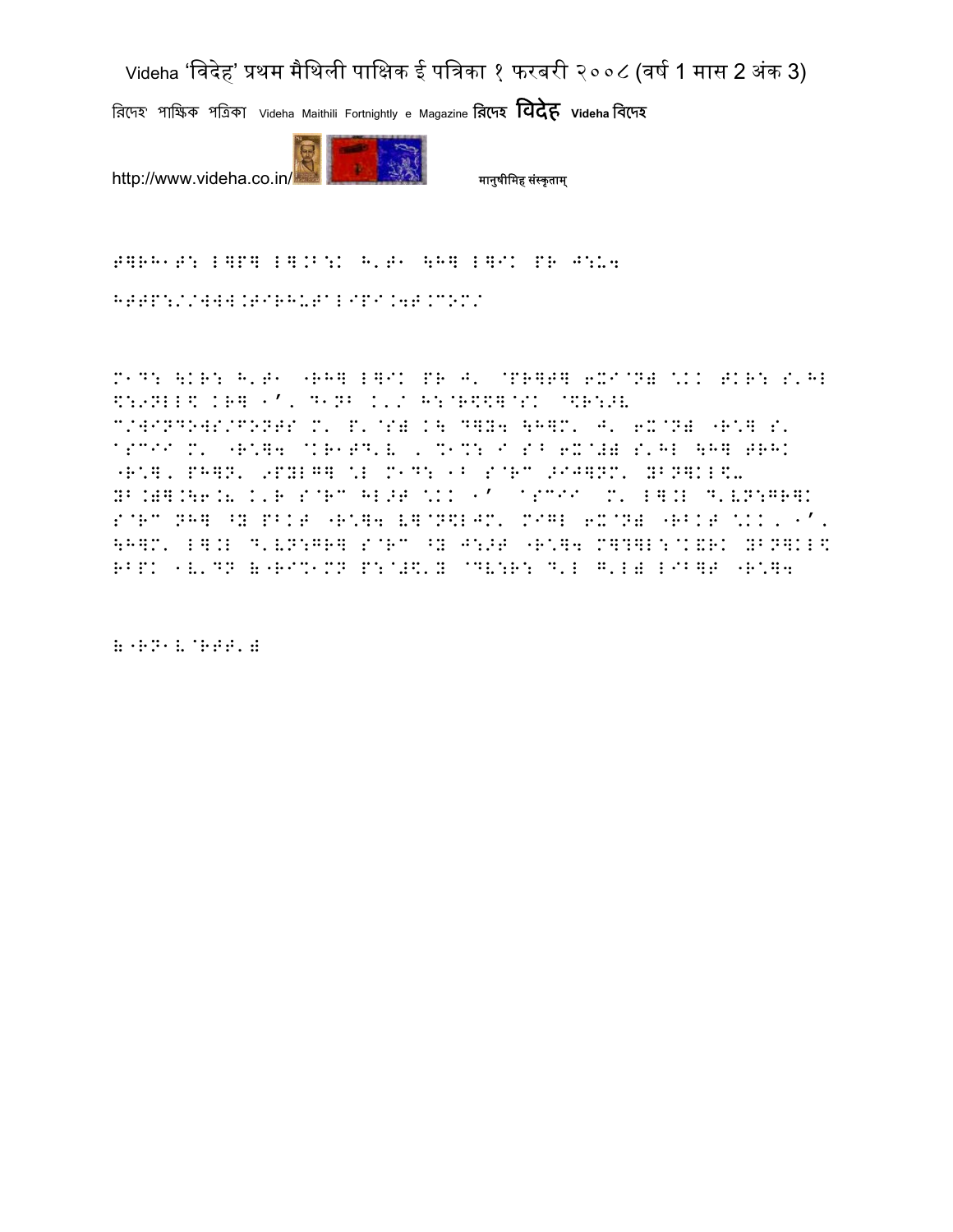রিদেহ' পাক্ষিক পত্রিকা Videha Maithili Fortnightly e Magazine **রিদেহ যি** $\overline{\textbf{d}}$ **ন্টে Videha বিদেহ** 

http://www.videha.co.in/



मानुषीमिह संस्कृताम्

\*\*\*\*\*\*\*\*\*\*\*\*\*\*\*\*\*\*\*\*\*\*\*\*\*\*\*\*\*\*\*\*

 $\mathcal{O}(\mathcal{O}_n^{\frac{1}{2}})$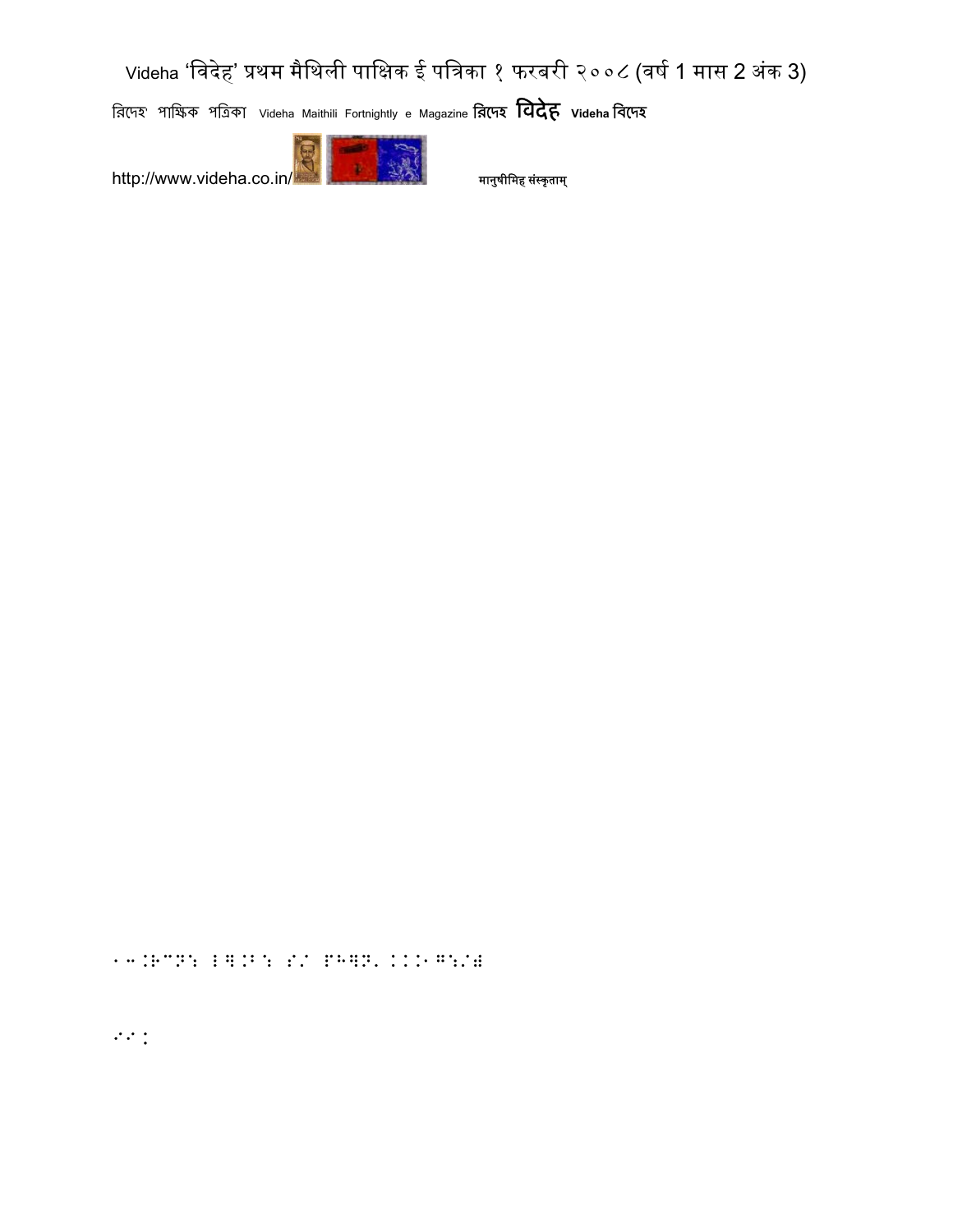রিদেহ' পাক্ষিক পত্রিকা Videha Maithili Fortnightly e Magazine **রিদেহ যি** $\vec{a}$ **ন্টে** Videha বিদেহ

http://www.videha.co.ir

मानुषीमिह संस्कृताम्

POBLE CONTROLLING MODULE E.P. NEWSBY (CONTROLLING)  $T_{21}$   $T_{31}$   $T_{42}$ 

PRES COPPLOYENTHEY, TEED YEAR-ARA AN MELAN CAPIOPHETH **MONTH INTE** 

alar an inde dinazio relucciona zonanzione ne ne nel **PACKAGE STATE CONTROLS STATE** 

K MAR ENRIGHT NIRKAT ENRIG PAR AFSA AVEN GRUNDEVIDEN. **NH. 2825 MEET FRIEL (BASE)** 

Wilthell I.

**MARITY** 

AD CONNECTATION SOMETIMO MAGNIFICATION CONTROL NAPOSTER CONTRACTORY 医中央用途 法主席主义 化氨基乙基苯 的复数使用的过去式和过去分词使用的复数形式使用使用的 医子宫神经 医心房性的 **NHERMATHT, HOEYDE HOEYD HAN ART** 

KI PANG MENGETAHAN MENGETAH ANGKAN MENYING ANDER PROMHE ALBAN OFBOT EM DE MORTEN COLLETA E ANDER PROMHE

全体的 化氧硅酸 医生物病的 化氧化物 医氯甲基乙酰胺 经投票 电视频波 电子波电路 化电影 医甲氧化物 DADE ANDE (BNB), KK BIB BYLJE (BNB), 1888D. BIBN NEB 18

A DO CARPA SENINA DEPNIN NEBONARIA SON PACO DE LA PROPINSA PARA P  $+14.444$ 

ARENEZ ZRB (ARTIBELLZ BYA) DNB (ANDE) ARDE (ALBNA) (ARTIL PORT RATE AND CONTROL ROLL AND

**All ESPECTRE.E**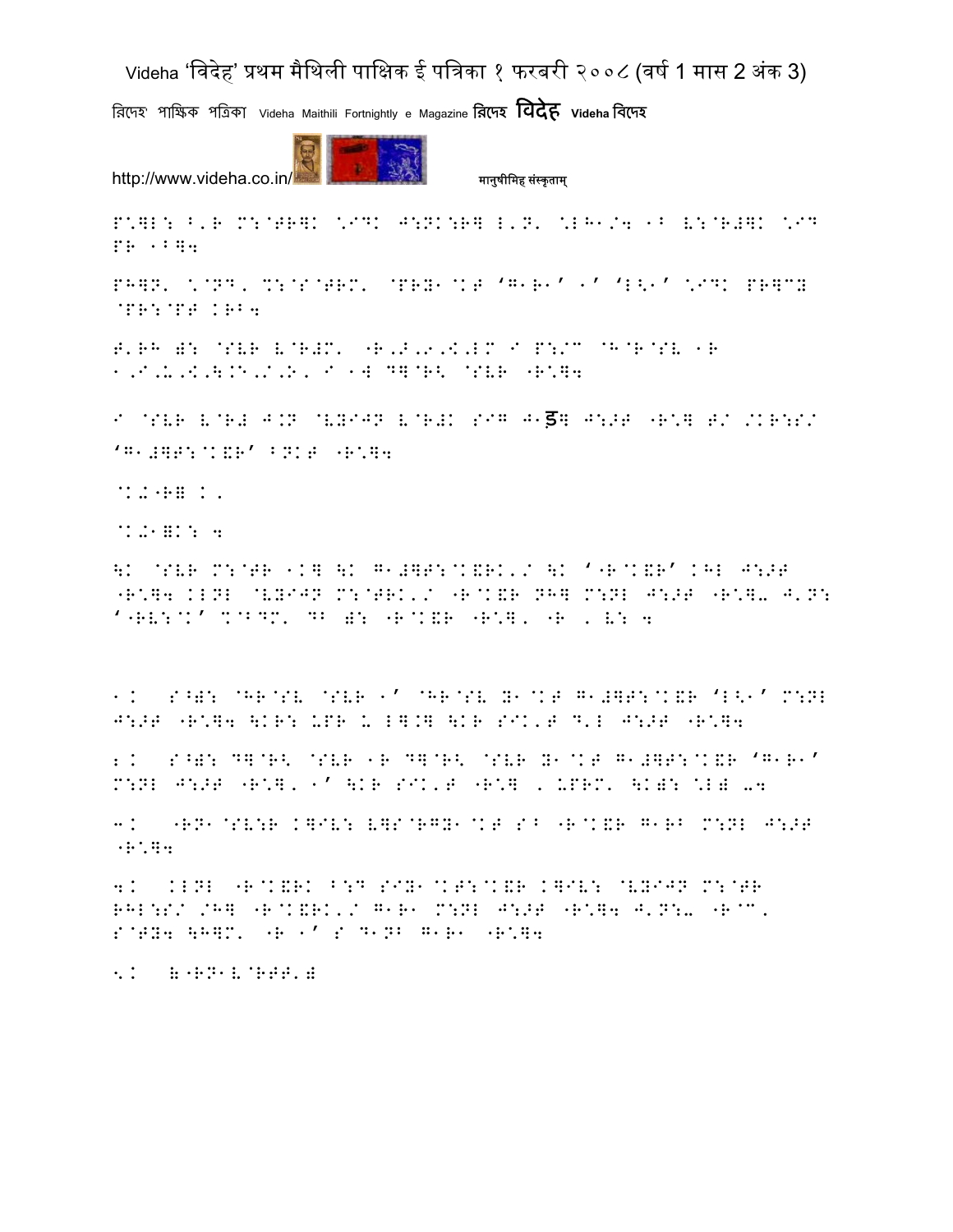SIRADHVAJA IS A FAMOUS KING OF VIDEHA FOR SEVERAL REASONS. HIS ADOPTED DAUGHTER, SITA, WAS MARRIED TO RAMA. RAMAYANA IS TELEPHT FO FRIE ISTORES TO THIS IN THE ALL INFORMATION AREAS THE IKSHVAKUS AND THE VIDEHAS.THE STORY IS NARRATED BY THE MAHABHARATA ALSO. THE GREAT EPIC DOES NOT CALL HIM SIRADHVAJA, BUT VIDEHARAJA AND JANAKA. HIS GREAT FAME AND SCHOLARSHIP MISLED BHAVAHHUTI, THE CELEBRATED SANSKRIT DRAMATIST OF A MUCH LATER PERIOD, WHO CONFUSED HIM FOR THE VEDIC JANAKA.SIRADHVAJA WAS ALSO A GOOD FIGHTER.THUS HE

VIDEHA MITHILA TIRBHUKTI TIRHUT(1G:/)

14.1A "RITM' @PRV:S] MK?]LK H'T1 "RI@GR'J]M'

http://www.videha.co.in/ મહિને માનવી માનવી માનવીમિદ संस्कृताम्



িরেদহ' পািkক পিtকা Videha Maithili Fortnightly e Magazine িরেদহ िवदेह **Videha** িবেদহ

Videha 'विदेह' प्रथम मैथिली पाक्षिक ई पत्रिका १ फरबरी २००८ (वर्ष 1 मास 2 अंक 3)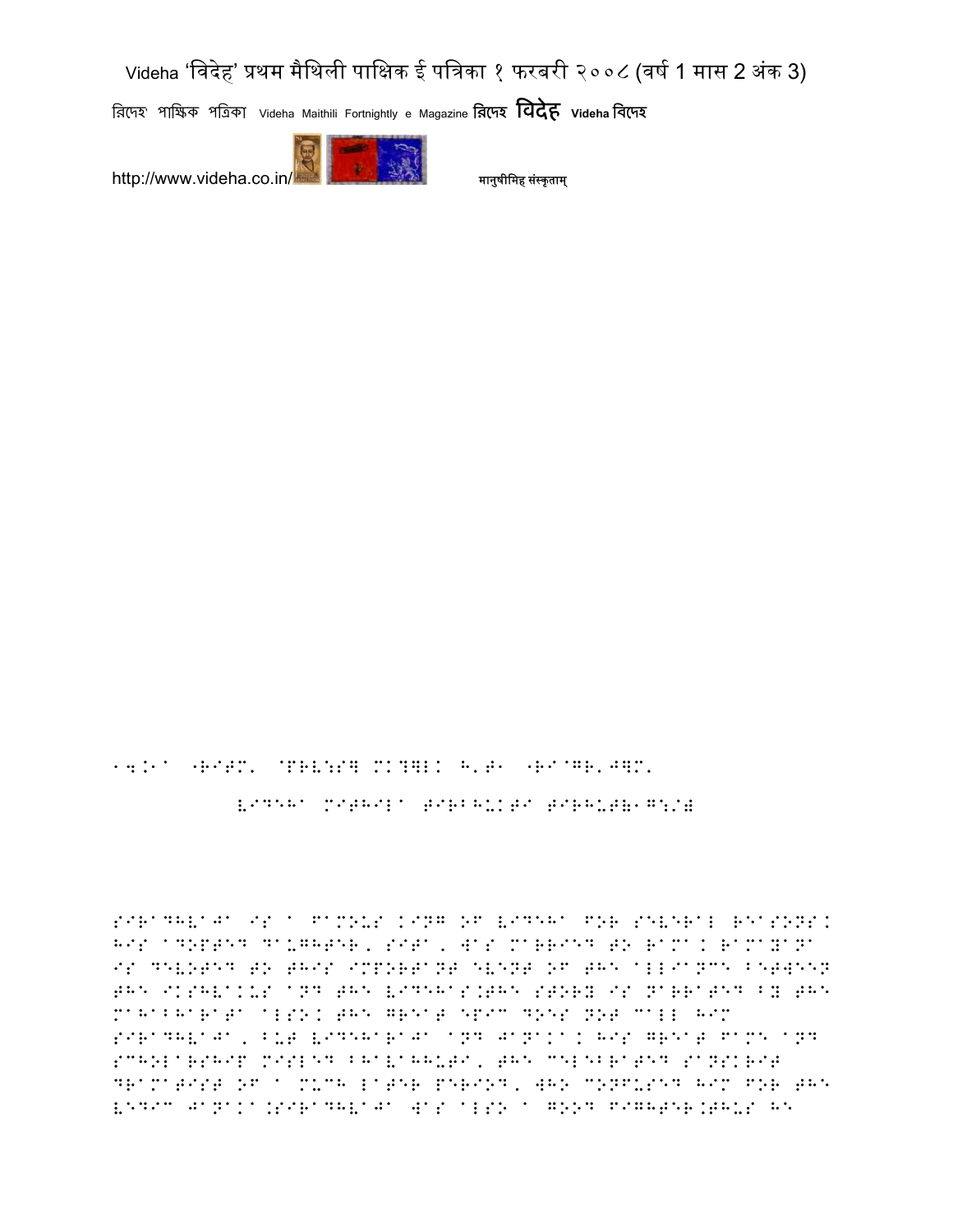SPECIALISED IN THE ARTS OF WAR AS IN THOSE OF PEACE.SIRADHVAJA HAD ONE SON -BHANUMAT- ONE ADOPTED DAUGHTER, SITA, AND ONE DAUGHTER URMILA. HIS BROTHER KUSHADHVAJA HAD TWO DAUGHTERS-MANDAVI AND SRUTAKIRTI. SIRADHVAJA ASCENDED THE THRONE AFTER HIS FATHER HRASVARO**¬**MAN LEFT FOR THE FOREST.HE KEPT HIS YOUNGER BROTHER UNDER HIS SPECIAL CARE.ONCE WHILE SIRADHVAJA WAS PLOUGHING THE MEAD, THERE AROSE A DAMSEL AND AS HE OBTAINED HER WHILE FURROWING THE FIELD FOR SACRIFICE, SHE CAME TO BE KNOWN BY THE NAME OF SITA, ARISING FROM THE EARTH SHE GREW AS HIS DAUGHTER.THE GREATER PART OF HER EDUCATION 'WAS POST-MARITAL, AND MOST LIKELY INFLUENCED BY HER HUSBAND AND BY THE SPECIAL ENVIRONMENTS OF HER LONG PERIODS OF EXILE FROM COURT. YET THE FIRST NINE OR TEN YEARS OF SITA'S LIFE WERE NOT LEFT BLANK.SHE WAS CERTAINLY LITERATE. THE SCRIPT SHE LEARNT WAS PERHAPS PICTOGRAPHIC. SHE CORE AHEER INOGULAGES, AT LEAST TAT LANGUAGES, AT LEAST TWO OF WHICH IN HER CHILDHOOD. BESIDES STUDYING MANY BRANCHES OF LEARNING, SHE HAD A LOT OF INSTRUCTION FROM HER MOTHER AND OTHER RELATIVES ABOUT WIFELY DUTIES.A VALUABLE AND ATTRACTIVE POSSESSION OF SIRADHVAJA WAS A BOW OF SIVA WHICH HIS ANCESTOR DEVARATA HAD RECEIVED AS A TRUST FROM THE GODS. THESE TWO SITA AND THE BOW BECAME SOURCES OF HIS FRICTION WITH CONTENTRATION CITED CONTENT BUDGHIST REFERENCE THAT MAKES RAMA BROTHER AND HUSBAND OF SITA IS HISTORICALLY RIGHT, THE ORIGIN OF THE MODIFIED VERSION DISCLOSES ITSELF IN SITA'S APPELLATION JANAKA**¬**DUHITA .THE PROPOR NAME JANAKA WAS A VERY EASY ONE, AND HAD THE MERITIAN WAS A VERY MALE ON  $\mathbb{R}^n$ OF SUPPLYING A PLAUSIBLE AND HONOURABLE CONNECTION FOR THE SUBSEQUENTLY DEIFIED TRIBAL HERO, WHILE REMOVING THE OBJECTIONABLE FEATURE SMOOTHLY. SH.S.C.SARKAR OPINES THAT SIRADHVAJA MAY HAVE BEEN HIT UPON AS A SUITABLE JANAKA FOR THE JANAKA-DUHITA, BECAUSE OF THE CONNECTION BETWEEN 'SITA' AND 'SIRA'. ANOTHER SUG**¬**GESTION MADE BY THE SAME SCHOLAR TWENTY YEARS LATER IS THAT SITA WAS VEDAVATI'S ILLEGITIMATE, ABANDONED CHILD, FOUND AND ADOPTED BY HER VEDAVATI'S GENEROUS UNCLE, SIRADHVAJA. SIRADHVAJA VOWED THAT HE WOULD GIVE HIS DAUGHTER ONLY TO HIM WHO WOULD BE

http://www.videha.co.in/ મહિને માનવિધિ માનવિધિ માનવિધિ સંસ્कृताम्



িরেদহ' পািkক পিtকা Videha Maithili Fortnightly e Magazine িরেদহ िवदेह **Videha** িবেদহ

Videha 'विदेह' प्रथम मैथिली पाक्षिक ई पत्रिका १ फरबरी २००८ (वर्ष 1 मास 2 अंक 3)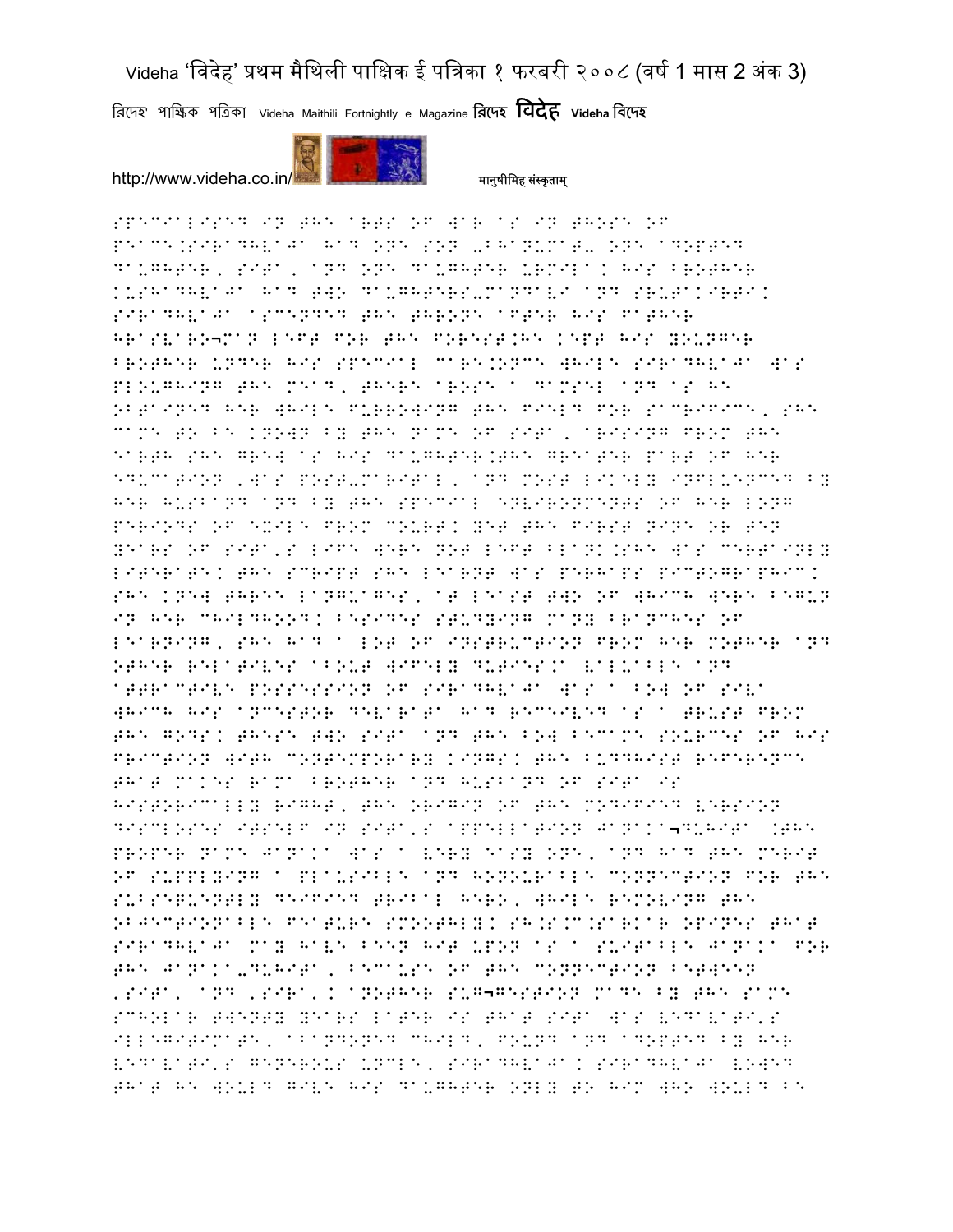িরেদহ' পািkক পিtকা Videha Maithili Fortnightly e Magazine িরেদহ िवदेह **Videha** িবেদহ

http://www.videha.co.in/ મહિને માનવિધિ માનવિધિ માનવિધિ સંસ્कृताम्



ABLE TO STRING THE BOW. THE KINGS, WHO FAILED TO DO THIS LAID SIEGE TO MITHILA AND OPPRESSED THE TOWN. THIS WENT ON FOR A YEAR. MUCH OF THE WEALTH OF SIRADHVAJA WAS USELESSLY SPOILED. LATER HE MADE EXERTIONS, RECEIVED A FOUR-LIMBED ARMY AND DEFEATED THE KINGS WHO FLED AWAY WITH THEIR MINISTERS OUR TROUBLES WERE NOT OVER WITH THIS PRIM EPISODE. SUDHANVAN, KING OF SANKISA INVADED MITHILA AND DEMANDED THE BOW OF SIVA AS WELL AS THE BEAUTIFUL SITA. HE WAS RESISTED AND ULTIMATELY DEFEATED. SUDHANVAN WAS KILLED IN BATTLE. SANKISA BECAME AN APPENDAGE TO VIDEHA. A BRANCH DYNASTY WAS ESTABLISHED THERE WITH HIS YOUNGER BROTHER KUSADHUSAN AS THE KING OF THE TERRITORY. SIRADHVAJA THEN TERRITORY. ANNOUNCED THE PERFORMANCE OF A CEREMONY REGARDING THE BOW. VISVAMITRA, WHO HAD BROUGHT TWO SONS OF KING DASARATHA OF AYODHYA TO HAVE HIS ASHRAMA AREA IN SOUTH BIHAR CLEARED OF RAKSHASAS, HEARD OF THIS AND THE PARTY DECIDED TO SEE THIS CEREMONY FOR THEMSELVES.THE RAMAYANA OF VALMIKI FURNISHES US WITH CERTAIN CLUES WHICH ENABLE US TO TRACE THE ROUTE OF THE PARTY CONSISTING OF VISHWAMITRA, RAMA AND LAKSHMANA FROM AYODHYA TO SIDDHASRAMA,MODERN SAHASRAM, AND FROM THERE TO THE CAPITAL OF VIDEHA.THE MARRIAGE OF RAMA AND SITA WAS PERFORMED ON THE TWENTYFIFTH DAY OF THE JOURNEY FROM AYODHYA. THE FIFTH DAY OF THE BRIGHT FORTNIGHT OF THE MONTH OF MARGASHIRSHA IS UNIVER**¬**SALLY REGARDED AS THE DATE OF THE MARRIAGE OF RAMA AND SITA.THE JOURNEY BEGAN ON THE ELEVENTH DAY OF THE BRIGHT HALF OF THE MONTH OF KARTIKA. BUT IS STATED TO IT IS STATED TO THE STATED OF THE STATED OF THE JOURNEY OF THE JOURNEY OF THE JOURNEY OF THE JOURNEY OF THE JOURNEY OF THE STATED OF THE STATED OF THE STATED OF THE STATED OF THE STATED OF THE STATED OF TH THE MOON WAS VISIBLE AFTER MIDNIGHT.SO IT WAS PROBABLY THE EIGHTH DAY OF A DARK FORT**¬**NIGHT. THE TWO DATES WILL DISAPPEAR AND TWO OTHER DATES WILL BE REPEATED, ONE OF THE DISAPPEARED DATES FALLING AFTER THE FIFTH DAY OF THE BRIGHT HALF OF MARGASHIRSHA IN WHICH PARASHIGHT AND PART INTERESTED.SUCH A PHENOMENON IS VERY COMMON IN THE HINDU CALENDAR IN WHICH TWO DATES DISAPPEARS AND TWO OTHER DATES GETS REPEATED.THE PARTY TRAVELLED FOR HALF A YOJANA FROM AYODHYA AND IN THE NIGHT ON THE BANK OF THE SARAYU. THEY REACHED THE CONFLUENCE OF THE SARAYU AND THE GANGES AND SPENT THE NIGHT THERE.THEY CROSSED THE CONFLUENCE AND CAME TO THE SOUTHERN SHORE OF THE GANGES. TARAKA, THE WIFE OF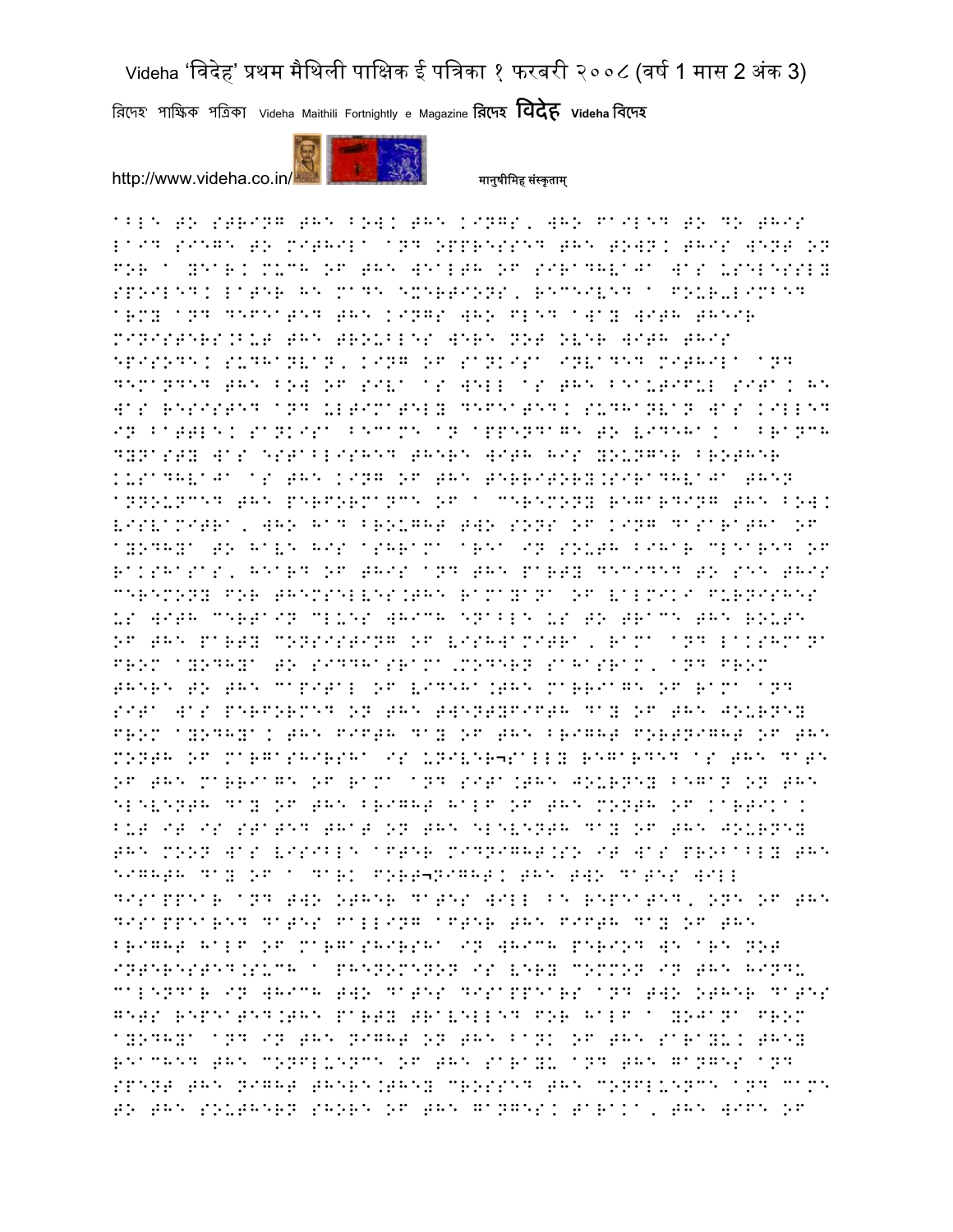িরেদহ' পািkক পিtকা Videha Maithili Fortnightly e Magazine িরেদহ िवदेह **Videha** িবেদহ

http://www.videha.co.in/ મહિને માનવિધિ માનવિધિ માનવિધિ સંસ્कृताम्



SUNDA, WAS KILLED.THEY REACHED THE SIDDHASHRAMA WHICH WAS NEAR A HILL, AND PREPARATIONS FOR THE SACRIFICE BEGAN. THE NIGHT WAS PASSED THERE GUARDING THE ASHRAMA. THE SACRIFICE LASTED FOR SIX DAYS. ON THE LAST DAY OF THE SACRIFICE THE INVADING RAKSHASAS WERE KILLED, THE NIGHT WAS PASSED THERE. NOW THAT THE SACRIFICE WAS OVER, THEY WANTED TO VISIT MITHILA.THE BOW OF SHIVA WAS KEPT THERE. SO THEY STARTED FROM THE SIDDHASHEAD AND TRAVELLED TILL THE SIDDING TILL THE SIDDING TILL THE SIDDING TRAVEL EVENING. THEY HALTED ON THE SOPA'S DISTANT SHORE. WHEN THE SAGE WAS TELLING TALES TO THE PRINCES IT WAS PAST MIDNIGHT AND THE MOON WAS RISING FORTH.SO PERHAPS IT WAS THE EIGHTH DAY OF A DARK FORTNIGHT. IT WAS THE EIGHTH DAY OF THE DARK FORTHIGHT OF MARGAGED OF THE SOUTHERNESS THE SOUTHERNESS SOUTHERNESS. SHORE OF THE GANGES WHERE THE NIGHT WAS PASSED. THEY CROSSED THE GANGES AND REACHED THE NORTHERN SHORE. WHILE SITTING ON THE BANK OF THE GANGES THEY SAW A BIG CITY SOON THEY WENT TO SOON TO VALUE TO VALUE TO VALUE THEY ACCEPTED THE HOSPITALITY OF KING SOMALI OF VAISALI AND PASSED THE NIGHT THERE,THE PARTY REACHED VAISALI ON THE TENTH DAY OF THE DARK FORTNIGHT OF MARGASIRSHA.THEY LEFT VAISALI AND PROCEEDED TOWARDS MITHILA..THEY HALTED AT THE ASHRAMA OF GAUTAMA,WHERE AHALYA WAS RESCUED. THEY THEN REACHED THE PLACE OF SACRIFICE,WHICH WAS AT SOME DISTANCE FROM MITHILA. VARDHAMANA MAHAVIRA, THE TWENTY FOURTH TIRTHANKARA OF THE JAINAS, LEFT HIS HOME FOR ASCETICISM ON THE TENTH DAY OF THE DARK FORT**¬**NIGHT OF MARGASIRSHA. THUS VARDHAMANA'S RENUNCIATION OF THE WORLD ON A DATE ASSOCIATED WITH THE VISIT OF RAMA TO VAISALI ASSUMES DOUBLE SIGNIFICANCE WHICH HAS SO FAR ESCAPED NOTICE.THEN IT WAS STATED THERE BY JANAKA THAT NOW THERE WERE ONLY TWELVE DAYS TO COMPLETE THE SACRIFICE.THE BOW WAS SHOWN AND ITS HISTORY EXPLAINED. IT WAS BROKEN BY RAMA. MESSENGERS WERE SENT IMMEDIATELY TO AYODHYA ON VERY SWIFT CONVEYANCES.THE MESSENGERS PASSED THREE NIGHTS ON THE WAY.THE MESSENGERS REACHED AYODHYA AND KING DASARATHAA WAS INFORMED. HE DECIDED TO START NEXT DAY. THE NIGHT WAS. PASSED AT AYODHYA.THE PARTY OF DASARATHA STARTED FOR MITHILA.FOUR DAYS WERE PASSED ON THE WAY.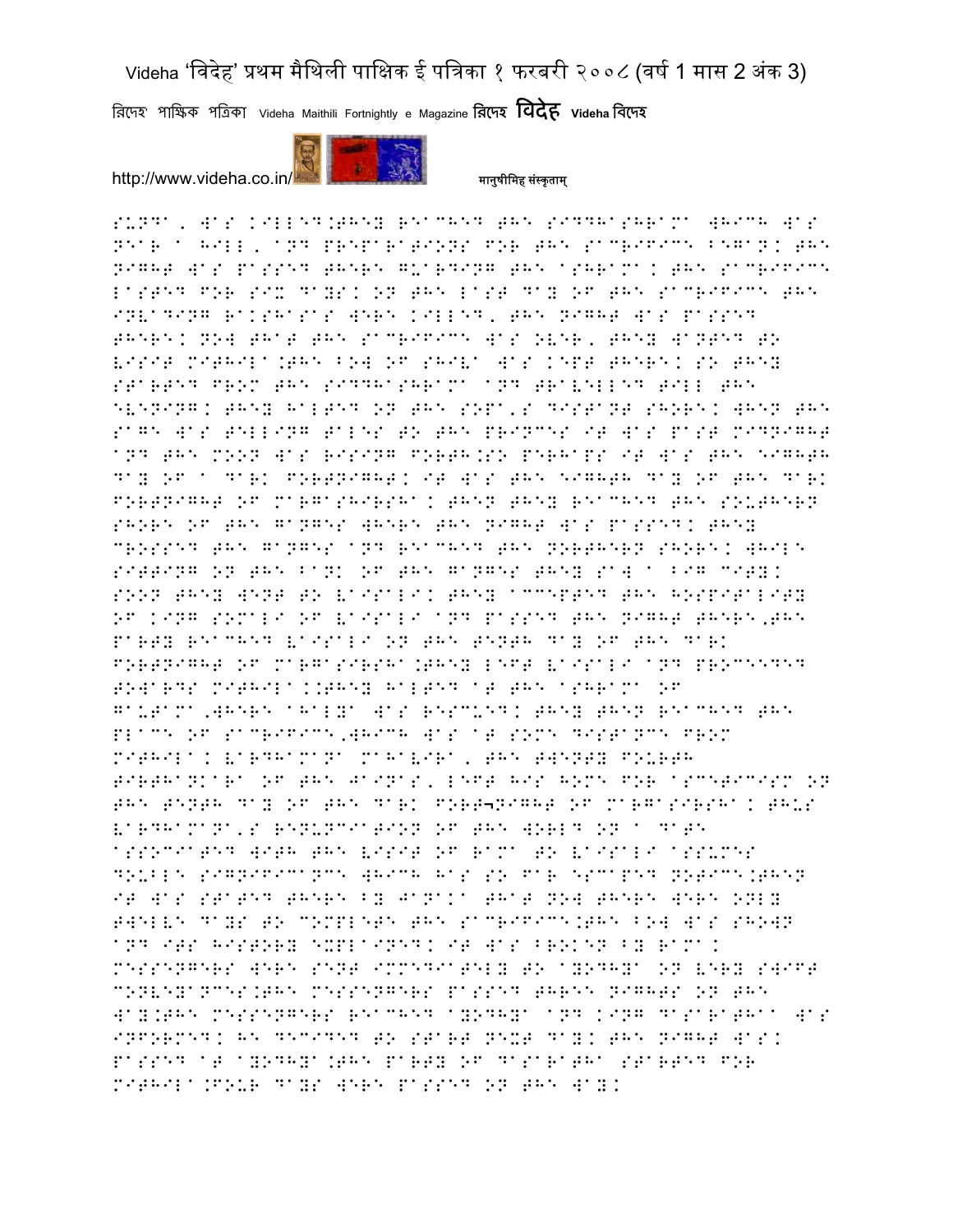Videha 'विदेह' प्रथम मैथिली पाक्षिक ई पत्रिका १ फरबरी २००८ (वर्ष 1 मास 2 अंक 3) িরেদহ' পািkক পিtকা Videha Maithili Fortnightly e Magazine িরেদহ िवदेह **Videha** িবেদহ

http://www.videha.co.in/ મહિને માનવિધાની માનવીમિદ संस्कृताम्

THE PARTY ARRIVED AT MITHILA WHERE THE NIGHT WAS PASSED.KUSADHVAJA WAS BROUGHT FROM SANKASYA. THE MARRIAGES OF THE DAUGHTERS OF SIRADHVAJA AND KUSADHVAJA TOOK PLACE ON THE FIFTH DAY OF THE BRIGHT FORTNIGHT OF MARGASIRSHA.THE PARTY OF DASARATHA WENT BACK TO AYODHYA THUS THE MATRIMONIAL ALLIANCE BET**¬**WEEN THE TWO MOST IMPORTANT HOUSES OF THE IKSHVAKUS IN NORTH INDIA WAS ACCOMPLISHED.THE REIGN OF SIRADHVAJA SEEMS TO HAVE MARKED A FURTHER ADVANCE IN THE CONSOLIDATION OF THE VIDEHAN TERRITORY. DHANUSHA, A PLACE IN NEPAL, NOW OVERGROWN INTO JUNGLE, SIX MILES AWAY FROM JANAKPUR, IS BELIEVED TO BE THE PLACE WHERE THE BOW OF SIVA WAS BROKEN BY RAMA. A BOW IS STILL SHOWN THERE IN MARK THE MEMORY OF THAT GREAT EVENT.SOME PARTS OF THE CHAMPARAN DISTRICT WERE BROUGHT UNDER HIS CONTROL. LOCAL TRADITION SAYS THAT KING JANAK LIVED AT CHANKIGARH, LOCALLY KNOWN AS JANKIGARH, ELEVEN MILES NORTH OF LAURING NORTH OF LAURINA NAME JANAKI SUGGESTS THAT THIS JANAKA MAY HAVE BEEN JANAKA MAY HAVE SIRADHVAJA, WHO OTHERWISE TOO IS KNOWN AS A VALIANT PRINCE. THE MAHABHARATA SPEAKS OF A BATTLE BETWEEN KING JANAKA MAITHILA AND KING PRATARDANA. THE RAMAYANA MAKES ONE PRATARDANA KING OF KASI AND A CONTEMPORARY OF RAMA.A MORE FAMOUS PRATARDANA OF KASI FLOURISHED 24 STEPS EARLIER. SANKASYA WAS A WELL DEFENDED CITY. ITS RAMPARTS WERE RANG**¬**ED ROUND WITH POINTED WEAPONS. IT APPEARS THAT THE MESSENGERS OF SIRADHVAJA JANAKA WENT TO SANKISA AND BROUGHT KUSADHVAJA TO MITHILA THE SAME DAY,IT WAS NEAR VIDEHA PROBABLY SOMEWHAT NEAR ITS BORDER.SANKISA WAS SITUATED ON THE IKSHUMATI RIVER. THIS RIVER IS KNOWN TO THE PURANAS ALSO, AS ON ITS BANK WAS THE HERMITAGE OF KAPILA. IT IS ALSO MENTIONED AT ANOTHER PLACE IN THE RAMAYANA. THE LKSHU IS THE NAME OF THREE RIVERS IN THE PURANAS, WHILE THERE ARE ALSO RIVERS KNOWN AS IKSHUDA AND IKSHULA.THUS THERE MIGHT BE ANOTHER IKSHUMATI RIVER AT THIS PLACE OR IT MAY SIMPLY MEAN A RIVER IN THE SUGARCANE PRODUC**¬**ING AREA.THE SANKASYA KINGDOM WAS NEAR SOME MOUN-TAIN OR FOREST,AS A LATER KING OF THIS PLACE VISITED HIS COUSIN IN THE FOREST.THERE WAS NO INTERVENING TERRITORY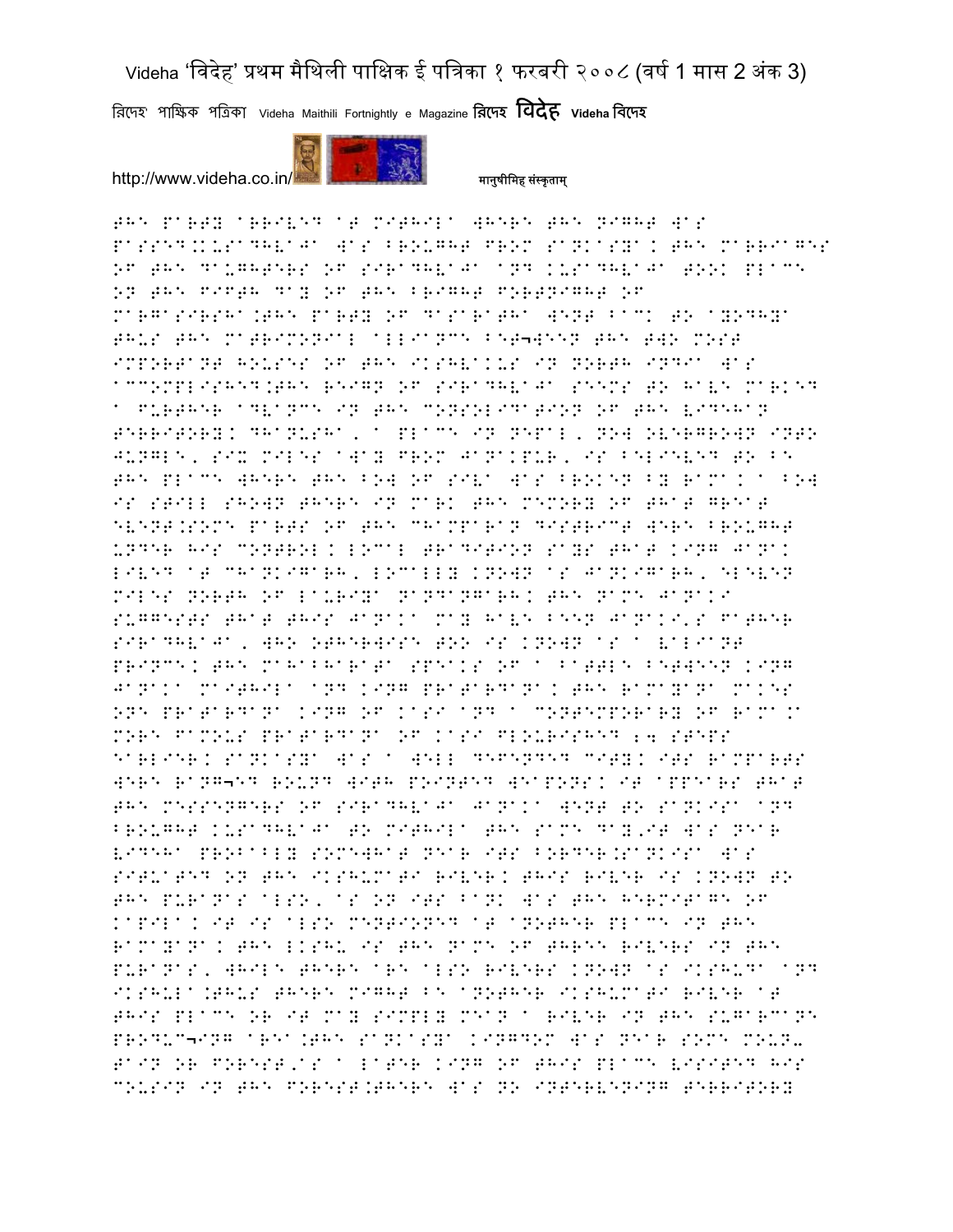িরেদহ' পািkক পিtকা Videha Maithili Fortnightly e Magazine িরেদহ िवदेह **Videha** িবেদহ

http://www.videha.co.in/ मानुषीमिह संस्कृताम्



BETWEEN VIDEHA AND SANKISYA OTHERWISE THE SANKASYA KING WOULD HAVE BEEN PREVENT TO BEEN POSSES OUT A RAID AGAINST MITHILA.A QUICK MESSENGER FROM MITHILA WENT TO SANKISYA AND CAME BACK THE SAME DAY,THE

DISTANCE WAS COMPARATIVELY SHORTER.IT WAS A WELL-DEFENDED CITY AND A SEAT OF GOVERNMENT. ONE SUCH PLACE NEAR THE GANDAK OR THE KOSI MIGHT BE SANKASYA.JANKIGARH (ALSO CALLED CHANKIGARH) IN CHAMPARAN DISTRICT MAY BE A PROBABLE SITE FOR THIS PURPOSE.THE GENEALOGY OF THE SANKASYA BRANCH OF THE JANAKAS IS GIVEN BY THREE PURANAS AND IS AS FOLLOWS KUSADHVAJA, DHARMADHVAJA, DHARMADHVAJA, KUSADHVAJA WAS THE MAJA YOUNGER BROTHER OF SIRADHVAJA.THERE WAS GOOD RELATION BETWEEN THE TWO BROTHERS.WHEN SUDHANVAN, THE KING OF SANKASYA, INVADED MITHILA AND WAS SLAIN IN BATTLE, SIRADHVAJA INSTALLED HIS YOUNGER BROTHER ON THE THRONE OF SANKASYA. THIS EVENT DID NOT HAPPEN LONG BEFORE THE MARRIAGE OF SITA, BECAUSE WHILE INVADING MITHILA SUDHANVAN HAD DEMANDED SHIVA'S BOW AND LOTUS EYED SITA. AFTER THE PARTY OF DASARATHA HAD ARRIVED AT MITHILA, JANAKA SENT MESSENGERS TO KUSADHVAJA AT SANKASYA TO BRING HIM TO THE VIDEHAN CAPITAL. KUSADHVAJA CAME IMMEDIATELY AND BEING INCHARGE OF THE SACRIFICES TOOK ACTIVE PART IN THE PERFORMANCE OF THE MARRIAGES. SITA AND URMILA THE DAUGHTERS OF SIRADHVAJA WERE MARRIED TO RAMA AND LAKSHMANA RESPEC**¬**TIVELY. MANDAVI AND SRUTAKIRTI THE TWO DAUGHTERS OF KUSA**¬**DHVAJA WERE MARRIED TO BHARATA AND SATRUGHNA RESPECTIVELY. THUS THE FOUR DAUGHTERS OF MITHILA WERE MARRIED TO THE FOUR SONS OF DASARATHA AMIDST GREAT FESTIVITIES.THE RAMAYANA KNOWS OF A GIRL NAMED VEDAVATI DAUGHTER OF KUSADHVAJA WHO WAS MOLESTED BY RAVANA. THEREUPON SHE MORTIFIED HERSELF BY CUTTING OFF HER HAIR AND IMMOLATED HERSELF ON A PYRE. S. C. SARKAR REGARDS THIS VEDAVATI AS THE DAUGHTER OF KUSADHVAJA, THE YOUNGER BROTHER OF SIRADHUAL OF MITHILA WHICH IS NOT TENABLE BECAUSE KUSHADHER IS FATHER IS FATHER IS NEVER CALLED AT A MAITHILA BUT HAD BEEN CALLED A BRAHMARSI AND A SON OF BRIHASPATI. KUSHADHUAJA, FATHER OF VEDAVATI BY SATISTI BY BY SAMBHU, KING OF THE DAITYAS. LATER VEDAVATI, HAVING BEEN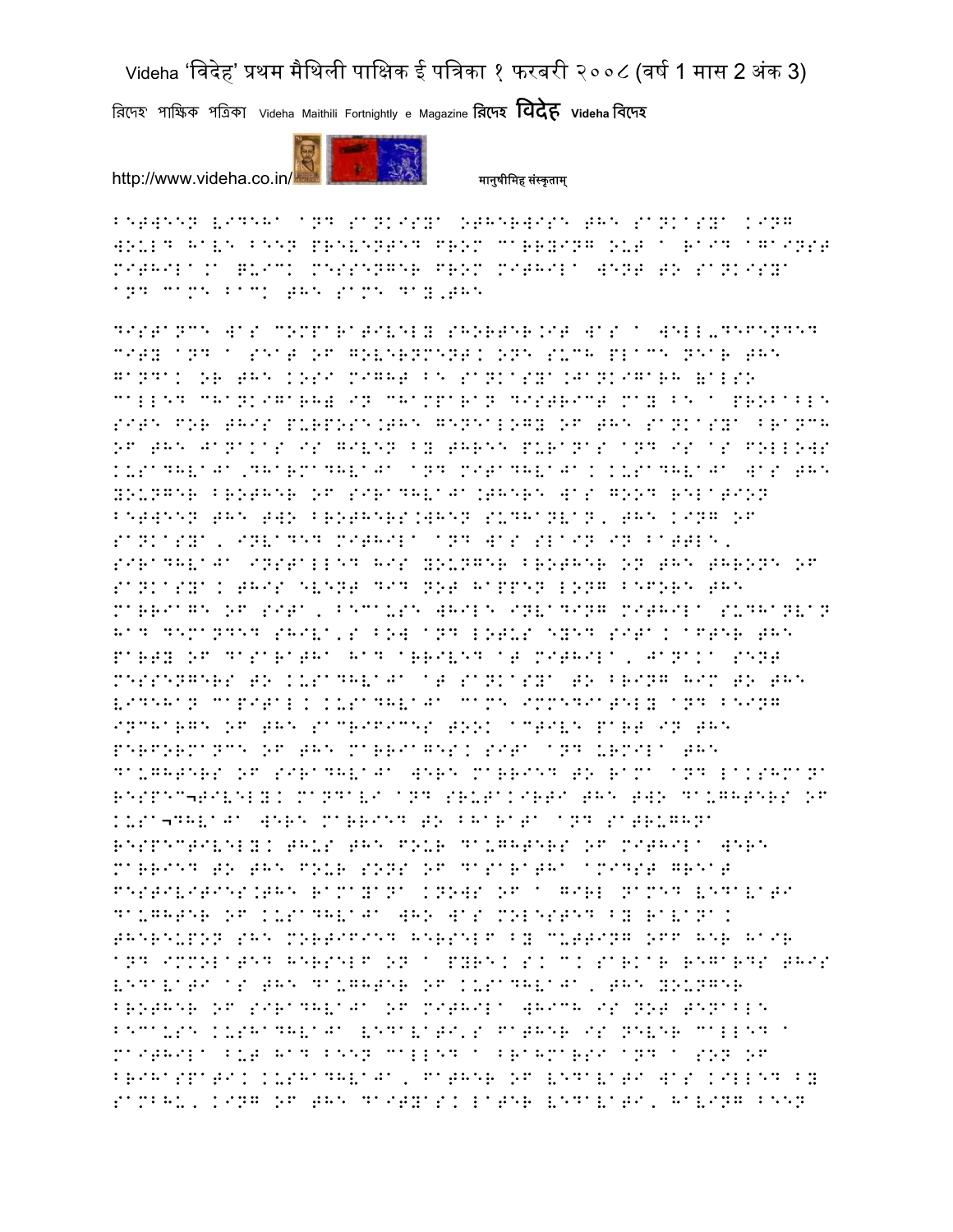MOLESTED BY RAVANA, BURNT HERSELF TO BE REBORN AS SITA DEAD KUSHIDALIA WAS DEAD BEFORE THE BIRTH OF SITA. HOW COULD THEN HE BE INSTAL**¬**LED ON THE THRONE OF SAIRKABYA AND TAKE PART IN THE MARRIAGE CEREMONY OF SITA, URMILA AND HIS TWO DAUGHTERS? IS STATED TO THE FLOW TO HAVE FLOURISHED IN THE KRITA YUGA, WHILE KUSHADHVAJA OF MITHILA FLOURISHED IN THE TRETA AGE.VEDAVATI IS SAID TO HAVE BEEN REBORN IN THE MAITHILA**¬** KULA NOW,HINTING THEREBY THAT WHILE VEDAVATI SHE BELONGED TO SOME OTHER FAMILY.SIRADHVAJA AND KUSHADHVAJA NEVER MENTION VEDAVATI**'**S NAME IN ANY CONNECTION.THE BRAHMAVAIVARTA PURANA WHICH GIVES IN DETAIL THE STORY OF KUSADHVAJA**'**S DAUGH**¬**TER VEDAVATI BEING RAVISHED BY RAVANA. THERE KUSHADHVAJA IS NOT THE YOUNGER BROTHER OF SIRADHVAJA, KING OF MITHILA, BUT QUITE A DIFFERENT PERSONALITY. IT IS STATED THERE THAT IN THE KRITA AGE THERE WAS HAMSADHVAJA WHO HAD TWO SONS DHARMADHVAJA AND KUSHADHAVJA. THE LATTER'S WIFE WAS MALAVATI WHO GAVE BIRTH TO VEDAVATI. VEDAVATI IN HER YOUTH WAS MOLESTED BY RAVANA.SHE WAS REBORN AS SITA. BHANUMAT WAS THE SON OF SIRADHVAJA AND THE BROTHER OF **¬**SITA AND URMILA. HE IS CALLED A MAITHILA BY PURANAS AND DID NOT BELONG TO THE SANKASYA LINE BUT TO THE MITHILA ONE.S. C. SARKAR MAKES AN ORIGINAL SUGGESTION WITH REGARD TO BHANUMAT. HE SAYS THAT HANUMANT OF LATER LEGENDS IS AN AMALGAM OF TWO ELEMENTS-BHANU-MANT, SON AND SUCCESSOR OF SIRADHVAJA, AT MITHILA,PRIME ASSISTED IN THE RESOLUTION OF SITE AND AUGUST AT  $\epsilon$ A DRAVIDIAN DEITY.THE NAME MEANING THE MALE MONKEY,VEDIC VRISHA KAPI. HE IS CALLED SATADYUMNA BY SOME PURANAS AND PRADYUMNA BY SOME OTHER PURANAS. IN TWO MAHABHARATA LISTS OF ROYAL MUNIFICENCE TO BRAHMANAS IT IS SAID KING SATADYUMNA GAVE A SPLENDID FURNISHED HOUSE TO THE BRAHMANA MAUDGALYA, DESCENDANT OF KING MUDGALA OF NORTH PANCHALA. THE ONLY SATADYUMNA MENTIONED WAS A KING OF VIDEHA, SIRADHUS SIRADHUS SUCCESSOR. HENCE ALTHOUGH HIS TERRITORY IS NOT INDICATED, THIS SATADYUMNA APPEARS TO BE THE SAME AS SIRADHWAJA'S SECOND SUCCESSOR. THE BHAGAVATA AND THE VISHNU, THE VAYU, THE BRAHMANDA AND THE GARUDA PARUNAS DEALS WITH JANAKA DYNASTY ALL THE PRE**¬** BHARATA WAR

http://www.videha.co.in/ मानुषीमिह संस्कृताम्



িরেদহ' পািkক পিtকা Videha Maithili Fortnightly e Magazine িরেদহ िवदेह **Videha** িবেদহ

Videha 'विदेह' प्रथम मैथिली पाक्षिक ई पत्रिका १ फरबरी २००८ (वर्ष 1 मास 2 अंक 3)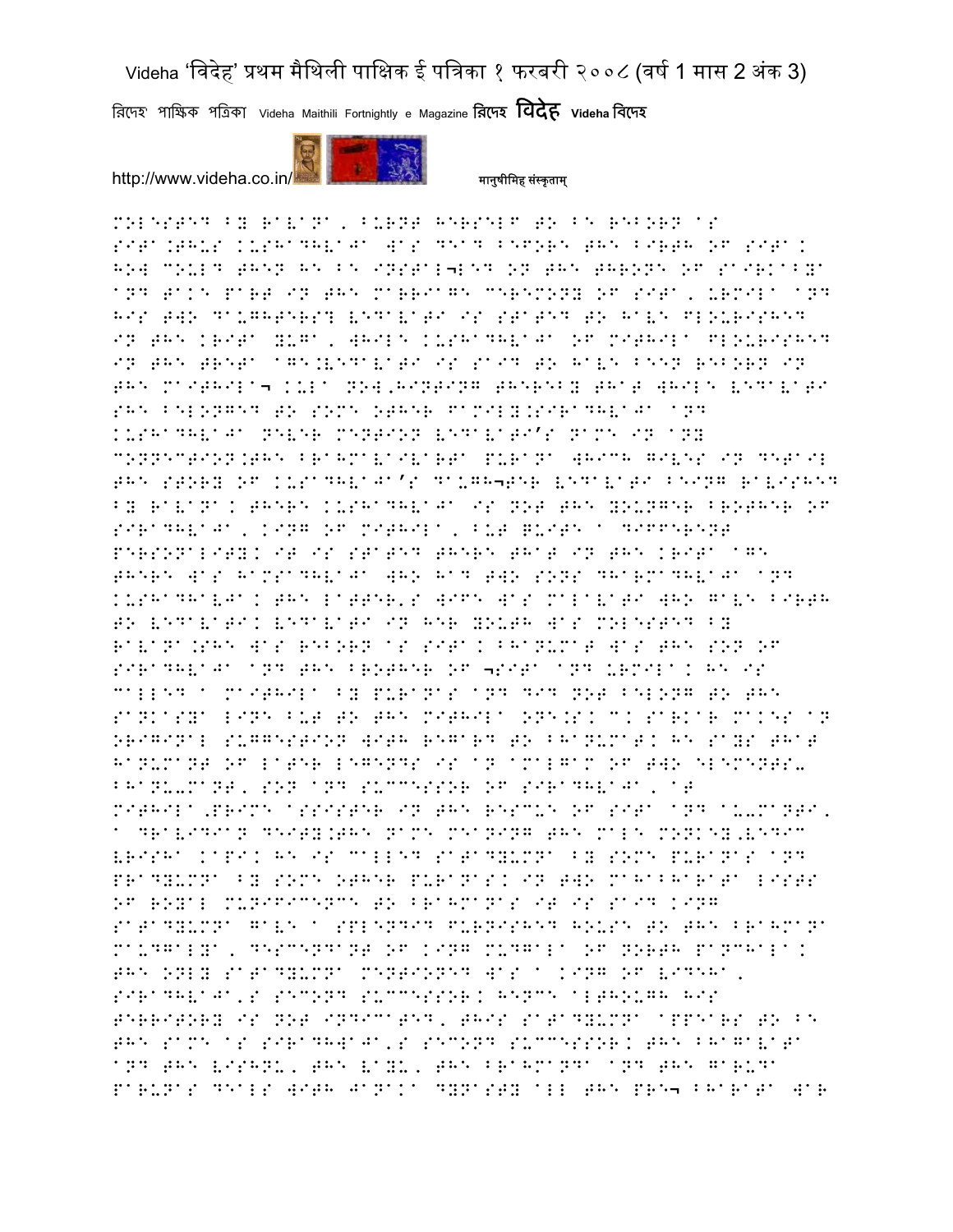িরেদহ' পািkক পিtকা Videha Maithili Fortnightly e Magazine িরেদহ िवदेह **Videha** িবেদহ

http://www.videha.co.in/ મહિને માનવિધાની માનવીમિદ संस्कृताम्



DYNASTIES.ARISHTANEMI IS ALSO CALLED ADHINEMIKA. THE SECOND PART OF HIS NAME,NEMI, I.E., NIMI DYNASTY TO WHICH HE BELONGED.THE MAHAJANAKA II OF THE JATAKA AND NAMI OF THE JAINA UTTARADHYAYANA DO NOT CARE FOR THE BURNING OF THE PALACES OF MITHILATHE MENTION OF NEMI IN JUXTAPOSITION WITH ARISHTA IN THE VISIT PURANA IN THE VISH OR NEW MAHAJANAKA II, WHOM THE JATAKA REPRESENTS AS THE SON OF ARITTHA,ARISHTANEMI JANAKA OF THE PURANA, MAHAJANAKA II-SON OF ARITTHA JANAKA- OF THE JATAKA AND NAMI OF THE JAINA UTTARADHYAYANA ARE IDENTICAL. MAHA JANAKA II AND NAMI OF THE UTARADHYAYANA SUTRA BELONG TO THE ERA POSTERI**¬**OR TO THE BHARATA WAR.MAHAJANAKA II, BEING SON OF ARITTHA WAS ARISHTA AND NOT ARISHTANEMI. ONE KSHEMADARSIN, A PRINCE OF KOSALA, WAS ADVISED BY KALAKAVRIKSHIYA TO TAKE HELP FROM JANAKA OF MITHILA FOR RECOVERING HIS KINGDOM.THE KING OF VIDEHA, ON THE RECOM**¬**MENDATION OF THE SAGE, ACCEPTED KSHEMADARSIN, HONOURED HIM AND GAVE HIM HIS OWN DAUGHTER AND VARIOUS KINDS OF GEMS AND JEWELS. KSHEMADARSIN RECOVERED HIS KINGDOM AND MADE KALAKAVRIKSHIYA HIS PRIEST WHO PERFORMED MANY SACRIFICES FOR THE KING. UPAGUPTA OR UGRAGUPTA WAS UGRASENA JANAKA AINDRADYUMNI OF VIDEHA AT WHOSE COURT ASHTAVAKRA, SON OF KAHOL AND SUJATA, SUJATA, SUJATA, OF UDDALAKA ARUNI, DEFEATED THE SUTA SCHOLAR VANDIN AND CONSEQUENTLY RELIEVED HIS FATHER AFTER TWELVE YEARS OF CONFINEMENT.THE PROBABILITY IS THAT UPAGUPTA (OR UGRAGUPTA) AND UGRASENA WERE ONE AND THE SAME PERSON AND THAT HE WAS RULING AT ONE OF THE TWO PRINCIPALITIES INTO WHICH VIDEHA WAS DIVIDED BETWEEN THE TWO BRANCH DIVIDENT THAT ISSUED FROM KUNI THE SAME WAY, SANKASYA WAS SAME WAY, SANKASYA WAS SAME WAS SAN DIVIDED BETWEEN KESADHVAJA AND KHANDIKYA. BUT UGRASENA AINDRADYUNINI, A CON**¬**TEMPORARY OF ASHTAVAKRA, UDDALAKA'S DAUGHTER'S SON, FLOURISHED AFTER THE BHARATA WAR, WHILE UPAGUPTA OF THE PURANAS, FAR REMOVED FROM BAHULASVA, A CONTEMPORARY OF KRISHNA, FLOURI**¬**SHED MUCH BEFORE THE WAR. THE MAHAVAMSHSA FURNISHES A LIST OF TWENTYEIGHT EARLY KINGS AND SAYS THAT THE TWENTY THAT THE TWENTY IN THE TWENTY KUSAVATI, RAJAGRIAHA AND MITHILA.THE DIPAVAMSHSA AND MITHILA.THE DIPAVAMSHSA ALSO BIGS AN INDEPENDENTICAL LIST AND SAYS THE THESE WERE SAYS THAT THE SAYS THAT THE SAYS THAT THE SAYS THAT THE S